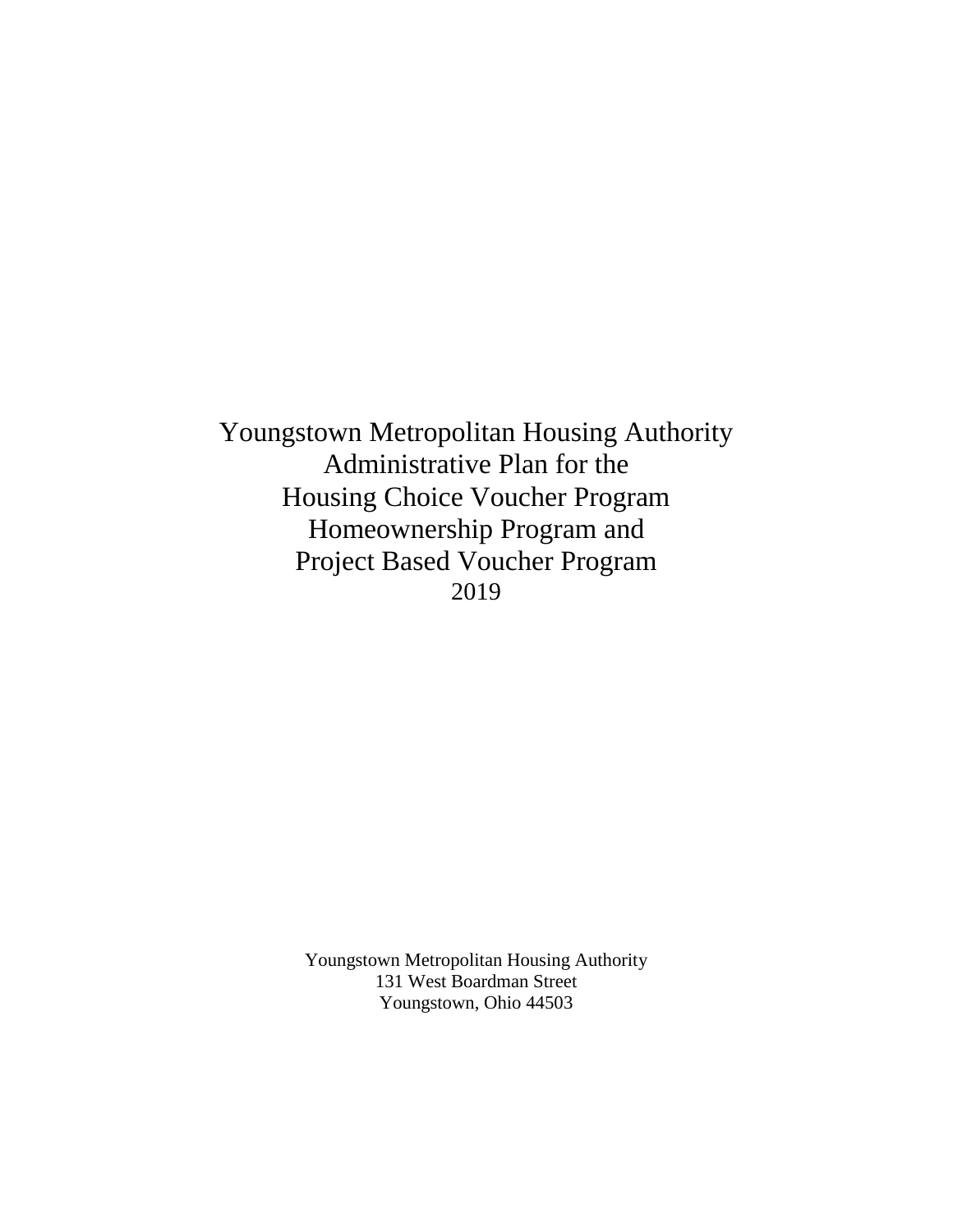| Е. |                                                                                   |     |
|----|-----------------------------------------------------------------------------------|-----|
|    |                                                                                   |     |
|    |                                                                                   |     |
|    |                                                                                   |     |
|    |                                                                                   |     |
|    |                                                                                   |     |
|    |                                                                                   |     |
|    |                                                                                   |     |
|    |                                                                                   |     |
|    |                                                                                   |     |
|    |                                                                                   |     |
|    |                                                                                   |     |
|    |                                                                                   |     |
|    |                                                                                   |     |
|    |                                                                                   |     |
|    | Section VI. Factors Related to Total Tenant Payment, Family Share Determination & |     |
|    |                                                                                   | .24 |
|    |                                                                                   |     |
|    |                                                                                   |     |
|    |                                                                                   |     |
|    |                                                                                   |     |
| E. |                                                                                   |     |
| F. |                                                                                   |     |

 $\equiv$ 

# **Table of Contents**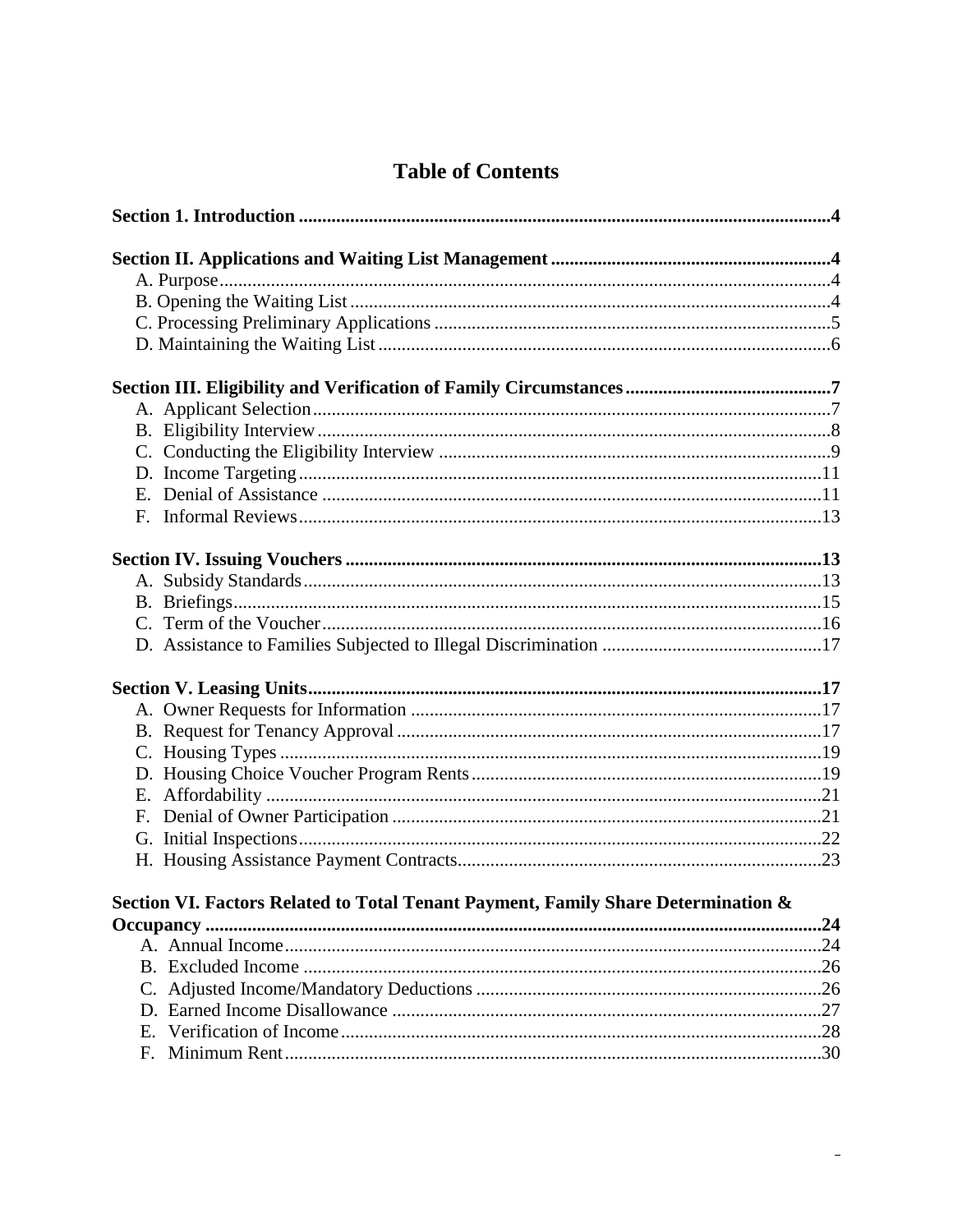| E. Additional Acceptability Criteria and Exceptions to Housing Quality Standards35 |  |
|------------------------------------------------------------------------------------|--|
|                                                                                    |  |
| Section VIII. Changes in Family Size, Family Separations, Absences & Moves 37      |  |
|                                                                                    |  |
|                                                                                    |  |
|                                                                                    |  |
|                                                                                    |  |
|                                                                                    |  |
|                                                                                    |  |
|                                                                                    |  |
|                                                                                    |  |
|                                                                                    |  |
|                                                                                    |  |
|                                                                                    |  |
|                                                                                    |  |
|                                                                                    |  |
|                                                                                    |  |
|                                                                                    |  |
|                                                                                    |  |
|                                                                                    |  |
|                                                                                    |  |
|                                                                                    |  |
|                                                                                    |  |
|                                                                                    |  |
|                                                                                    |  |
|                                                                                    |  |
|                                                                                    |  |
|                                                                                    |  |
|                                                                                    |  |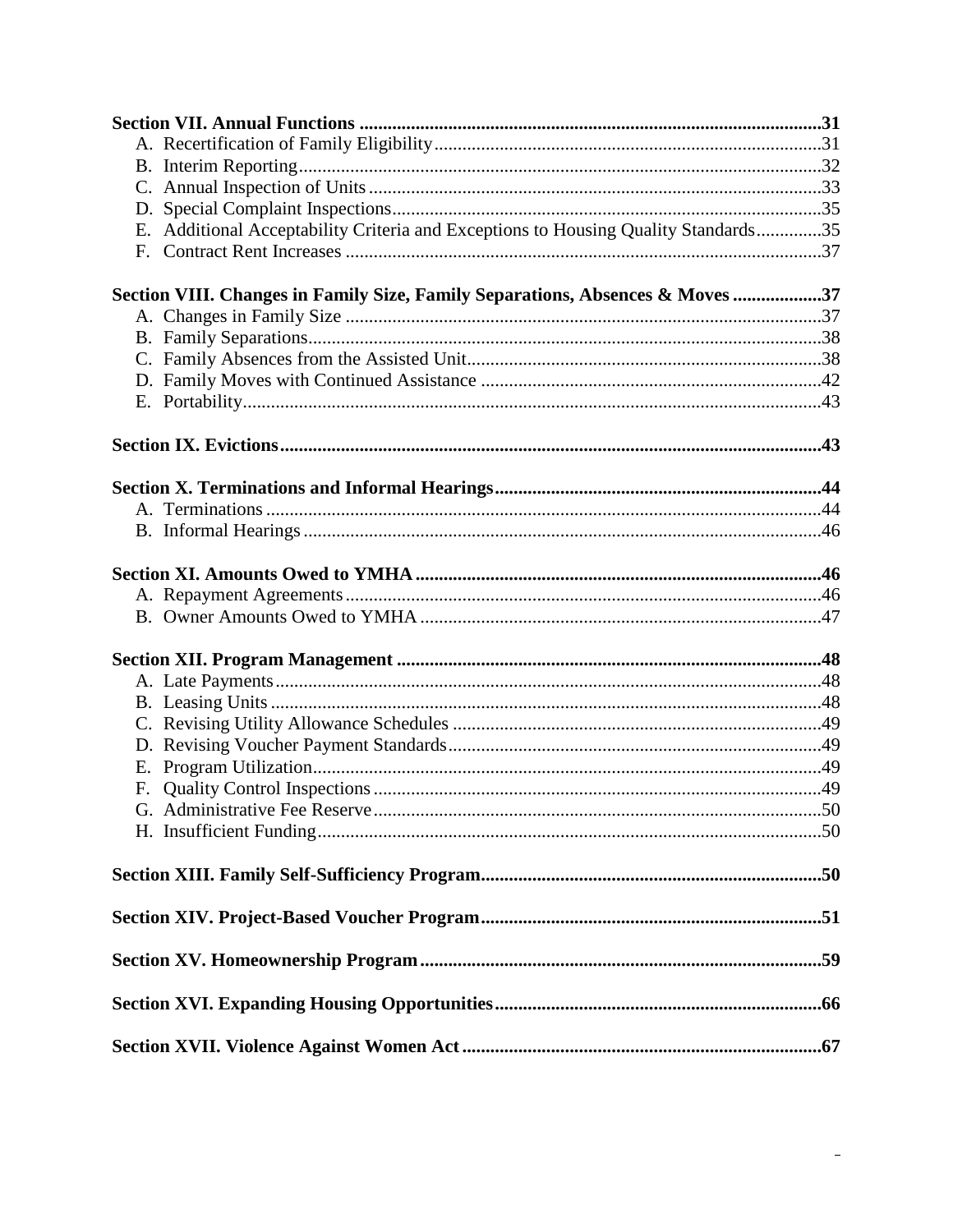#### **Section I. Introduction**

This administrative plan has been prepared by the Youngstown Metropolitan Housing Authority (YMHA) in conformance with the requirements of 24 CFR 982.54.

The plan sets forth YMHA's policies for the administration of the program in accordance with the requirements of the U.S. Department of Housing and Urban Development (HUD). Those requirements are incorporated by reference as follows:

| 24 CFR 5   | Definition of Income, Income Limits, Rent and Reexamination of Family<br>Income for the Section 8 Housing Assistance Payments Programs and<br>Related Programs; Restrictions on Assistance to Non-Citizens; One-Strike<br>Screening and Eviction for Drug Abuse |
|------------|-----------------------------------------------------------------------------------------------------------------------------------------------------------------------------------------------------------------------------------------------------------------|
| 24 CFR 982 | <b>Tenant Based Housing Choice Voucher Program</b>                                                                                                                                                                                                              |
| 24 CFR 983 | <b>Project Based Voucher Assistance</b>                                                                                                                                                                                                                         |
| 24 CFR 984 | Section 8 and Public Housing Family Self-Sufficiency Program                                                                                                                                                                                                    |

The plan is presented in the sequence in which events usually occur in the Housing Choice Voucher program process. It is intended only, however, to establish local policies for administration of the program and should not be considered an exhaustive treatment of the procedures by which these policies are implemented.

# **Section II. Applications and Waiting List Management**

A. Purpose

YMHA's Waiting List for the Tenant-Based Housing Choice Voucher Program will remain closed until such time as YMHA determines the number of applicants remaining on the list is insufficient to provide all the applicants needed for the next 12 months. The number determined to be needed will be based on the number of vouchers available or expected to become available over the next twelve months, the experience of the YMHA regarding the number of applicants who are expected to successfully complete the process of establishing their eligibility and the number of eligible applicants who are expected to successfully lease units under the Tenant-Based Housing Choice Voucher Program.

- B. Opening the Waiting List
	- 1. At such time as YMHA determines that the Waiting List will be open for applications, public notice of the opening will be made in the local newspapers and through other media as determined necessary to reach potentially eligible households not otherwise likely to apply.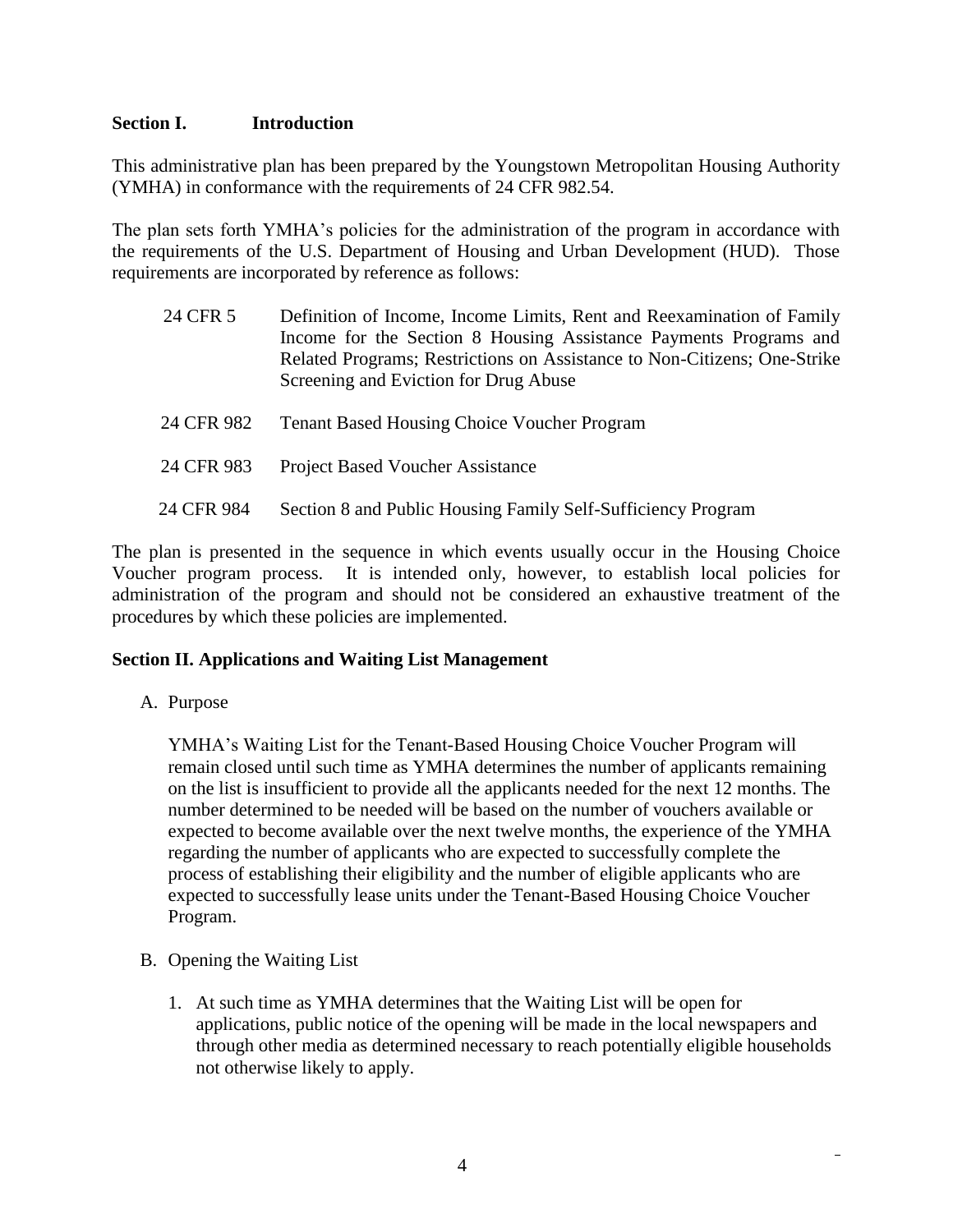- 2. The public notice will state the manner in which preliminary applications will be available. YMHA has elected to receive preliminary applications only via a secure website designated by YMHA.
- 3. The notice will advise prospective applicants that applications will be selected for processing on the basis of a lottery and that all applications received prior to the closing date will have an equal chance of being selected. Applicants placed on the Waiting List will be notified by mail.
- 4. YMHA will offer to place applicants on other open Waiting Lists, if the other programs includes units suitable for the applicant.
- 5. YMHA will assign one preference point for families who have a child under the age of six with an elevated blood lead level. YMHA follows the Centers for Disease Control and Prevention reference level guidelines.
- 6. YMHA will assign two preference points for families who are homeless. YMHA determines homelessness according to the most recent definition per the Department of Housing and Urban Development.
- 7. YMHA will assign three preference points for families whose Head of Household or Co-Head is a veteran of any United States military branch.
- 8. YMHA will keep the Waiting List open and provide a preference for YMHA public housing residents who must relocate due to exigent health and safety conditions that cannot be remediated within 60 days.
- 9. YMHA will keep the Waiting List open and provide a preference for YMHA public housing residents displaced by approved demolition or disposition where they currently reside.
- 10. YMHA will keep the Waiting List open for referrals from the local Mahoning County Children's Services for individuals who have aged out of foster care.
- C. Processing Preliminary Applications
	- 1. The method of selection for the waiting list must leave a clear audit trail that can be used to verify that applicants have been selected according to the administrative plan and procedures. YMHA will conduct a lottery to determine placement of the preapplicants on the waiting list.
- 2. The number of applications drawn will not exceed the number of applicants likely to be offered vouchers over the next 24 months. Applicants whose applications are not drawn must apply again when the Waiting List is reopened.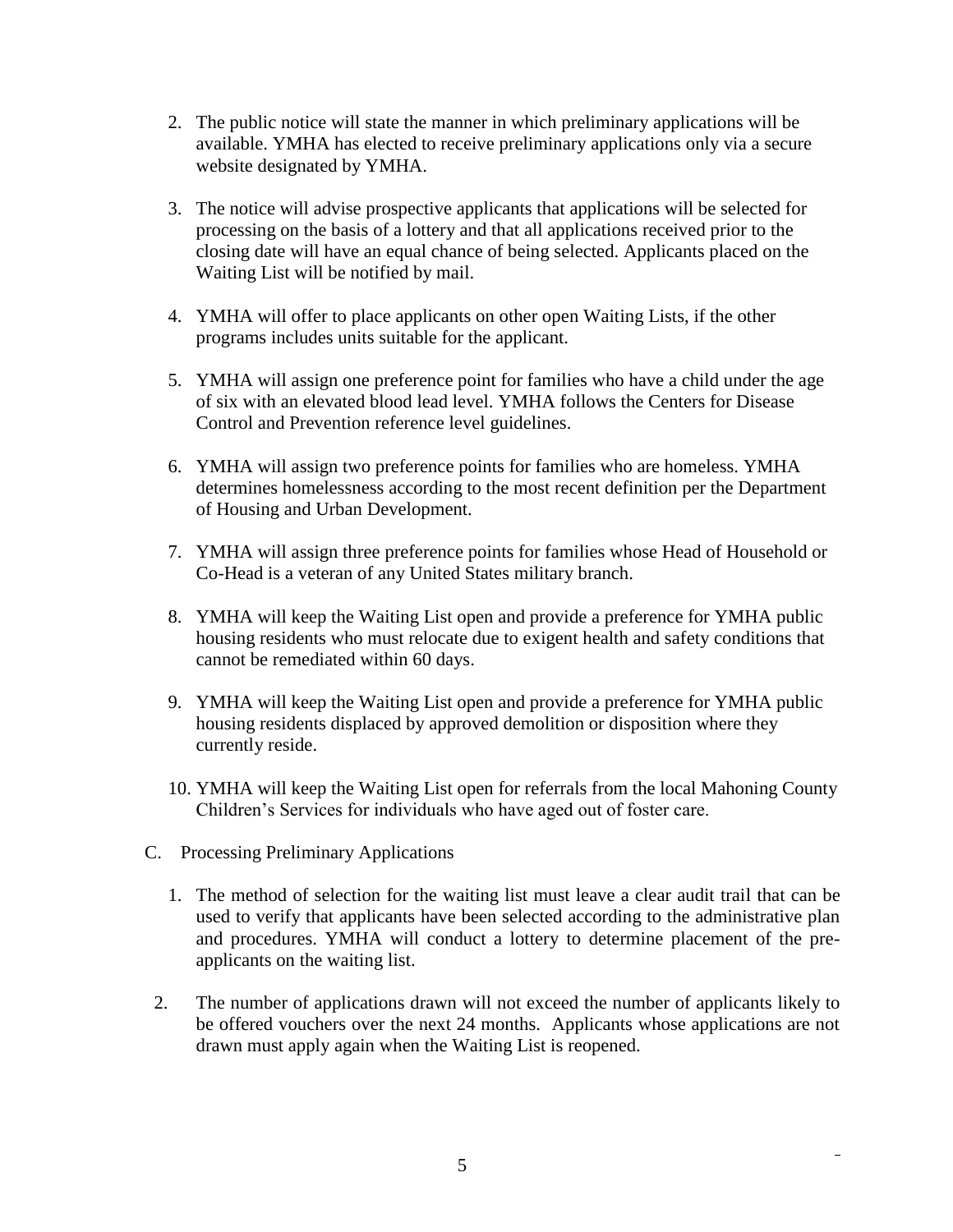- 3. Applicants whose applications have been drawn will be placed on the waiting list in order of the lottery number.
- 4. All applicants placed on the waiting list will be notified, in writing, of the lottery number assigned to their application. The notice will further advise applicants that it is their responsibility to notify YMHA, in writing, if their address changes. If any notice, request for additional information or appointment letter to the applicant is returned as undeliverable, the applicant will be dropped from the waiting list.
- D. Maintaining the Waiting List
	- 1. YMHA uses one Waiting List for admission to its tenant-based voucher program. Except for Special Admissions, applicants will be selected from the YMHA tenantbased Waiting List in accordance with policies and income targeting requirements defined in this Administrative Plan.
	- 2. In accordance with the Quality Housing and Work Responsibility Act of 1998 and HUD requirements, each fiscal year YMHA will reserve a minimum of 75% of its New Admissions for families whose income does not exceed 30 percent of the area median income or the federal poverty level. HUD refers to these families as "extremely low income families". Where necessary to meet this requirement, YMHA may skip applicants on the Waiting List until the first extremely low income family is reached.
	- 3. When HUD awards special funding for certain family types, families who qualify are placed on the regular Waiting List. When a specific type of funding becomes available, the Waiting List is search for the first available family meeting the targeted funding criteria. YMHA currently has Non-Elderly Disabled vouchers for those individuals who were denied housing at a YMHA development due to not meeting an age requirement to reside in the building.
	- 4. The waiting list will be purged annually by a mailing to all applicants. The mailing will ask for confirmation of continued interest. If an applicant does not respond, in writing, within fourteen days of the date of the notice, the applicant's name will be removed from the waiting list. An extension to respond will be granted if requested and needed as a reasonable accommodation for a person with a disability. If an applicant does not respond to YMHA's request for information or updates because of a family member's disability, YMHA will reinstate the applicant in the family's former position on the waiting list. If an applicant is removed from the waiting list for failure to respond, they may not be entitled to reinstatement unless the HCV Director determines there were circumstances beyond the applicant's control. Decisions will be rendered on a case by case basis.
	- 5. In the event that an applicant on the Waiting List should become deceased, the position on the Wait List will be lost and will not be transferred to another family member.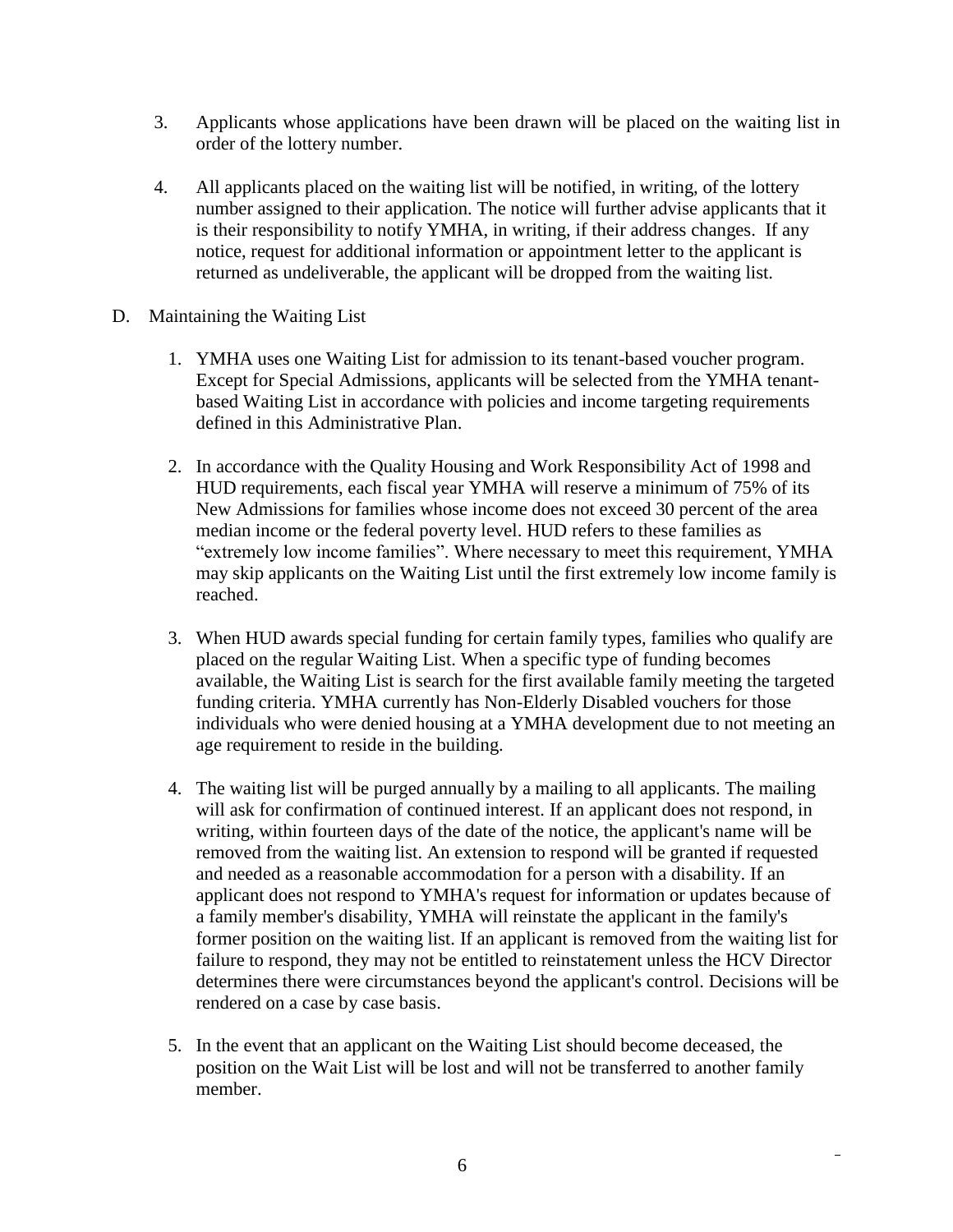# **Section III. Eligibility and Verification of Family Circumstances**

A. Applicant Selection

YMHA accepts applications only from families whose head is at least 18 years of age or an emancipated minor under State law. Eligibility factors will be verified prior to voucher issuance. The following factors determine eligibility:

- Family composition
- Income Limits
- Disclosure of social security numbers
- Citizenship or non-citizen with eligible immigration status
- Consent to collect information by YMHA
- Prior history with YMHA or other HUD housing programs
- Drug related or violent criminal activity as well as sex offender background checks.

The applicant must qualify as a family. A family may be a single person or a group of persons. A family includes:

- A family with or without a child or children
- Two or more persons who intend to share residency whose income and resources are available to meet the family's needs
- Two or more elderly or disabled persons living together
- One or more elderly, near elderly or disabled persons living with one or more live-in aides

# **Head of Household**

The Head of Household is the adult member of the household who is designated by the family as head, is wholly or partly responsible for paying the rent and has the legal capacity to enter into a lease under State/Local law. Spouse means the husband or wife of the head. A co-head is an individual in the household who is equally responsible for the lease with the Head of Household. A family may not include a spouse and a co-head. A co-head never qualifies as a dependent. A family may not designate an elderly family member as head of household solely to qualify the family as an Elderly household.

# **Live-In Aide**

A family may include a live-aide. A live-in aide may be allowable if it's determined by YMHA to be essential to the care and well being of an elderly, handicapped or disabled family member; is not obligated for the support of the elderly, handicapped or disabled member; would not be living in the unit except to provide care of the elderly, handicapped or disabled family member; and, their income will not be counted for purposes of determining eligibility or rent contribution.

A live-in aide with a child is not qualified as a live-in aide since the child is not needed to attend the elderly, handicapped or disabled individual. Live-in aides cannot be the remaining members of the family's family if the person they are attending is no longer a participant in the Housing Choice Voucher Program. YMHA will send a third-party verification to a reliable medical source familiar with the family to determine if a live-in aide is essential.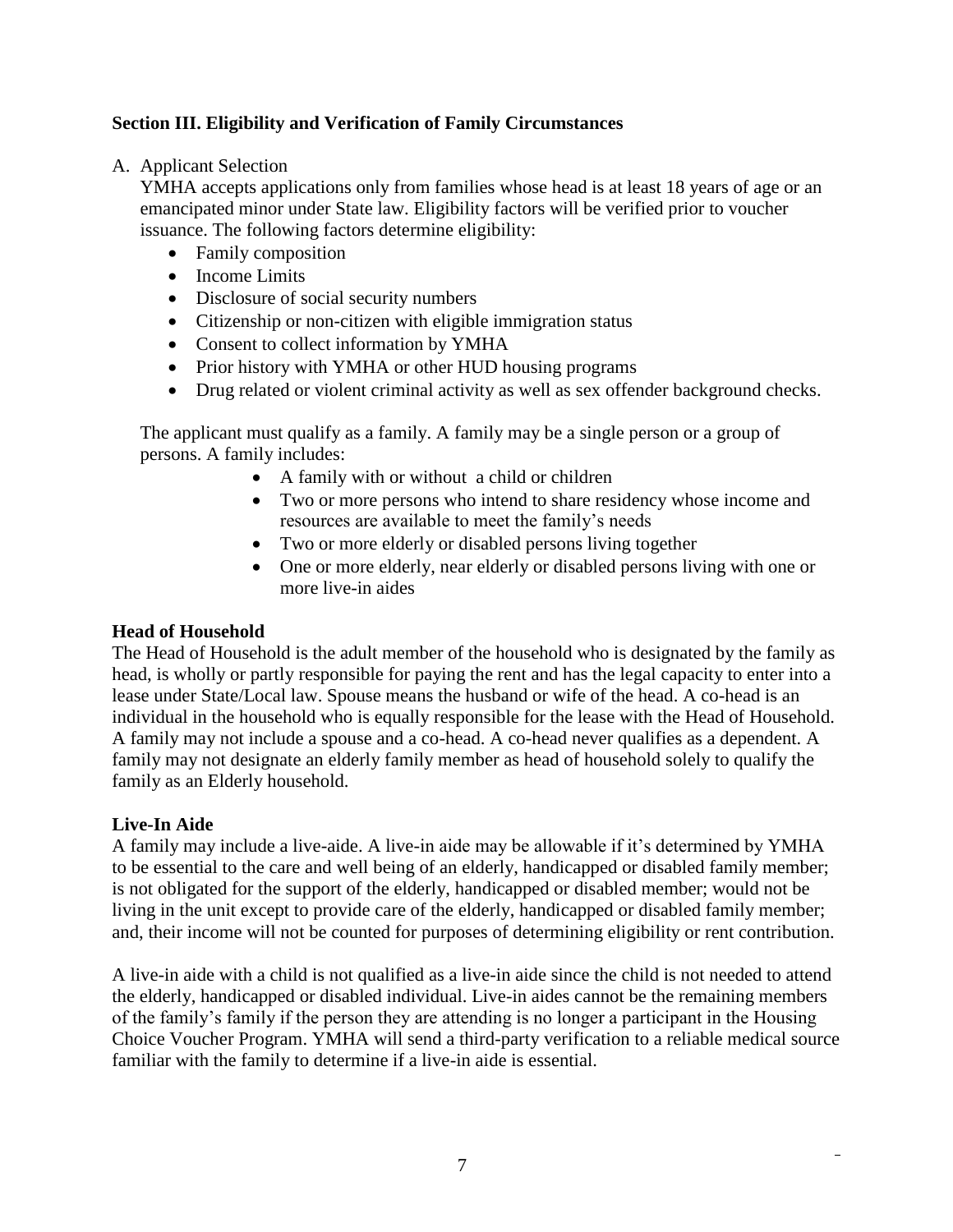# **Family Splits on the Waiting List**

When a family on the Waiting List splits into two otherwise eligible families due to divorce or legal separation and the new families both claim the same placement on the Waiting List, YMHA will make a decision based on the following factors:

- Court determination
- Head of Household
- Which family member retains the children or any disabled or elderly member
- Incidence of domestic violence
- Recommendations of social service agencies or other qualified professionals

Children who are subject to a joint custody agreement but live with the parent who is receiving or will receive assistance at least 51% of the time will be considered members of the household. Fifty-one percent of the time is defined as 183 days of the year; those days do not have to run consecutively. When both parents are on the Waiting List and both are trying to claim the child, the parent whose address is listed in the school records will be allowed to claim the school-age child as a dependent. If the children are not of school-age, tax records will be reviewed to determine who claimed the child(ren).

#### B. Eligibility Interview

- 1. Applicants on the Waiting List will be notified by mail of an appointment date and time when their position on the list has been reached. An applicant who fails to attend the first appointment will be afforded a second and final opportunity to complete the necessary application. Failure to attend a second appointment will render the application ineligible. Applicants will have the opportunity to request an Informal Review.
- 2. All adult family members are required to attend the interview and complete the necessary forms and certifications required by HUD and YMHA. Reasonable accommodation will be made for persons with a disability. A designee will be allowed to participate in the interview process, but only with the permission of the person with a disability. Applicants with disabilities may request that the interview be conducted in their home or at some other convenient location if the nature of their disability is such that they cannot reasonably be expected to come to YMHA's office.
- 3. YMHA conducts the initial interview to discuss family circumstances in greater detail, to clarify information that has been provided by the family and to ensure that the information is complete. Information about the program, verification process and other needs of the family are discussed. The family is also advised of any other services YMHA provides.
- 4. Applicants must provide birth certificates, disclose social security numbers and provide legal identification. Originals must be provided of birth certificates and social security numbers. Any other documents provided by the family must be dated within sixty days of the appointment.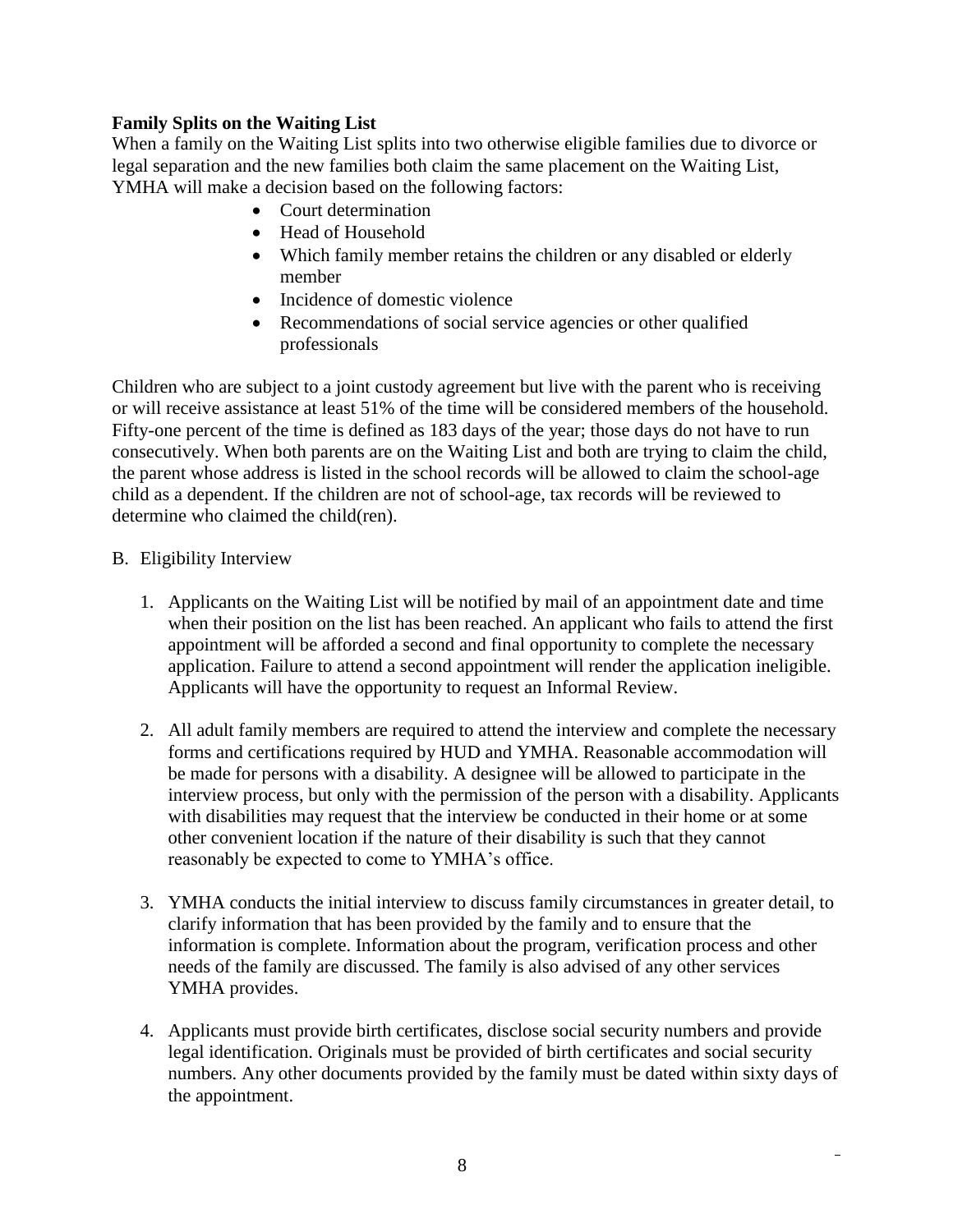- 5. YMHA will check applicant names against its financial records to determine whether the applicant has any past due debt owed to YMHA. Any debt owed must be paid in full before an application will be processed.
- 6. A letter will be sent to the applicant advising that the debt must be paid in full before his/her application can be processed. Applicants will have thirty (30) days to pay the debt. Failure to pay the debt within the required time frame will result in the application being withdrawn.
- 7. Information provided by the applicant will be verified in accordance with federal requirements. If additional information or documents are required, the family will be given fourteen days to provide the requested information. If the information is not provided in the time period (subject to a reasonable accommodation) YMHA will mail the family a notification of denial of assistance. The family will be given an opportunity for an Informal Review.
- 8. Written notification of eligibility will be mailed to the applicant by first class mail or distributed to the applicant in the manner requested as a reasonable accommodation.
- C. Conducting the Eligibility Interview

Applicants must complete a full application form. The application must be signed by all adult members of the household. Applicants must provide originals of birth certificates and disclose social security numbers for all members of the household.

# **Mandatory Disclosure of Social Security Numbers**

All applicants and participants (including each member of the household) are required to discloser his/her assigned Social Security Number. Acceptable evidence of the SSN consists of:

- An original SSN card issued by the Social Security Administration
- An original SSA-issued document, which contains the name and SSN of the individual; or
- An original document issued by a federal, state or local government agency, which contains the name and SSN of the individual.

YMHA may reject documentation of the SSN provided by the applicant or participant for only the following reasons:

- The document is not an original document; or
- The original document has been altered, mutilated or not legible; or
- The document appears to be a forged document (i.e. does not appear to be authentic)

YMHA will explain to the applicant or participant family why the document(s) are not acceptable and request the family to obtain acceptable documentation of the SSN and submit it to YMHA. Individuals without an assigned Social Security Number must make such declaration in writing and under penalties of perjury to YMHA. The declaration will be maintained in the applicant or participant file.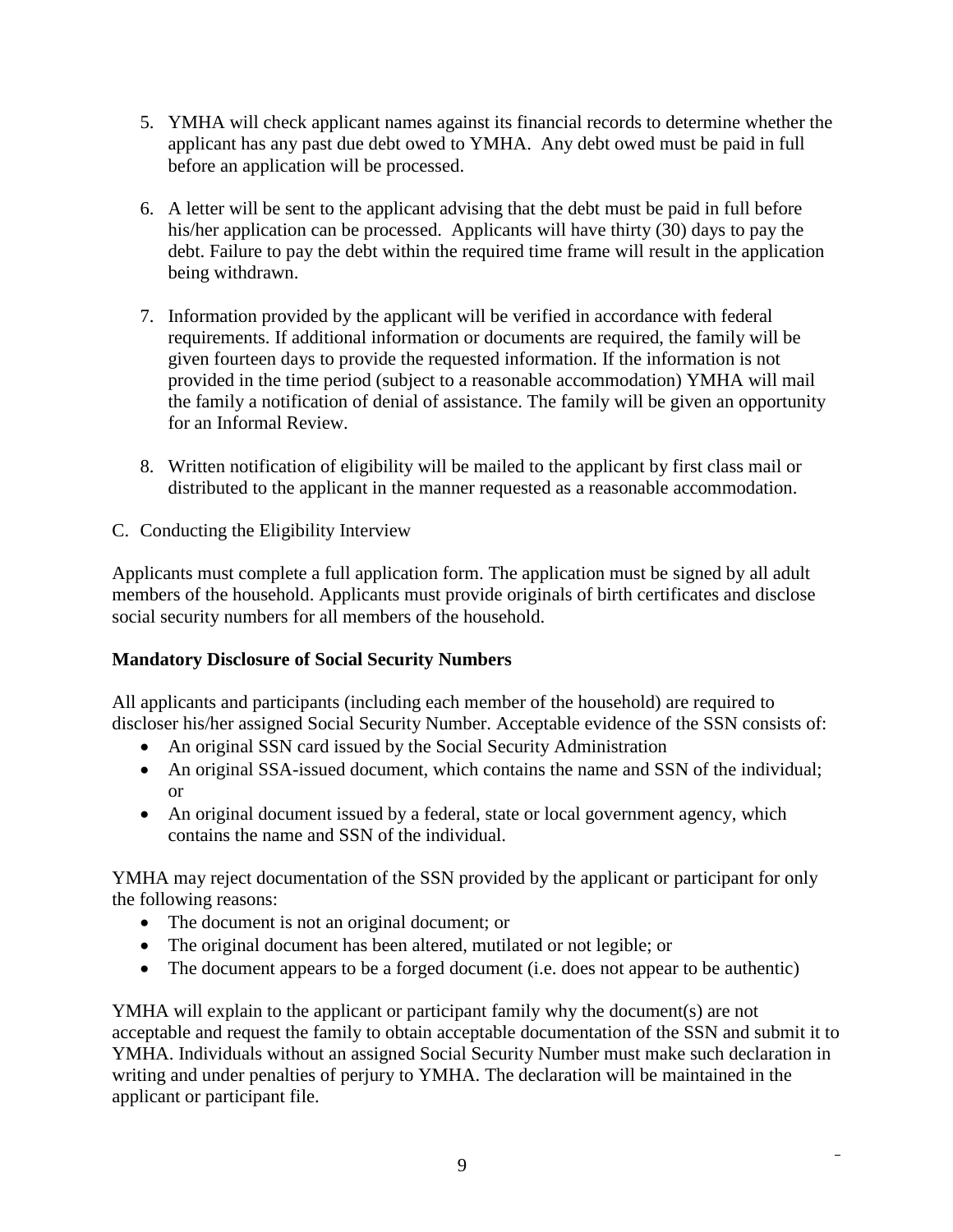An applicant family may become a program participant, even if the family lacks the documentation necessary to verify the Social Security Number (SSN) of a family member under the age of 6 years. An extension of one additional 90-day period will be granted if YMHA determines that, in its discretion, the applicant's failure to comply was due to circumstances that could not reasonably have been foreseen and were outside of the control of the applicant. For example, an applicant may be able to demonstrate timely submission of a request for an SSN, in which case processing time would be the cause of the delay.

# **Family Composition**

Applicants will be required to provide third-party documentation of the family composition. YMHA considers that the following qualify as a "family":

- Two or more persons living together, related by blood, marriage or operation of law;
- Two or more unrelated persons showing evidence of a relationship that has existed over time, shows assets are available for the use of the family;
- An elderly, disabled or handicapped person;
- A person displaced by governmental action;
- The remaining eligible member of an assisted family
- A family with or without a child or children
- Two or more elderly or disabled persons living together
- One or more elderly, near elderly or disabled persons living with one or more live-in aides

# **Third – Party Verification and Consent Forms**

Applicants will be required to provide third-party verification of their income in the form of computerized awards letters for income received from government sources such as Temporary Assistance to Needy Families (TANF), court-awarded child support, Social Security, Supplemental Security Income, Unemployment compensation and any other income received on a regular basis. Applicants must also provide pay stubs and/or letter from employer on company letterhead detailing employment income. Any release forms must be signed by all adult family members.

Applicants who wish to receive deductions for medical, child care and/or disability expenses will be required to provide third-party verification of expenses. YMHA will also request release forms and verify by third-party means.

Applicants may claim as dependents children under the age of 18 and full-time students  $18 - 21$ attending traditional education institutions, as well as those enrolled in full-time vocational training. YMHA will verify full-time student status by third-party means.

In an effort to prevent future drug related and other criminal activity, as well as other patterns of behavior that pose a threat to the health, safety or right to peaceful enjoyment of the premises by other residents, YMHA will endeavor to screen all members of the applicant family who are 18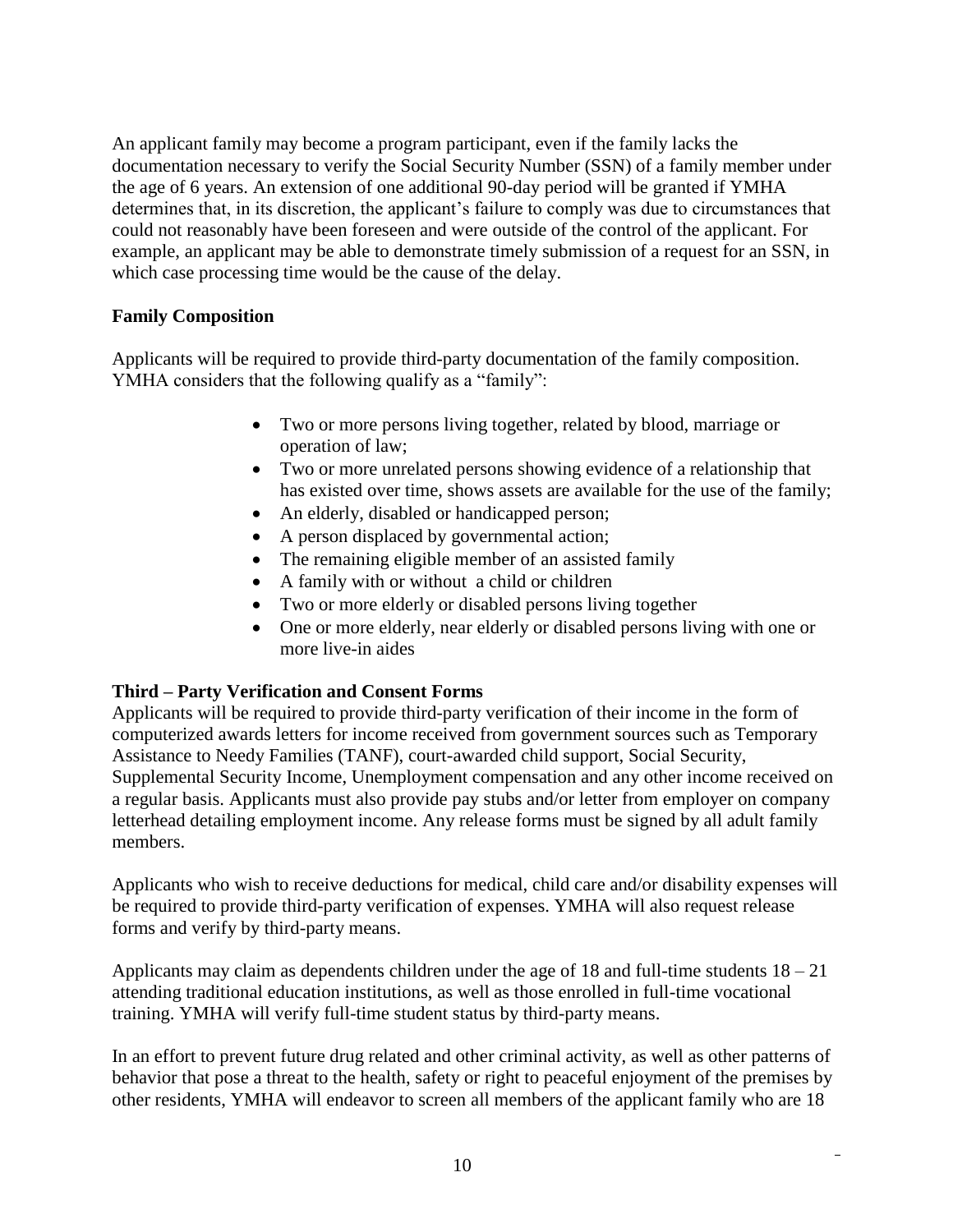years of age or older as thoroughly and fairly as possible for drug related and violent criminal behavior. YMHA will conduct a criminal history check on each member of an applicant household 18 years of age or older. Applicants will be required to sign consent forms for the criminal history check. Any applicant who refuses to sign a consent form will be denied admission to the Housing Choice Voucher Program.

- D. Income Targeting
	- 1. Notwithstanding any of the above, YMHA is required to ensure that at least 75% of the applicants admitted to the Housing Choice Voucher Program during each fiscal year are Extremely Low-Income (ELI) households with incomes below 30% of the median income for the Youngstown Metropolitan Area.
	- 2. This targeting requirement does not apply to low-income households that are continuously assisted under the 1937 Act or the low-income or moderate-income households that are displaced from eligible low-income housing as a result of the prepayment of a mortgage or voluntary termination of an insurance contract.
	- 3. YMHA will monitor the number of Extremely Low-Income Households, and the number of Low- and Very-Low-Income Households admitted monthly and will make any necessary adjustments to the selection process described above to ensure that this targeting requirement is met.
- E. Denial of Assistance

If a family is determined by YMHA to be ineligible based on the information provided and verifications received, YMHA will notify the family in writing (in an accessible format upon request as a reasonable accommodation), state the reason(s), and inform the applicant of their right to request an informal review. Persons with disabilities may request to have an advocate attend the informal review as an accommodation.

YMHA will determine the following applicants ineligible for participation in the Housing Choice Voucher Program:

- Any applicant and/or household member who has committed violent or drug-related criminal activity within three years of the eligibility determination. YMHA will make its decision regarding the eligibility of the applicant based on the preponderance of evidence that a member of the household has engaged in such activity.
- Any applicant who previously participated in the Housing Choice Voucher Program and was terminated due to violations of their obligations as participants in the program or evicted from their unit within the past 3 years.
- Any applicant who has been evicted from federally assisted housing within the last three years.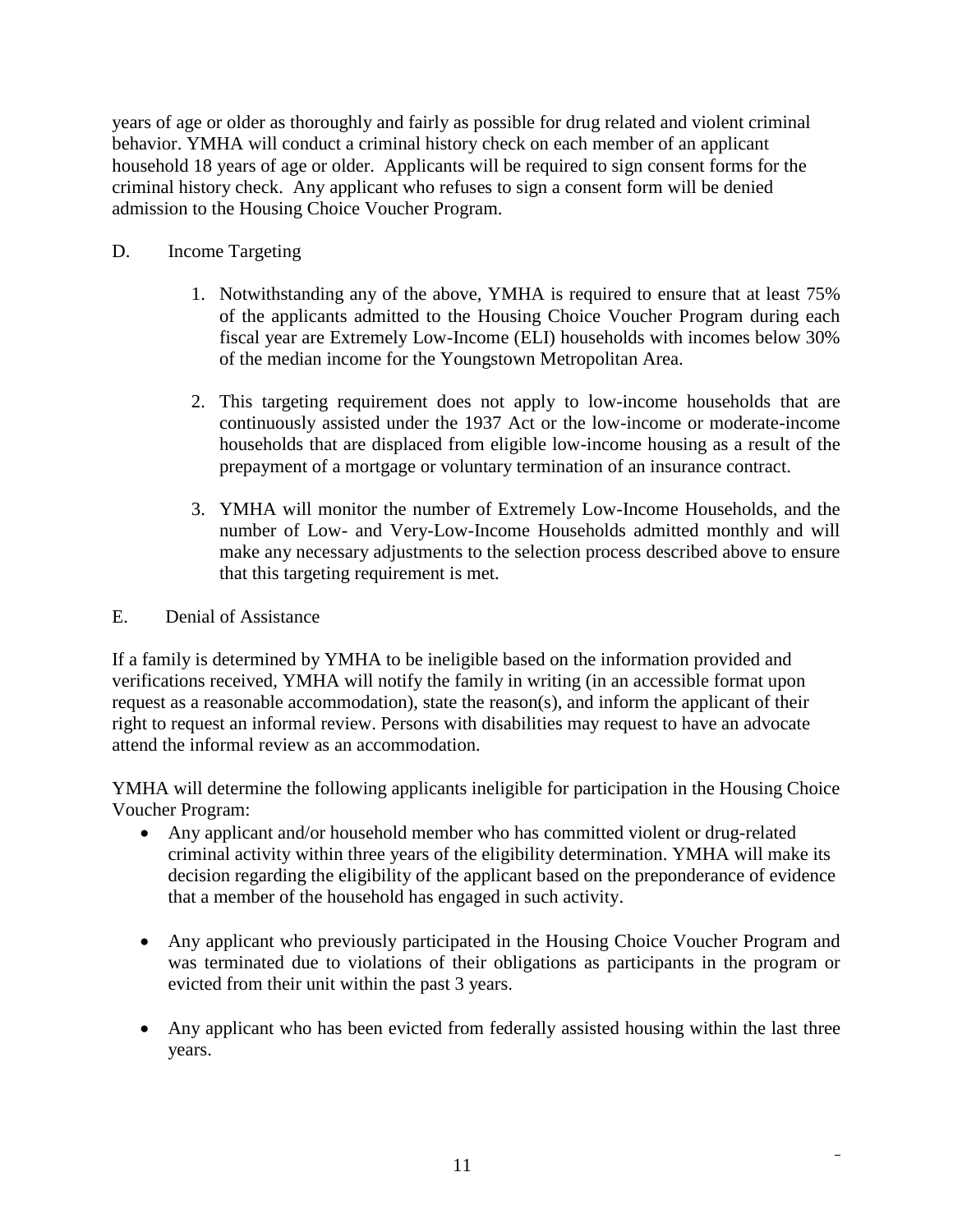- If a member of the family has committed fraud, bribery or any other corrupt or criminal act in connection with any federal housing program at any time.
- Any applicant or household member who currently owes rent or other amounts to YMHA or to another PHA in connection with the Housing Choice Voucher Program or public housing assistance under the 1937 Act.
- Any applicant or household member who currently owes a debt to any other subsidized housing program.
- Any applicant or family member was involved with the manufacturing or production of methamphetamine on the premises of any federally assisted housing at any time.
- YMHA will deny the eligibility of an applicant (including each member of the household required to disclose his/her SSN, if the family does not disclose a SSN and/or provide documentation of such SSN.
- Any applicant or family member who fails to sign consent forms necessary to determine eligibility or continued participation.
- In the event the PHA receives unfavorable information with respect to an application, consideration must be given to the time, nature, and extent of the applicant's conduct (including the seriousness of the offense). In a manner consistent with its policies, PHA may give consideration to factors which might indicate a reasonable probability of favorable future conduct.
	- The seriousness of the case, especially with respect to how it would affect other residents
	- The effects that denial of admission may have on other members of the family who were not involved in the action or failure.
	- The extent of participation or culpability of individual family members, including whether the culpable family member is a minor or a person with disabilities.
	- The length of time since the violation occurred, the family's recent history and the likelihood of favorable conduct in the future.
	- Evidence of the applicant family's participation in or willingness to participate in social service or other appropriate counseling service programs. In the case of drug or alcohol abuse, whether the culpable household member is participating in or has successfully completed a supervised drug or alcohol rehabilitation program or has otherwise been rehabilitated successfully.

The PHA will require the applicant to submit evidence of the household member's current participation in successful completion of a supervised drug or alcohol rehabilitation program, or evidence of otherwise having been rehabilitated successfully.

• YMHA will not provide housing assistance to an applicant household unless at least one member of the household has established eligible citizenship status. A "mixed" family is one that includes at least one U.S. citizen or eligible immigrant and any number of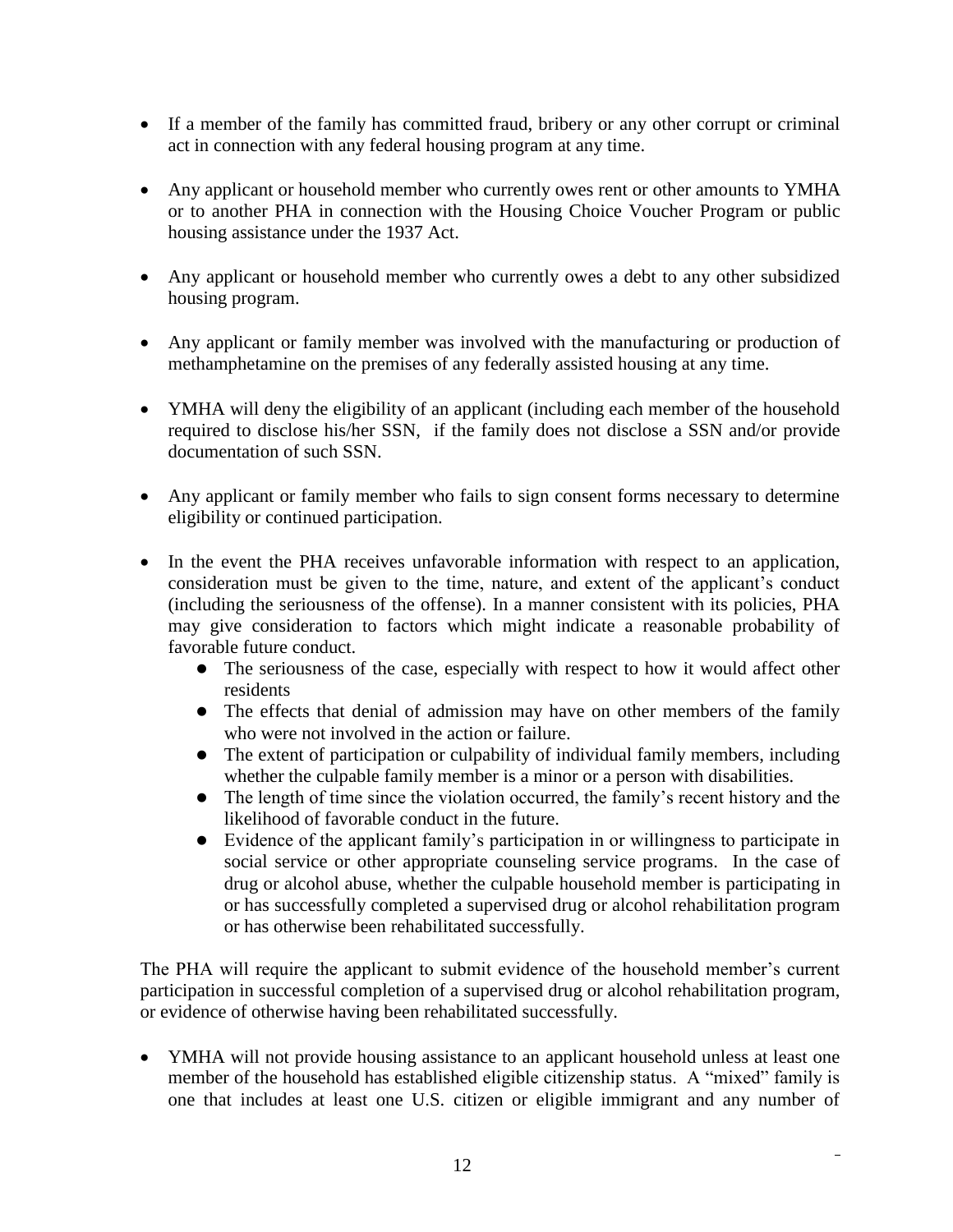ineligible members. Assistance to households with one or more members who do not have eligible citizenship status will be pro-rated based on the number of persons in the household for whom eligibility has been established. Prorated assistance is calculated by determining the amount of assistance payable if all family members were eligible and multiplying by the percent of the family members who are actually eligible. Calculations are performed on the HUD-Form 50058.

- For citizens, YMHA will accept as evidence of eligible citizenship status a signed declaration of citizenship for each household member. For non-citizens 62 years of age and older, YMHA will accept a signed declaration of eligible immigration status and proof of age. For other non-citizens, YMHA requires a signed declaration of eligible immigration status, one of the Immigration and Naturalization Service documents referred to in 24 CFR 5.506 and a signed verification consent form.
- F. Informal Reviews
	- 1. When an applicant for the Housing Choice Voucher Program is determined ineligible for assistance, YMHA will notify the applicant in writing. The notice will state the reason for YMHA's decision, and that the applicant may request an informal review, in writing, within 14 days of the date of the notice.
	- 2. When an applicant requests an informal review, YMHA will schedule the review within 21 days and notify the applicant of the time and place that the review will be held. The review will be conducted by a person designated by the Executive Director. The applicant may present his/her case orally or in writing, and may provide additional information to support his/her claim. Within 14 days of the review, YMHA will notify the applicant in writing of its final decision, including a brief statement of the reasons for the final decision.

# **Section IV. Issuing Vouchers**

- A. Subsidy Standards
	- 1. Eligible families will be issued vouchers based on YMHA's subsidy standards as follows:
		- a. A single person, a couple or two adults will receive a one-bedroom voucher.
		- b. A family with children will receive a voucher that will allow one bedroom for the parent or parents and one for every two children. Separate bedrooms should be allocated for persons of the opposite sex (other than adults who have a spousal relationship and children 4 years of age and younger). Children under age eighteen of the same gender within five years of each share a room. YMHA will not require more than two persons to share a bedroom.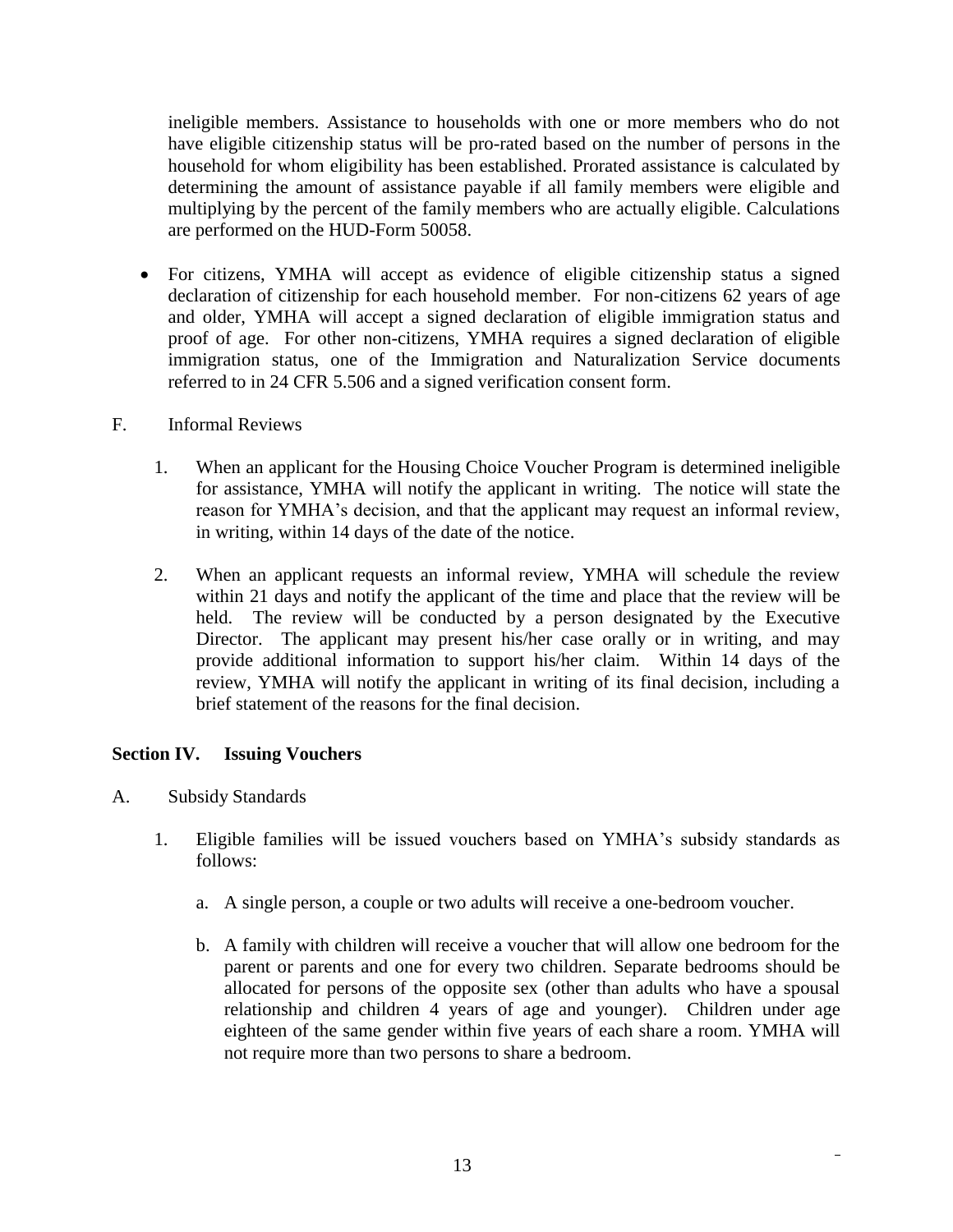- c. Persons of different generations and unrelated adults should be allocated a separate bedroom.
- d. An additional bedroom will be allowed for a live-in aide approved by YMHA to live in the unit to care for a family member who is elderly or disabled. No additional bedrooms are provided for the attendant's family.
- e. Families with at least one member who is elderly, disabled, or handicapped may be given a larger voucher if YMHA determines that the age, health or handicap of the member warrants the use of a larger unit size.
- f. A child who is temporarily away from home because of placement in foster care is considered a member of the family in determining the family unit size.
- g. Foster children will be included in determining unit size only if they will be in the unit for more than six months.
- h. A pregnant woman (with no other persons) will be treated as a two-person family.
- i. Space may be provided for a child who is away at school but who lives with the family during school recesses.
- 2. YMHA shall grant exceptions from the subsidy standards if the family requests and YMHA determines the exceptions are justified by the relationship, age, sex, health or disability of family members, or other individual circumstances. YMHA will grant an exception upon request as an accommodation for persons with disabilities.
- 3. Circumstances may dictate a larger size than the subsidy standards permit when persons cannot share a bedroom because of a need such as: a) verified medical or health reason b) elderly persons or persons with disabilities who may require a live-in attendant. Requests based on health related reasons must be verified by a physician, medical professional and/or social service professional.
- 4. YMHA will not issue a larger voucher due to additions of family members other than by birth, adoption, marriage or court awarded custody.
- 5. The voucher size is determined prior to the briefing by comparing the family composition to YMHA's subsidy standards. If an applicant requires a change in the voucher size, based on the requirements of YMHA subsidy standards, the above referenced guidelines will apply.
- 6. All household members must be approved by YMHA. An assisted family must obtain approval of any additional family member prior to the new member occupying the unit. Members may only be added by birth, adoption, marriage or court awarded custody. In this case the family must report, in writing, to YMHA within 30 days of the change. The above referenced guidelines will apply.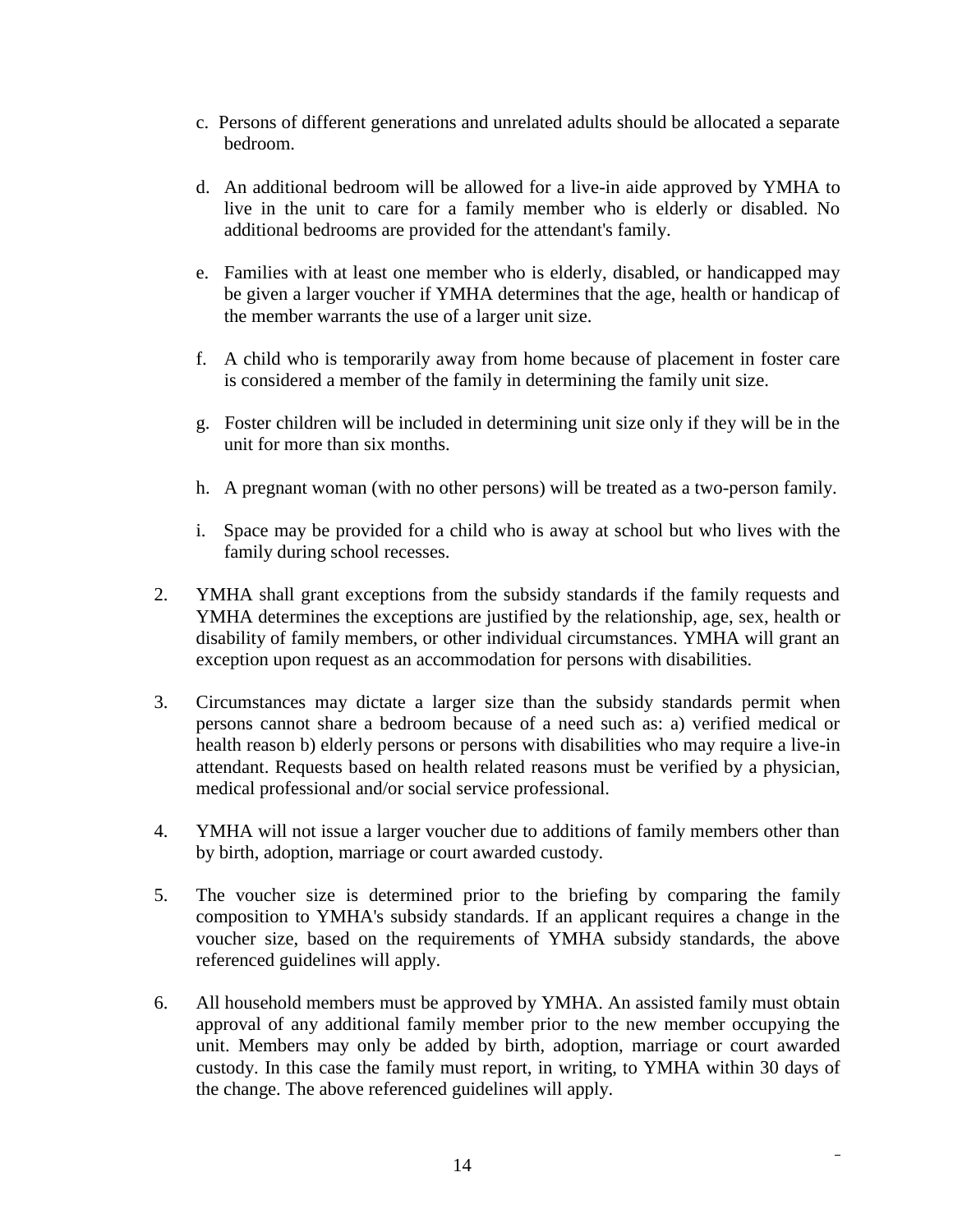- 7. Should a unit not meet HUD Housing Quality Standards space standards due to an increase in family size, (unit too small),YMHA will issue a new voucher of the appropriate size and assist the family in locating a suitable unit.
- 8. The family may select a different size dwelling unit than that listed on the voucher. The payment standard for a family shall be the lower of: a) the payment standard amount for the family voucher size b) the payment standard amount for the unit size rented by the family. The utility allowance used to calculate the gross rent shall be the lower of (1) The utility allowance amount for the family unit size; or (2) the utility allowance amount for the unit size of the unit rented by the family. Housing Quality Standards allow two persons per living/sleeping room.

# B. Briefings

- 1. YMHA's goals and objectives are designed to assure that families selected to participate are equipped with the tools necessary to locate an acceptable housing unit. Families are provided sufficient knowledge and information regarding the program and how to achieve maximum benefit while complying with program requirements. When eligibility has been determined, YMHA will conduct a mandatory briefing to ensure that families know how the program works. The briefing will provide a broad description of owner and family responsibilities, YMHA procedures and how to lease a unit.
- 2. A full HUD required briefing will be conducted for applicant families who are determined to be eligible for assistance. The briefings will be conducted in groups. Families who attend group briefings or meetings and still have the need for individual assistance will be accommodated. Briefings will be conducted in English. Other accommodations will be provided upon request.
- 3. The purpose of the briefing is to explain how the program works. The briefing packet documents are also explained to families so they are fully informed about the program. This will enable them to utilize the program to their advantage, and it will prepare them to discuss it with potential owners and property managers.
- 4. YMHA will not issue a voucher to a family unless the household representative has attended a briefing and signed the voucher. Applicants who provide prior notice of inability to attend a briefing will automatically be scheduled for the next briefing. Applicants who fail to attend two scheduled briefings, without prior notification and approval of YMHA, will have their assistance denied. They will have an opportunity to request an Informal Review.
- 5. YMHA will conduct individual briefings for families with disabilities at their home, upon request by the family, if required as a reasonable accommodation.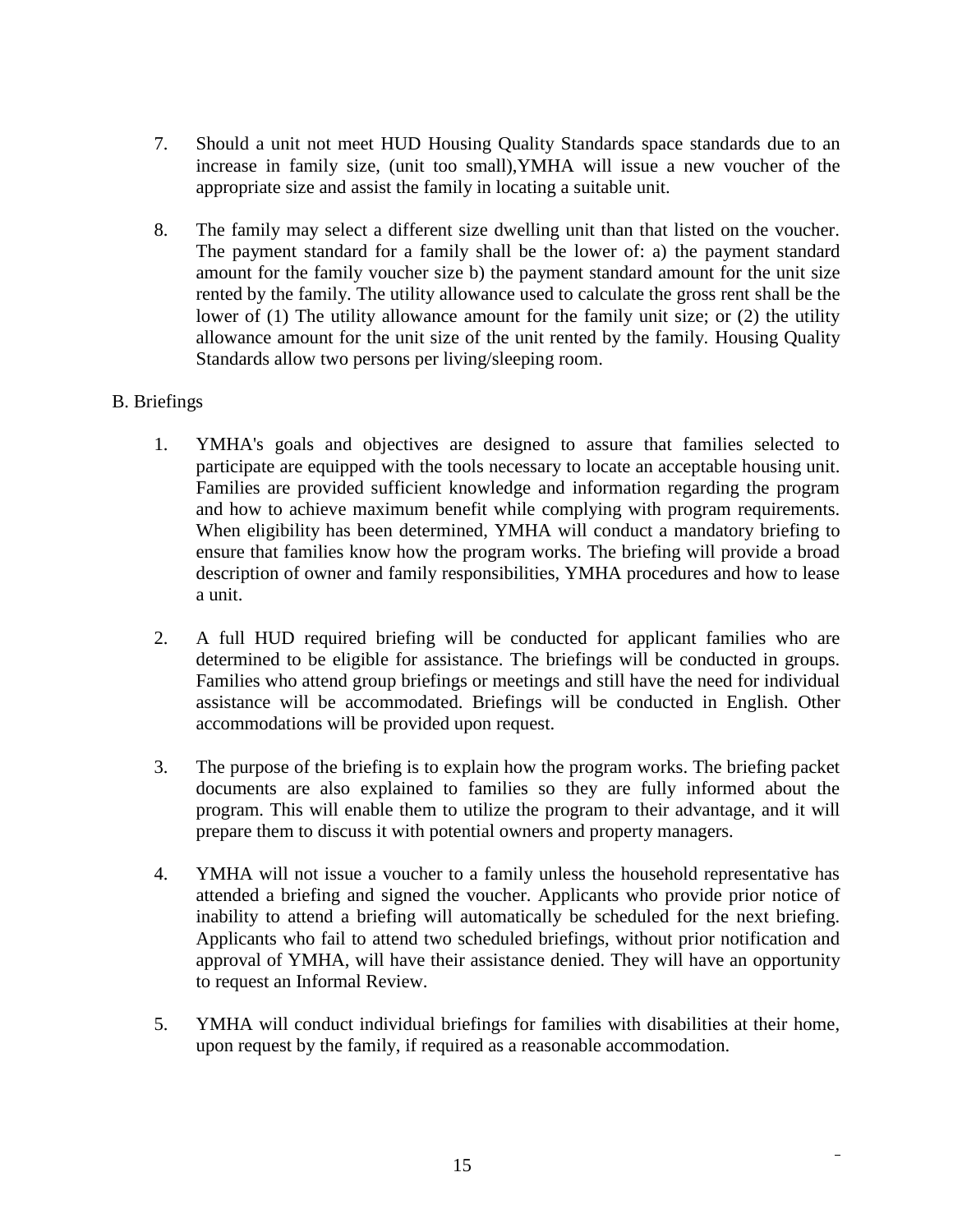- 6. The documents and information provided in the briefing packet for the voucher program will comply with all HUD requirements.
- 7. The briefing will include an explanation of where a family can live, and how portability works.
- 8. If the family is currently living in a high poverty area in YMHA's jurisdiction, the advantages of moving to an area that does not have a high concentration of poor families will be explained.
- 9. YMHA requires non-resident applicants to lease within YMHA's jurisdiction during the initial 12 months of participation in the voucher program.
- 10. All voucher holders will receive a Family Packet, which includes all information required by 24 CFR 982.301 (b).
- 11. During the briefing session, the head of household will be issued a voucher, which represents a contractual agreement between YMHA and the family specifying the rights and responsibilities of each party. It does not constitute admission to the program, which occurs when the lease and Housing Assistance Payment contract have been executed.
- C. Term of the Voucher
	- 1. Vouchers are issued for a term of ninety (90) days. No further time will be allotted.
	- 2. The family must submit a Request for Tenancy Approval (RFTA) within the 90-day period. If the voucher has expired the family will be denied assistance. The family will not be entitled to a review or hearing.
	- 3. If the family is currently assisted (mover), they may remain as a participant in their current unit if there is an assisted lease/Housing Assistance Payment contract in effect. If the family is a current participant and was issued a voucher at a time when they moved from an assisted unit, vouchers will be issued for a term of ninety (90) days.
	- 4. YMHA will provide 120 days for applicants with disabilities to utilize their voucher to find suitable housing. No further extensions will be given.
	- 5. Request for Tenancy Approvals are accepted at any time during the initial 90-day term for applicants. YMHA will suspend the term of the voucher from the date that the [family](https://www.law.cornell.edu/definitions/index.php?width=840&height=800&iframe=true&def_id=c53cf78cbf206c9ab3ef77db1a2fe6f6&term_occur=5&term_src=Title:24:Subtitle:B:Chapter:IX:Part:982:Subpart:G:982.303) submits a request for approval of the tenancy until the date the YMHA notifies the [family](https://www.law.cornell.edu/definitions/index.php?width=840&height=800&iframe=true&def_id=c53cf78cbf206c9ab3ef77db1a2fe6f6&term_occur=6&term_src=Title:24:Subtitle:B:Chapter:IX:Part:982:Subpart:G:982.303) in writing whether the request has been approved or denied. If, after the initial or follow-up inspection, the unit is approved, a Housing Assistance Payment contract is executed on behalf of the family.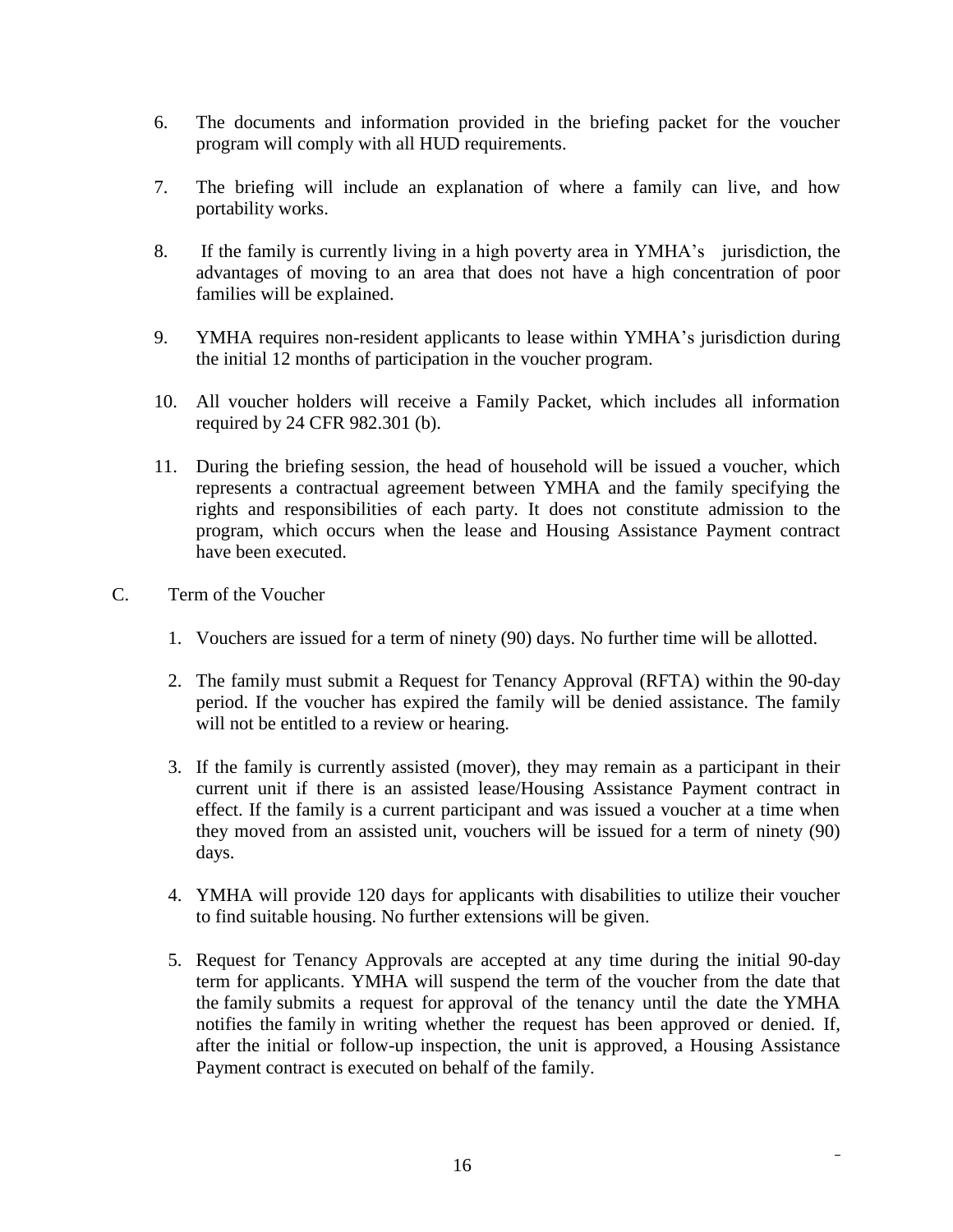- 6. Families who require additional assistance during their search may contact YMHA to request assistance. Voucher holders will be notified at the briefing session that YMHA periodically updates the list of available units and how the updated list may be obtained. YMHA will assist families with negotiations with owners and provide other assistance related to the families' search for housing.
- D. Assistance to Families Subjected to Illegal Discrimination
	- 1. Families who believe that they have been subjected to illegal discrimination during their search for housing are directed to report the occurrence to YMHA. YMHA, in conjunction with the City of Youngstown's Fair Housing representatives, will investigate the complaint and take whatever action is determined appropriate.
	- 2. Families who have been subjected to illegal discrimination, and have reported the occurrence to YMHA, will be eligible to receive an extension. The term of the voucher extension will not exceed 90 days.

# **Section V. Leasing Units**

- A. Owner Requests for Information
	- 1. Owners who contact YMHA to request information regarding a voucher holder will be given the family's current address as shown in the authority's records and the name and address, if known, of the landlord at the family's current and prior address. No other information regarding the family will be given to any prospective landlord. Only the HCV Director may provide this information to the owners.
	- 2. YMHA will inform owners of their responsibility for screening voucher holders to determine their suitability for tenancy. Factors such as payment of rent and utility bills, care of a leased unit, criminal activity and respect for the rights of others may be considered.
	- 3. YMHA will give each family a statement of the YMHA policy on providing information to owners. The statement shall be included in the information packet that is given to the family at the briefing.
- B. Request for Tenancy Approval
	- 1. After families are issued a voucher, they may search for a unit anywhere within YMHA's area of jurisdiction or outside of YMHA jurisdiction if they qualify for portability. The family must find an eligible unit under the program rules, with an owner who is willing to enter into a Housing Assistance Payments Contract with YMHA.
	- 2. The family must submit the Request for Tenancy Approval and a copy of the proposed lease, including the HUD prescribed tenancy addendum, during the term of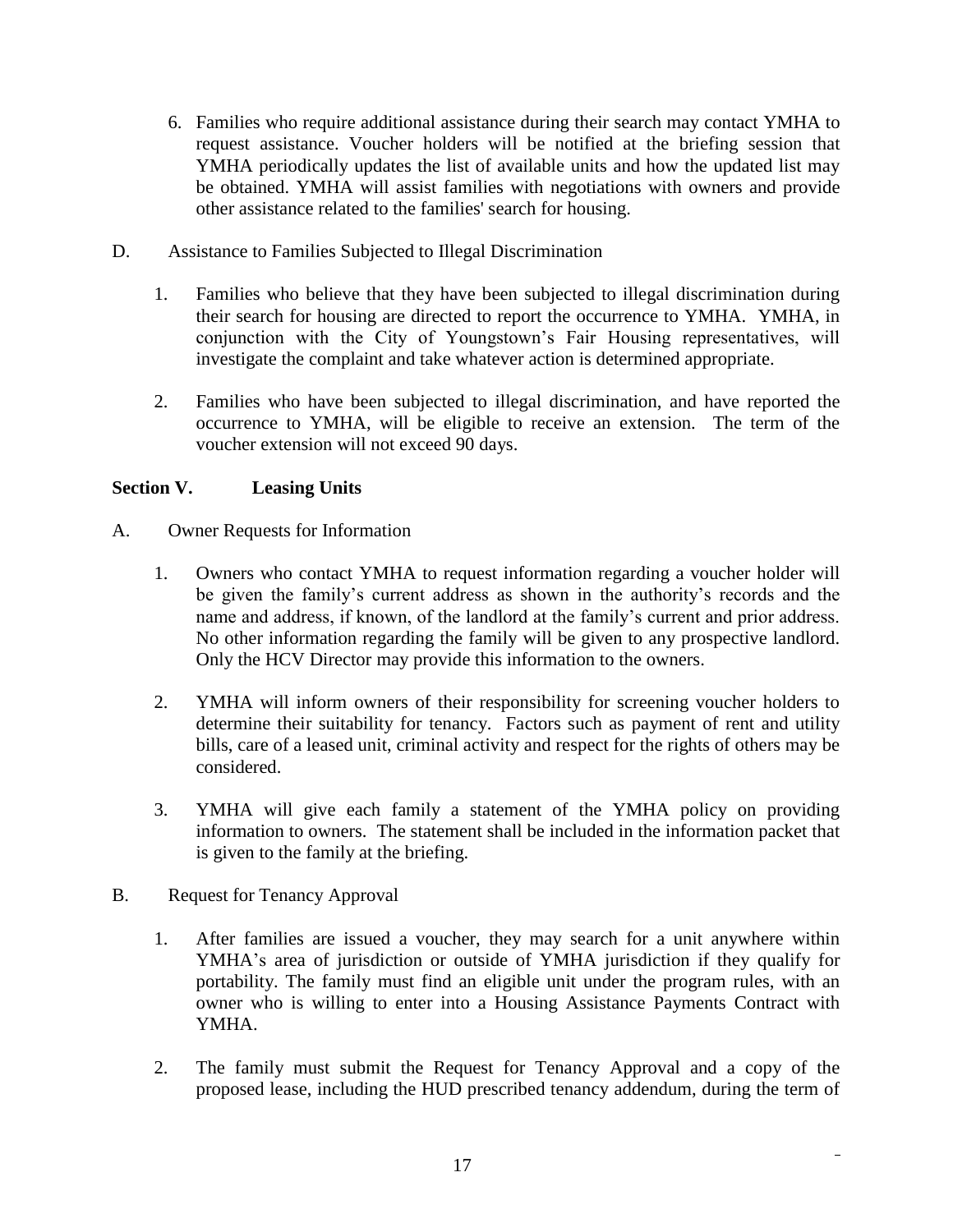the voucher. YMHA will not permit the family to submit more than one RFTA at a time.

- 3. YMHA will review the lease, particularly noting the approvability of optional charges and compliance with regulations and state and local law. The head of household also must have legal capacity to enter into a lease agreement under state and local law. Responsibility for utilities, appliances and optional services must correspond to those provided on the Request for Tenancy Approval.
- 4. An owner is not required to but may collect a one-time security deposit from the participant. Security deposits charged by owners may not exceed those charged to unassisted tenants. For lease in place families, responsibility for first and last month's rent is not considered a security deposit issue. In these cases, the owner should settle the issue with the tenant prior to the beginning of assistance.
- 5. The lease must specify a) the names of the owner and tenant, b) the address of the unit rented (including apartment number, if any), c) the amount of the monthly rent to owner, d) the utilities and appliances to be supplied by the owner and the utilities and appliances to be supplied by the family. The HUD prescribed tenancy addendum must be attached or included in the lease word for word before the lease is executed. The lease must include the Lead Warning Statement and disclosure information required by 24 CFR35.92(b).
- 6. All of the following must be completed before the beginning of the initial term of the lease for a unit: a) YMHA has inspected the unit and has determined that the unit satisfies Housing Quality Standards (HQS), b) YMHA has determined that the rent charged by the owner is reasonable, c) the owner and the tenant have executed the lease, including the HUD prescribed tenancy addendum, d) YMHA has approved leasing of the unit in accordance with program requirements, e) when the gross rent exceeds the applicable payment standard for the family, YMHA must determine that the family share will not exceed 40% of the family's monthly adjusted income.
- 7. Participants and owners will be advised of the prohibition of illegal side payments for additional rents, or for items normally included in the rent of unassisted families, or for items not shown on the approved lease. The family is not liable under the lease for unpaid charges for items covered by separate agreements and nonpayment of these agreements cannot be cause for eviction. Assistance may be denied or terminated if sufficient evidence is presented indicating the occurrence of illegal side payments.
- 8. Owners and families may execute separate agreements for services, appliances (other than range and refrigerator) and other items that are not included in the lease if the agreement is in writing and approved by YMHA. Any appliances, services or other items that are routinely provided to unassisted families as part of the lease (such as air conditioning, dishwasher or garage) or are permanently installed in the unit, cannot be put under separate agreement. The family must have the option of not utilizing the service, appliance or other item. If the family and owner have come to a written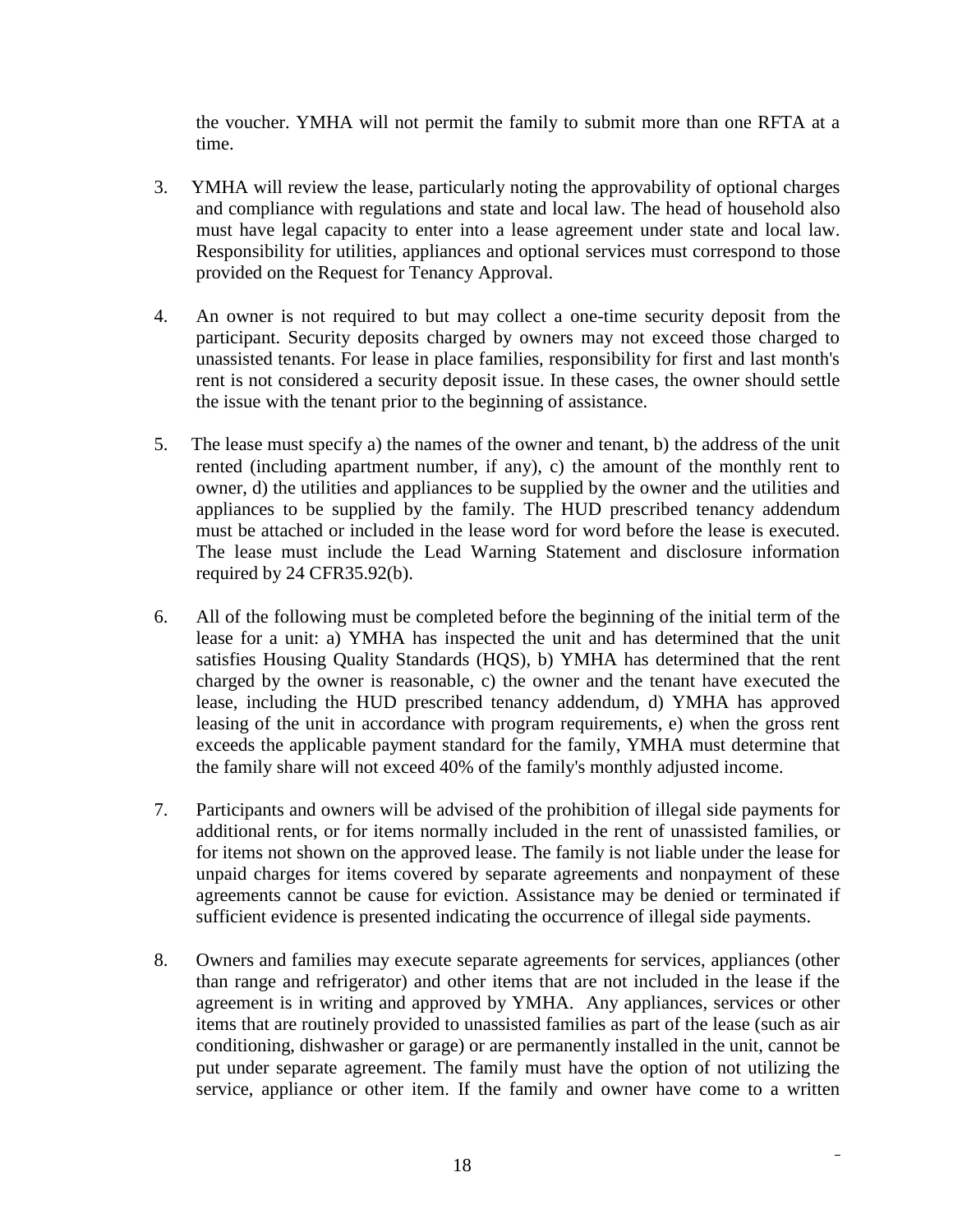agreement on the amount of allowable charges for a specific item, so long as those charges are reasonable and not a substitute for higher rent, they will be allowed. All agreements for special items or services must be attached to the lease approved by YMHA. If agreements are entered into at a later date, they must be approved by YMHA and attached to the lease.

- 9. YMHA will not approve separate agreements for modifications to the unit for persons with disabilities. The modifications are usually within the dwelling and are critical to the use of the dwelling.
- 10. When a family reports changes in factors that will affect the total family share prior to the effective date of the HAP contract at admission, the information will be verified and the total family share will be recalculated. If the family does not report any changes, YMHA need not obtain new verifications before signing the HAP contract, even if verifications are more than 60 days old.
- C. Housing Types
	- 1. Generally, for inclusion in the voucher program, the unit must have a living room, a kitchen and a bathroom for the exclusive use of the family, and must be able to be used and maintained without unauthorized use of other private properties. YMHA will not approve the use of co-op housing, shared housing, congregate housing, group homes or single room occupancy units in its voucher programs, unless the use of such housing is necessary to provide reasonable accommodation for a person with disabilities.
	- 2. YMHA may not approve a voucher holder to lease a unit, a) which is receiving project-based Section 8 assistance or any duplicative rental subsidies, b) a nursing home, board and care home, or facility providing continual psychiatric, medical or nursing services, c) colleges or other school dormitories, d) on the grounds of penal, reformatory, medical, mental and similar public or private institutions, e) occupied by its owner or by a person with any interest in the unit.
- D. Housing Choice Voucher Program Rents
	- 1. YMHA will not approve for inclusion in the voucher program units whose contract rent exceed the rent for comparable unassisted units in the market area (rent reasonableness).
	- 2. YMHA will make a determination as to the reasonableness of the proposed rent in relation to comparable units available for lease on the private unassisted market, and the rent charged by owner for a comparable unassisted unit in the building or premises. By accepting each monthly housing assistance payment from YMHA, the owner certifies that the rent to owner is not more than rent charged by the owner for comparable unassisted units in the premises.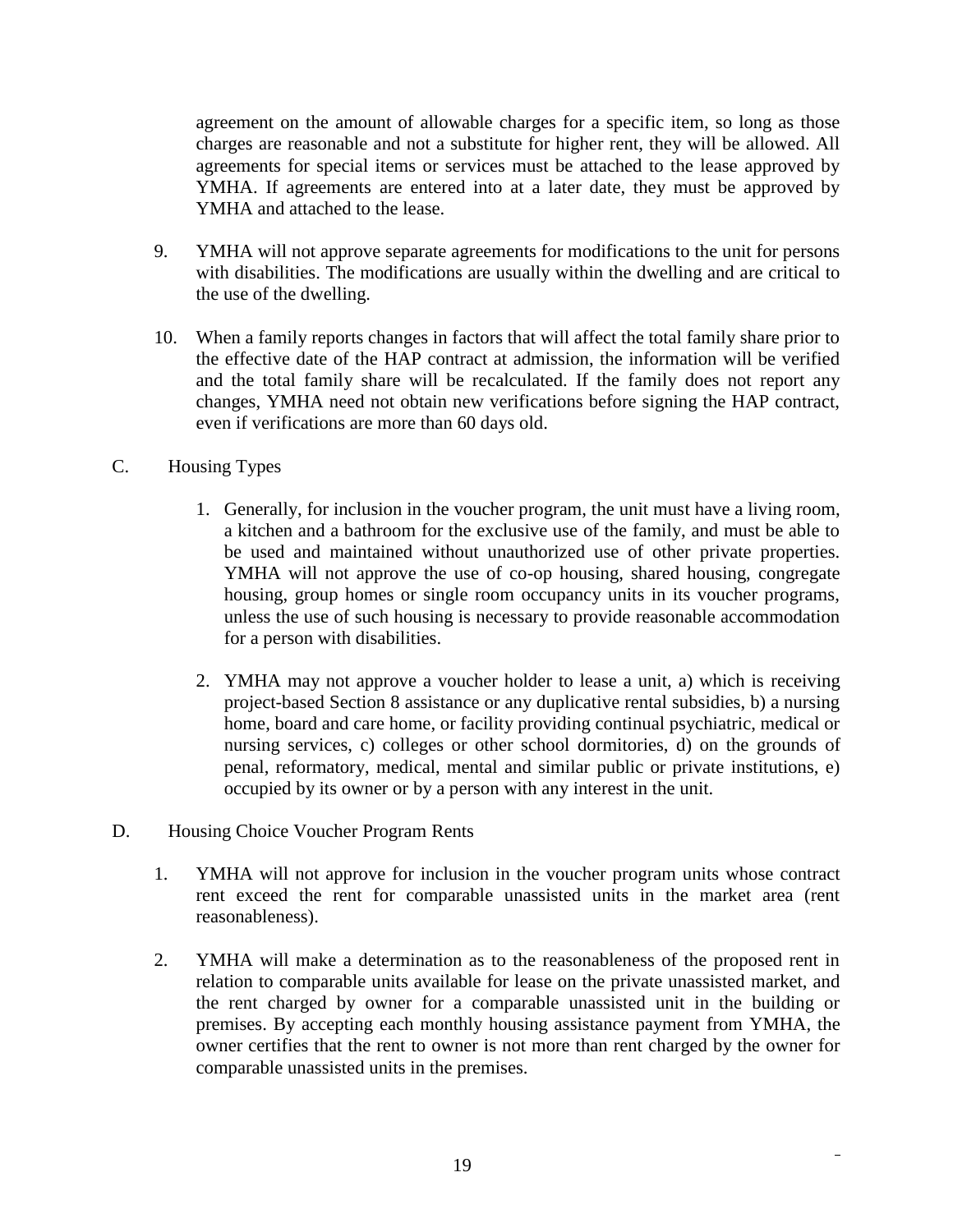- 3. The owner is required to provide YMHA with information requested on rents charged by the owner on the premises or elsewhere. At all times during the tenancy, the rent to owner may not be more than the most current reasonable rent as determined by YMHA.
- 4. If a proposed contract rent is not reasonable, at the family's request, YMHA will make attempts with the owner to reduce the rent to a reasonable rent. If the family's share of rent would be more than 40% of their adjusted monthly income, YMHA will negotiate with the owner to reduce the rent to an affordable amount for the family. During the initial term of the lease, the owner may not raise the contract rent.
- 5. If the rent can be approved after negotiations with the owner, YMHA will continue processing the Request for Tenancy Approval and lease. If the revised rent involves a change in the provision of utilities, the family must submit a new RFTA. If the owner does not agree to the rent proposed, YMHA will inform the family and owner that the lease is disapproved.
- 6. YMHA will re-determine the reasonableness of rent before implementing any increase in rent to owner and if there is a five percent or more decrease in the published Fair Market Rent in effect 60 days before the contract anniversary (for the actual unit size) as compared with the FMR in effect one year before the contract anniversary.
- 7. YMHA must re-determine the reasonableness of rent if directed by HUD and based on a need identified by YMHA's auditing system. At all times during the assisted tenancy, the rent to owner may not exceed the reasonable rent as most recently determined by YMHA.
- 8. YMHA will contract annually for a survey of private market rents in its determination of rent reasonableness. The survey will include typical contract and gross rents (contract rents plus YMHA's allowance for tenant-paid utilities, if any) for a representative sample of units of each housing type and size, in each of the areas within its jurisdiction that YMHA has determined constitutes a distinct market area.
- 9. In establishing the reasonable rent for a unit proposed for inclusion in the program, YMHA will also consider the quality and age of the unit to be leased, and the amenities, housing services and maintenance provided by the owner.
- 11. The process used to determine rent reasonableness will be documented in each participant file.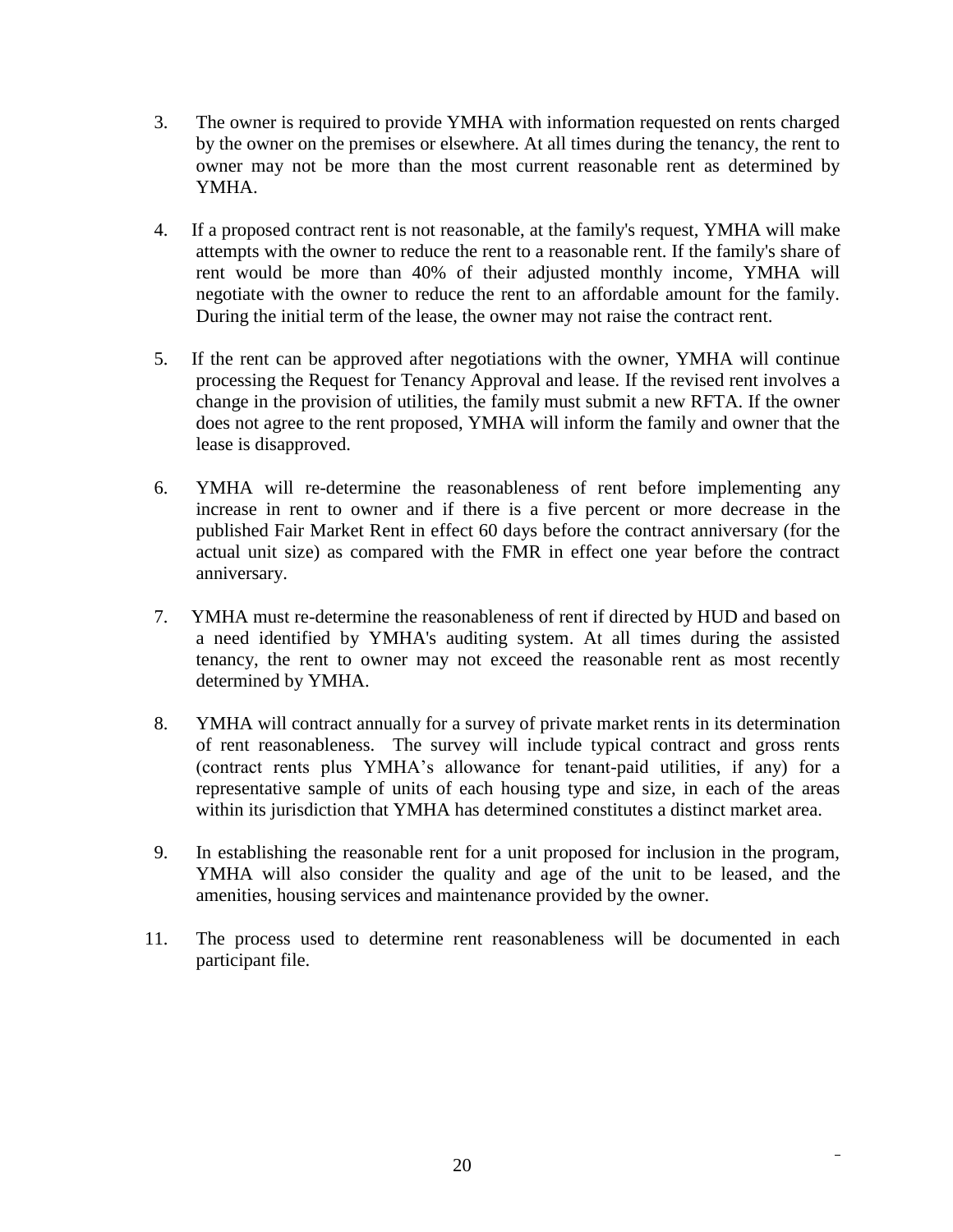- E. Affordability
	- 1. Notwithstanding any determination that the rent requested by an owner is reasonable, YMHA will not execute a HAP contract for any new unit in which the family would be required to pay more than 40% of adjusted income for rent and utilities.
- F. Denial of Owner Participation
	- 1. YMHA may, at its administrative discretion, refuse to enter into a new Housing Assistance Payment (HAP) contract with an owner for any of the following:
		- a. HUD has informed YMHA that the owner has been disbarred, suspended, or subject to a limited denial or participation under 24 CFR.
		- b. HUD has informed YMHA that the federal government has instituted an administrative or judicial action against the owner for violation of the Fair Housing Act or other federal equal opportunity requirements and such action is pending.
		- c. HUD has informed YMHA that a court or administrative agency has determined that the owner has violated the Fair Housing Act or other federal equal opportunity requirements.
		- d. The owner may not be a parent, child, grandparent, grandchild, sister or brother of any family member. YMHA will waive this restriction as a reasonable accommodation for a family member who is a person with a disability.
		- e. The owner has violated obligations under a housing assistance payment contract under Section 8 of the 1937 Act (42U.S.C. 1437f).
		- f. The owner refuses (or has a history of refusing) to evict families for drug related or violent criminal activity, or activity that threatens the health, safety or right of peaceful enjoyment of premises by tenants or of residences by neighbors.
		- g. The owner has a history or practice of non-compliance with HQS or of otherwise failing to comply with obligations under a Housing Assistance Payment contract.
		- h. The owner has committed fraud, bribery or any other corrupt or criminal act in connection with any federal housing program.
		- i. The owner has engaged in drug trafficking.
		- j. The owner has a history or practice of renting units that fail to meet State or local housing code.
		- k. The owner has not paid State or local real estate taxes, fines or assessments.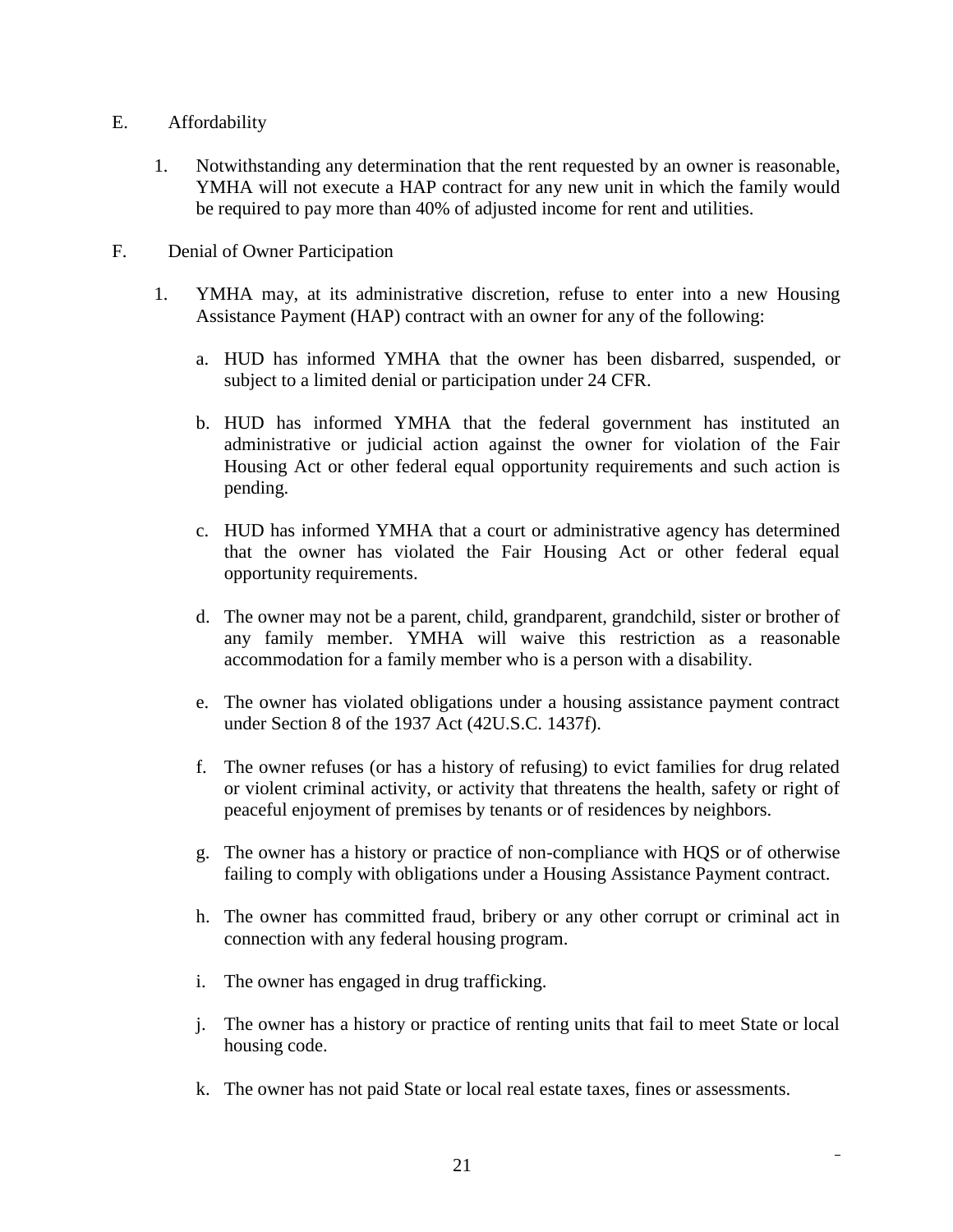- l. The owner has not properly registered rental units with any local government entity as required.
- m. The owner has engaged in or threatened abusive or violent behavior toward YMHA personnel.

If YMHA disapproves an owner, immediate notice will be given to the owner including the reason for disapproval.

- G. Initial Inspections
	- 1. YMHA will inspect each unit for compliance with HUD's Housing Quality Standards (HQS) within fourteen days of the approval of the Request for Tenancy Approval. YMHA will use the Initial Inspection to document the current condition of the unit and for determination of rent reasonableness.
	- 2. All units proposed for inclusion in the Housing Choice Voucher Program must be in compliance with Housing Quality Standards prior to the beginning of the Housing Assistance Payments Contract (HAP). The unit must also meet additional inspection standards as defined in the YMHA Administrative Plan. Units must be in rental ready condition at the time of the Initial inspection.
	- 3. If the proposed unit does not meet HQS, YMHA will notify the owner in writing what repairs must be made to bring the unit into compliance and a due date for repairs. The owner will be advised in writing that repairs must be completed within 30 days, or of any earlier date indicated by YMHA.
	- 4. If the repairs are not made within the required time frame, the unit will not be approved for inclusion in the program and the voucher holder will be advised to look for another unit, if time remains on the voucher.
	- 5. Inclement weather shall be reason for allowance of a weather deferment extension, only if the inclement weather is of enduring length of time. The YMHA shall establish a date in which one could reasonably expect exterior painting to be completed. The weather deferment extension period will be from November 1 to May 1. A reinspection will automatically be scheduled.
	- 6. Properties are subject to a clearance inspection when the property meets the following criteria: A child under 6 years old resides in the unit, the unit was constructed prior to 1978, defective paint is found above the de minimus level during an initial or annual inspection or upon being notified by a public health department or other medical health care provider that a child less than 6 yrs of age has been identified as having an environmental intervention blood lead level. An environmental investigation will be conducted according to the Lead Safe Housing Rule requirements.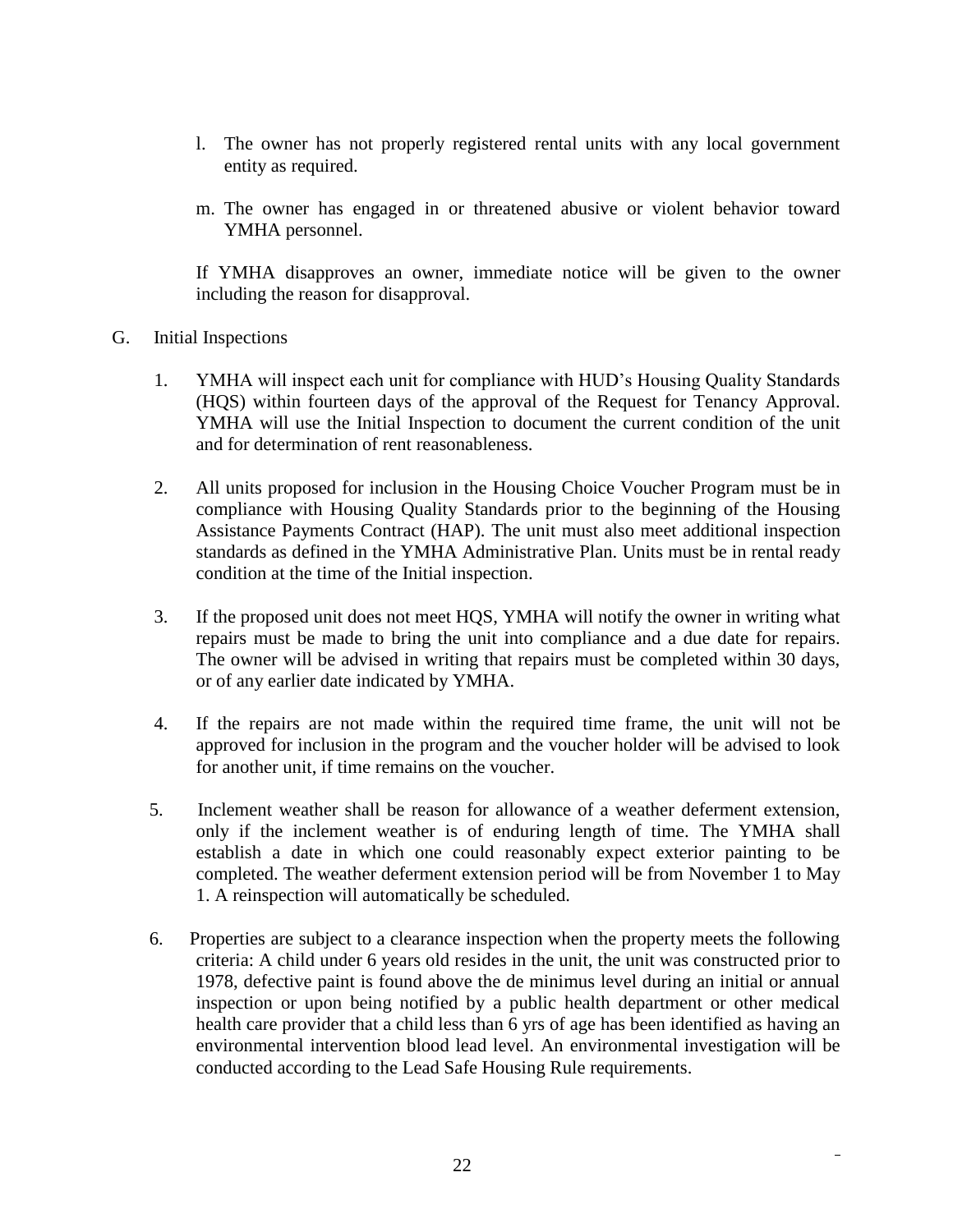- H. Housing Assistance Payment Contracts
	- 1. YMHA prepares the Housing Assistance Payment Contract for execution. The family and the owner will execute the lease agreement, and the owner and YMHA will execute the HAP contract. Copies of the documents will be furnished to the parties who signed the respective documents. YMHA will retain a copy of all signed documents.
	- 2. YMHA makes every effort to execute the HAP contract before the commencement of the lease term. The HAP contract may not be executed more than 60 days after commencement of the lease term and no payments will be issued until the contract is executed.
	- 3. When the HAP contract is executed, YMHA begins processing payments to the landlord. The HAP register will be used as a basis for monitoring the accuracy and timeliness of payments. Payments are disbursed to the owner on the first business day of the month. Should the first fall on a Saturday, Sunday or holiday, payments will be issued the next working day.
	- 4. Owners that do not receive their payment may request another payment in writing. This involves an administrative fee of \$10.00. Any stop payment fee is determined by the local bank.
	- 5. Excess payments to the owner must be returned immediately. Owners who do not return excess payments will be subject to removal from the program or other penalties.
	- 6. Owners must provide the following: a) current street address, b) employer identification number or social security number, c) proof of ownership, if requested by YMHA, d) telephone numbers, e) legal photo identification. In addition, any community within YMHA's jurisdiction requiring landlords to register the unit as a rental with the local community, will be required to provide proof of their registration. Owners having a property manager/agent will be required to submit this information in writing, along with a copy of the management agreement.
	- 7. The HCV Director is authorized to execute contracts on behalf of YMHA.
	- 8. A change in utility responsibility will require a new Housing Assistance Payment Contract and lease to be executed.
	- 9. The utility allowance is intended to cover the cost of utilities not included in the rent. Allowances are not based on an individual family's actual energy consumption. YMHA's utility allowance schedule includes utilities and services necessary in the locality to provide housing that complies with housing quality standards. Where the calculation results in a utility reimbursement payment due the family, YMHA will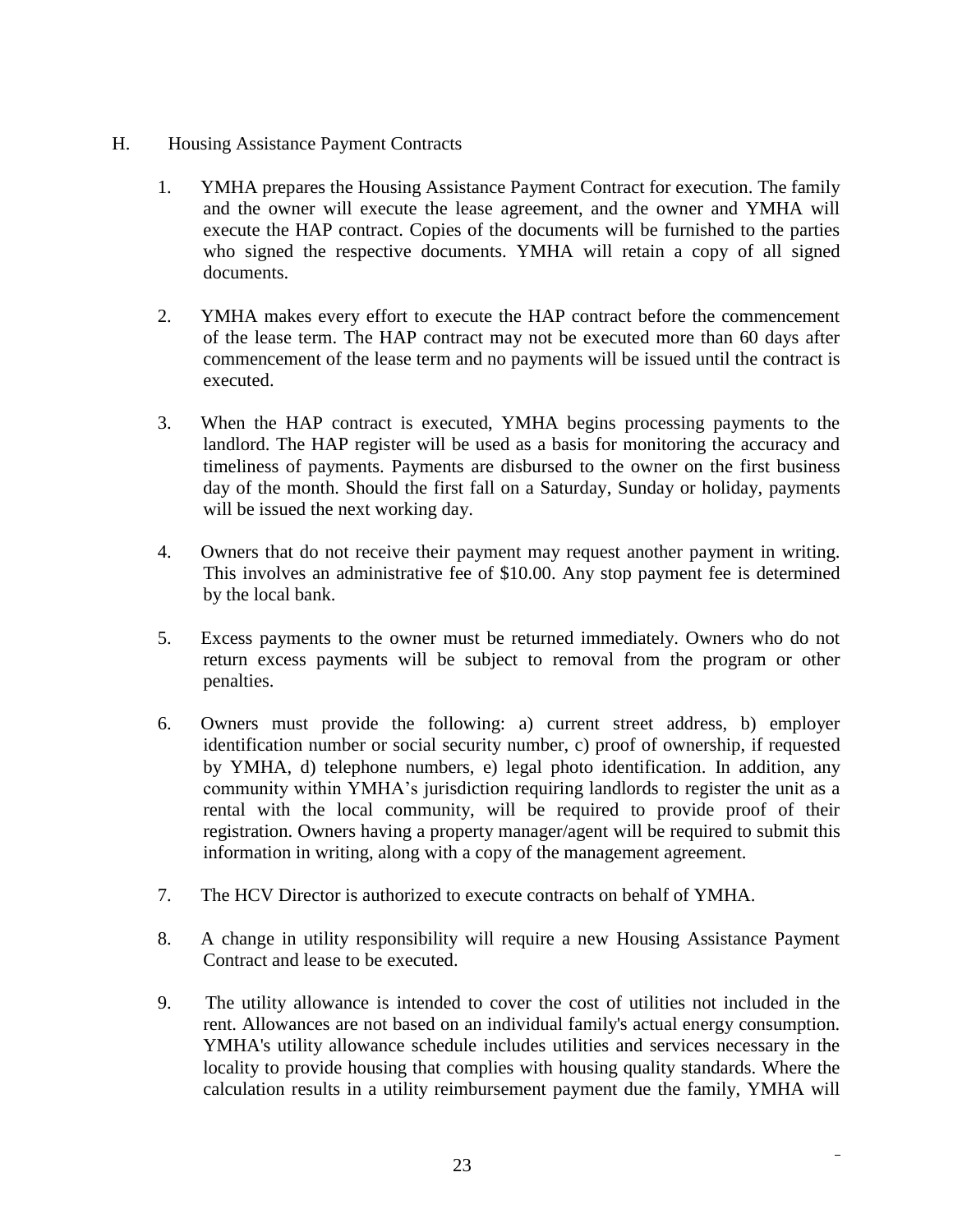provide payment via direct deposit or debit card each month directly to the participant. YMHA does reserve the right to send the utility reimbursement directly to a utility provider.

# **Section VI. Factors Related to Total Tenant Payment, Family Share Determination and Occupancy**

YMHA will use the method as set forth in this Administrative Plan to verify and determine that family income, allowable deductions and expenses at admission and at annual recertification is correct. The accurate calculation of annual income and adjusted income will ensure that families are not paying more or less money for rent than their obligation under the regulations.

#### A. Annual Income

- 1. Income includes all monetary amounts that are received on behalf of the family. For purposes of calculating the Total Tenant Payment, HUD defines what is to be included and what is to be excluded in the federal regulations. In accordance with this definition, all income that is not specifically excluded in the regulations is counted.
- 2. Gross income is the amount of income prior to any HUD allowable expenses or deductions, and does not include income that has been excluded by HUD.
- 3. Annual income is defined as all amounts, monetary or not, that go to, or are given on behalf of, the family head or spouse (even if temporarily absent) or to any other family member; are anticipated to be received from a source outside the family during the 12 month period following admission or annual recertification effective date; and amount derived (during a 12 month period) from assets to which any member of the family has access. Annual income is used to determine whether or not applicants are within the applicable income limits.
- 4. Annual income includes, but is not limited to:
	- a. The full amount, before any payroll deductions, of wages, salaries, and other compensation for personal services.
	- b. Net income from operation of a business or profession.
	- c. Interest, dividends and other net income of any kind from real or personal property.
	- d. The full amount of periodic payments (e.g., social security, annuities, pensions, disability or death benefits) not specifically excluded.
	- e. Payments in lieu of wages, salary or other earnings (e.g., worker's compensation, unemployment) not specifically excluded.
	- f. Welfare assistance.
	- g. Periodic determinable allowances such as alimony and child support payments (i.e., amount awarded by the court unless evidenced by third party documentation to the contrary) and regular contribution from non lease members.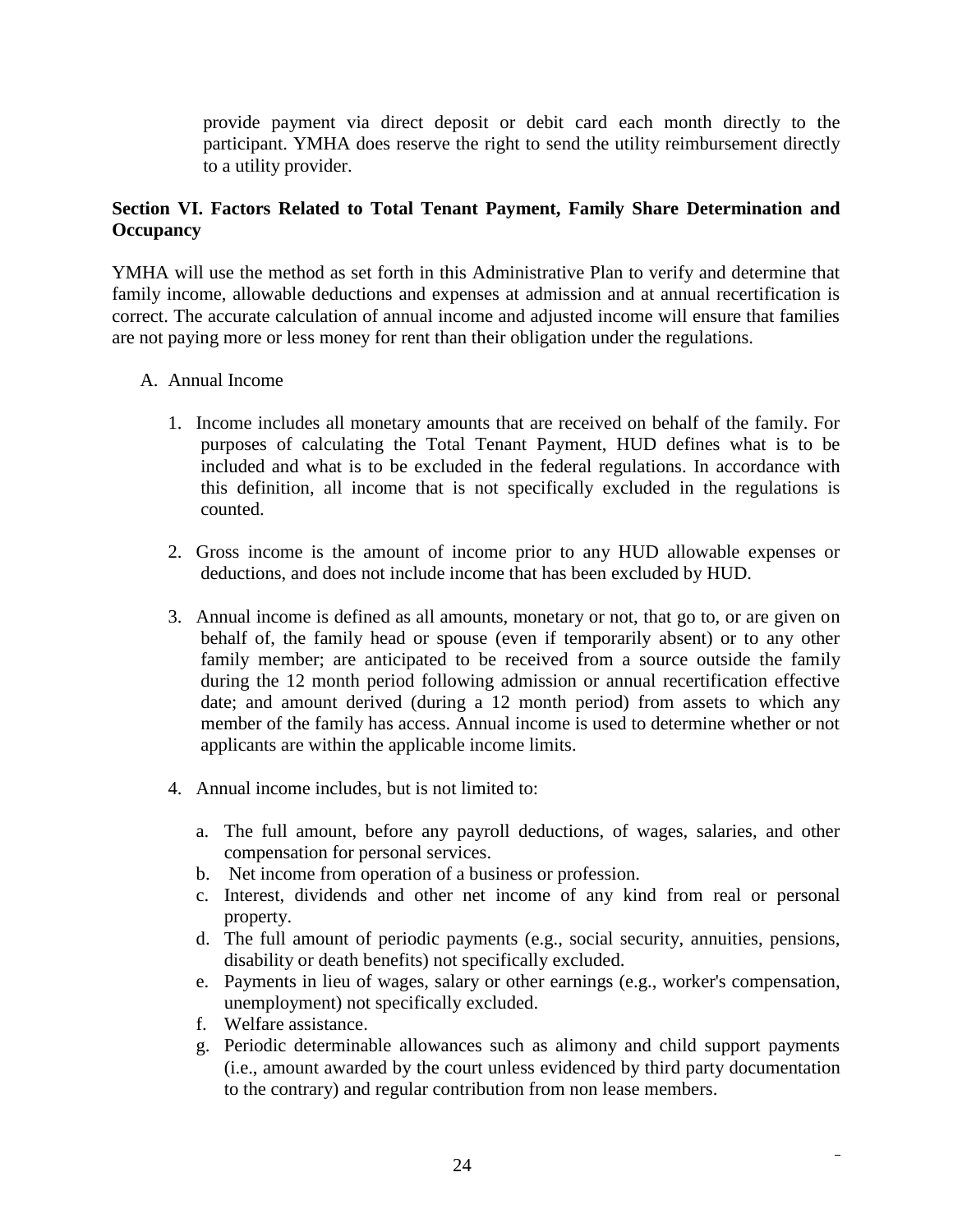- h. All pay and allowances from the armed forces, not specifically excluded (e.g., hostile fire allowance).
- 5. Regular contributions and gifts received from persons outside the household are counted as income for calculation of the Total Tenant Payment. Any contribution or gift received for a period of 3 months or more will be considered a "regular" contribution or gift. Any monetary gift received by a participant or applicant should be documented with receipts or cancelled checks. This includes rent and utility payments made on behalf of the family and other cash or non-cash contributions provided on a regular basis. It does not include casual contributions or sporadic gifts.
- 6. Regular alimony and child support payments are counted as income for calculation of total tenant payment. YMHA will use the amount awarded by the court unless the family verifies that they are not receiving the full amount awarded. Verification from the agency responsible for enforcement or collection is acceptable. "Regular" payments is defined as receiving payments for at least three consecutive months at the time of verification.
- 7. Lump sum additions to family assets such as inheritances, insurance payments (health and accident insurance and worker's compensation) capital gains, and settlement for personal or property losses, are not included in income but may be included in assets. Lump sum payments caused by delays in processing periodic payments such as unemployment or welfare assistance are counted as income. Lump sum payments from Social Security or SSI are excluded from income, but any amount remaining will be considered an asset.
- 8. Deferred periodic payments, which have accumulated due to a dispute, will be treated the same as periodic payments, which are deferred due to delays in processing. YMHA will calculate prospectively if the family reported the payment within 30 days and retroactively to date of receipt if not.
- 9. Contributions to company retirement/pension funds are handled as follows: While an individual is employed, YMHA will count as assets only amounts the family can withdraw without retiring or terminating employment. After retirement or termination of employment, count any amount the employee elects to receive as a lump sum.
- 10. YMHA must count assets disposed of for less than fair market value during the two years preceding certification or reexamination. YMHA will count the difference between the market value, less expenses such as broker fees, penalties, etc., and the actual payment received in calculating total assets. If the total value of assets disposed of within a two year period is less than \$1000, they will not be considered an asset.
- 11. Assets disposed of as a result of foreclosure, bankruptcy, divorce, or separation are not considered to be assets disposed of for less than fair market value.
- 12. The annual income derived from the sources identified above must be calculated for the family head of household and the spouse, and for each additional member of the family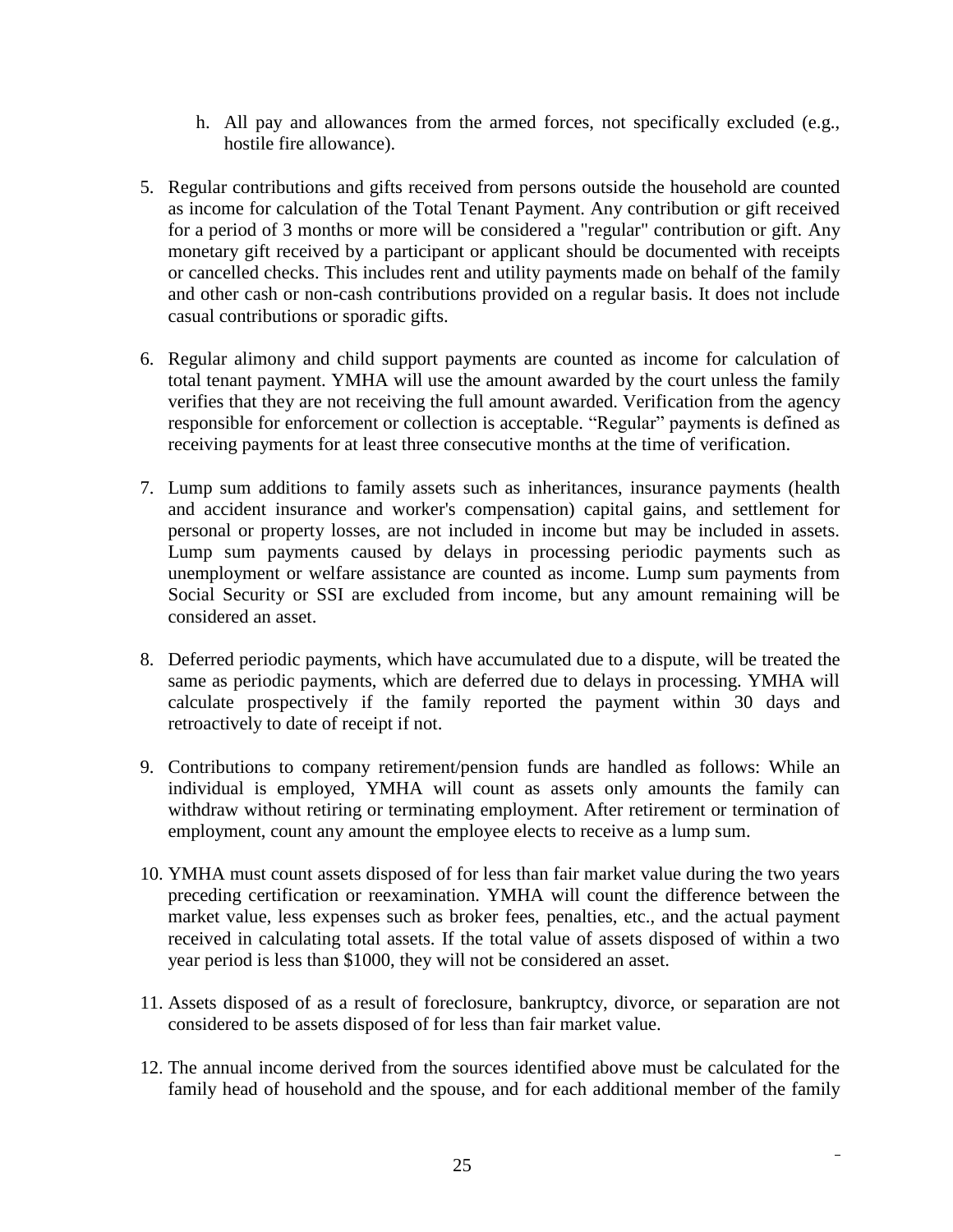listed on the application and lease 18 years of age or older. Incomes from family members permanently absent are not counted for purposes of family size or income determination. When YMHA is notified of a permanent absence, after unit lease up, the event may result in an income re-determination and subsidy modification.

#### B. Excluded Income

Annual income excludes the following:

- a. Income from the employment of family members under the age of 18.
- b. Payments received for the care of foster children or adults.
- c. Lump sum additions to family assets such as inheritances, insurance payments, etc.
- d. Payments received by the family for the cost of medical expenses.
- e. Income of a live-in aide.
- f. Full amount of student financial assistance.
- g. Special pay of family members serving in the Armed Forces exposed to hostile fire.
- h. Amounts received under training programs funded by HUD, including stipends that do not exceed \$200 per month.
- i. Temporary, nonrecurring, or sporadic income.
- j. Reparation payments paid pursuant to claims filed under nazi persecution.
- k. Full time student earnings in excess of \$480 for each non head of household or spouse family member.
- l. Adoption assistance payments in excess of \$480 per child.
- m. Lump sum payment of deferred periodic payments of supplemental security income.
- n. Refunds or rebates under state or local law for property tax paid on the dwelling unit.
- o. Amounts paid on behalf of a developmentally disabled member to keep member at home.
- p. Amounts specifically excluded by Federal statute for determination of housing assistance.

#### C. Adjusted Income/Mandatory Deductions

Adjusted income is defined as the determined annual income after making the following mandatory deductions:

- Dependent Allowance: \$480 each for family member (other than the head or spouse) who is a minor, full time students who are 18 or older and disabled family members.
- Elderly/Disabled Allowance: \$400 per family for families whose head or spouse is 62 or over or disabled.
- Allowable Medical Expenses: The sum of the following (to the extent that the sum exceeds 3% of annual income): un-reimbursed medical expenses of any elderly or disabled family; un-reimbursed reasonable attendant care and auxiliary apparatus expenses for each member of the family who is a person with disabilities, to the extent necessary to enable any member of the to be employed, this allowance may not exceed the earned income received by family members who are 18 years of age and older who are able to work because of such attendant care or auxiliary apparatus. YMHA will use IRS Publication 502 as guidance for medical expenses.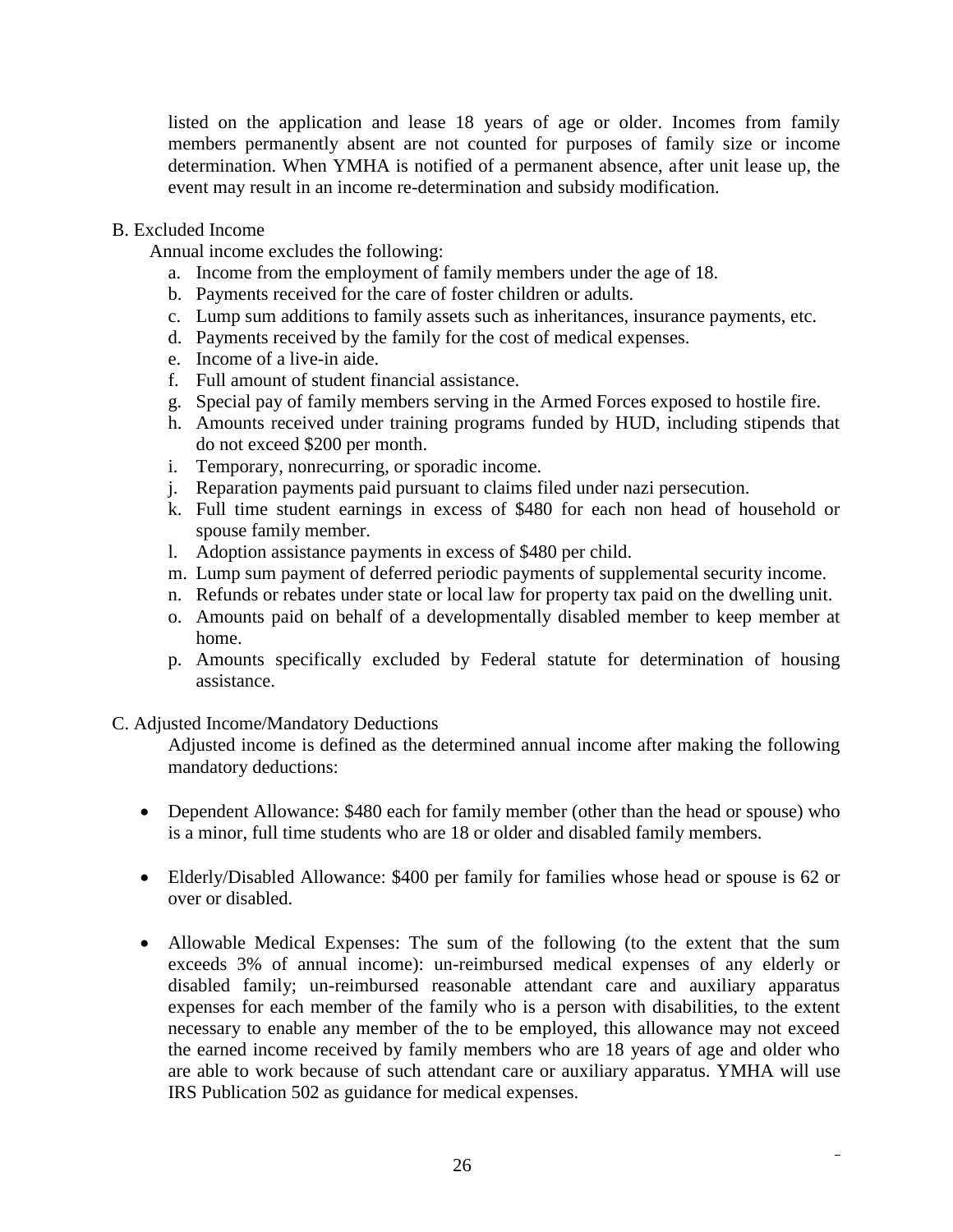- Child Care Expenses: Deducted for the care of children under the age of 13 when child care is necessary, reasonable and customary to allow an adult member to work, attend school or actively seek employment.
- Allowable Disability Assistance Expenses: Deducted for attendant care or auxiliary apparatus for persons with disabilities if needed to enable the individual or an adult family member to work.

#### D. Earned Income Disallowance

Disallowance of earned income from rent determinations for person with disabilities: The annual income for qualified families may not be increased as a result of increases in earned income of a family member who is a person with disabilities beginning on the date in which the increase in earned income begins and continuing for a cumulative 12 month period. After the qualified family receives 12 cumulative months of the full exclusion, annual income will include a phase in of half the earned income excluded from annual income.

- A qualified family eligible for the earned income exclusion is:
- A disabled family that is receiving tenant based rental assistance under the Housing Choice Voucher Program;
- Whose annual income increases as a result of employment of a family member who is a person with disabilities and who was previously unemployed for one or more years prior to employment;
- Whose annual income increases as a result of increased earnings by a family member who is a person with disabilities during participation in any economic self sufficiency or other job training program;
- Whose annual income increases, as a result of new employment or increased earnings of a family member who is a person with disabilities during or within six months after receiving assistance, benefits or services under any State program for TANF provided that the total amount over a six month period is at least \$500.

Amounts to be excluded are any earned income increases of a family member who is person with disabilities during participation in an economic self sufficiency or job training program and not increases that occur after participation, unless the training provides assistance, training or mentoring after employment. The earned income exclusion will be reported on the HUD-Form 50058 form.

Documentation will be included in the family's file to show the reason for the reduced increase in rent. Such documentation will include:

- Date the increase in earned income was reported by the family,
- Name of the family member whose earned income increased,
- Reason for the increase in earned income.
- Date the increase in income is first excluded from annual income,
- **(1) Initial 12-month exclusion.** During the 12-month period beginning on the date a member who is a person with disabilities of a qualified family is first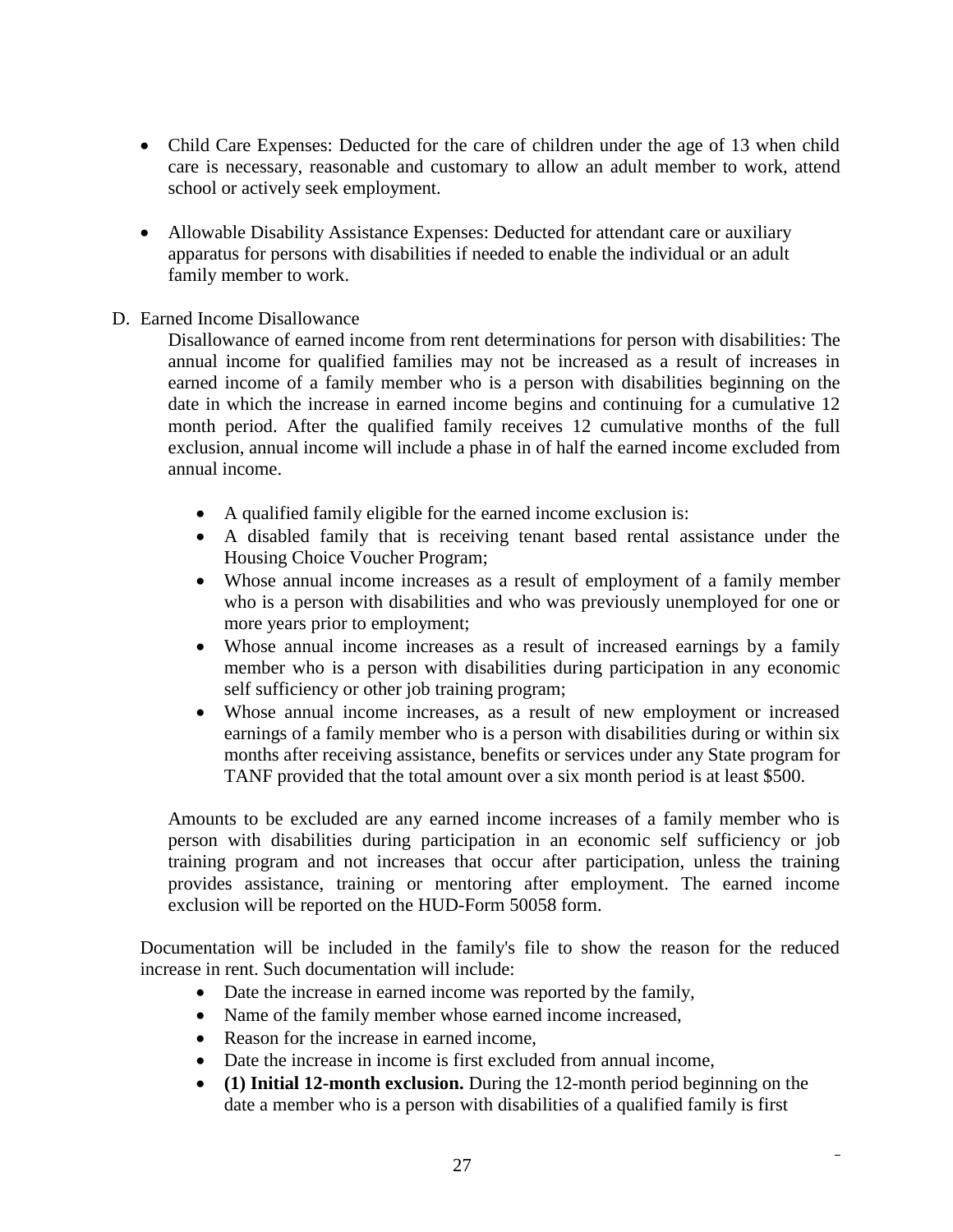employed or the family first experiences an increase in annual income attributable to employment, the YMHA will exclude from annual income (as defined in the regulations governing the Housing Choice Voucher Program) of a qualified family any increase in income of the family member who is a person with disabilities as a result of employment over prior income of that family member.

 **(2) Second 12-month exclusion and phase-in***.* Upon the expiration of the 12 month period defined in the regulations and for the subsequent 12-month period, the YMHA will exclude from annual income of a qualified family at least 50 percent of any increase in income of such family member as a result of employment over the family member's baseline income.

During the first 12–calendar month period, a PHA must exclude all increased income resulting from the qualifying employment of the family member. After the first 12–calendar month period, the PHA must exclude from annual income of the family at least 50 percent of any increase in income of such family member as a result of employment over the family member's income before the qualifying event (i.e., the family member's baseline income). The EID benefit is limited to a lifetime 24-month period for the qualifying family member. At the end of the 24 months, the EID ends regardless of how many months were "used."

# E. Verification of Income

- 1. Eligibility and Total Tenant Payment/Family Share must be verified by YMHA. HUD regulations require that PHA's utilize Upfront Income Verification protocols established by HUD. This requires the use of HUD's Enterprise Income Verification (EIV) system. YMHA will make all attempts to obtain verifications in the following priority:
	- Upfront Income Verification. HUD's Enterprise Income Verification System
	- Upfront Income Verification. Use of non-HUD system.
	- Written Third Party Verification
	- Written Third Party Verification Form
	- Oral Third Party Verification
	- Certification/Self-Declaration (notarized statement)
- 2. Adult family members will be required to sign the HUD-Form 9886 Release of Information/Privacy Act form in order for YMHA to utilize information from the EIV system. Family members will be required to sign specific authorization for release of information forms when information is needed that is not covered by the HUD-Form 9886. Family refusal to cooperate with the HUD prescribed verification system may result in denial of admission or termination of assistance.
- 3. For verification of participant's employment income, YMHA will utilize data from the EIV system plus four current, consecutive pay stubs or letter from employer on company letterhead detailing participant or applicant income. YMHA will also accept W-2 forms plus income tax return forms.
- 4. Self-certifications or income tax returns signed by the family may be used for verifying self-employment income, or income from tips and other gratuities. INSTRUCTION: For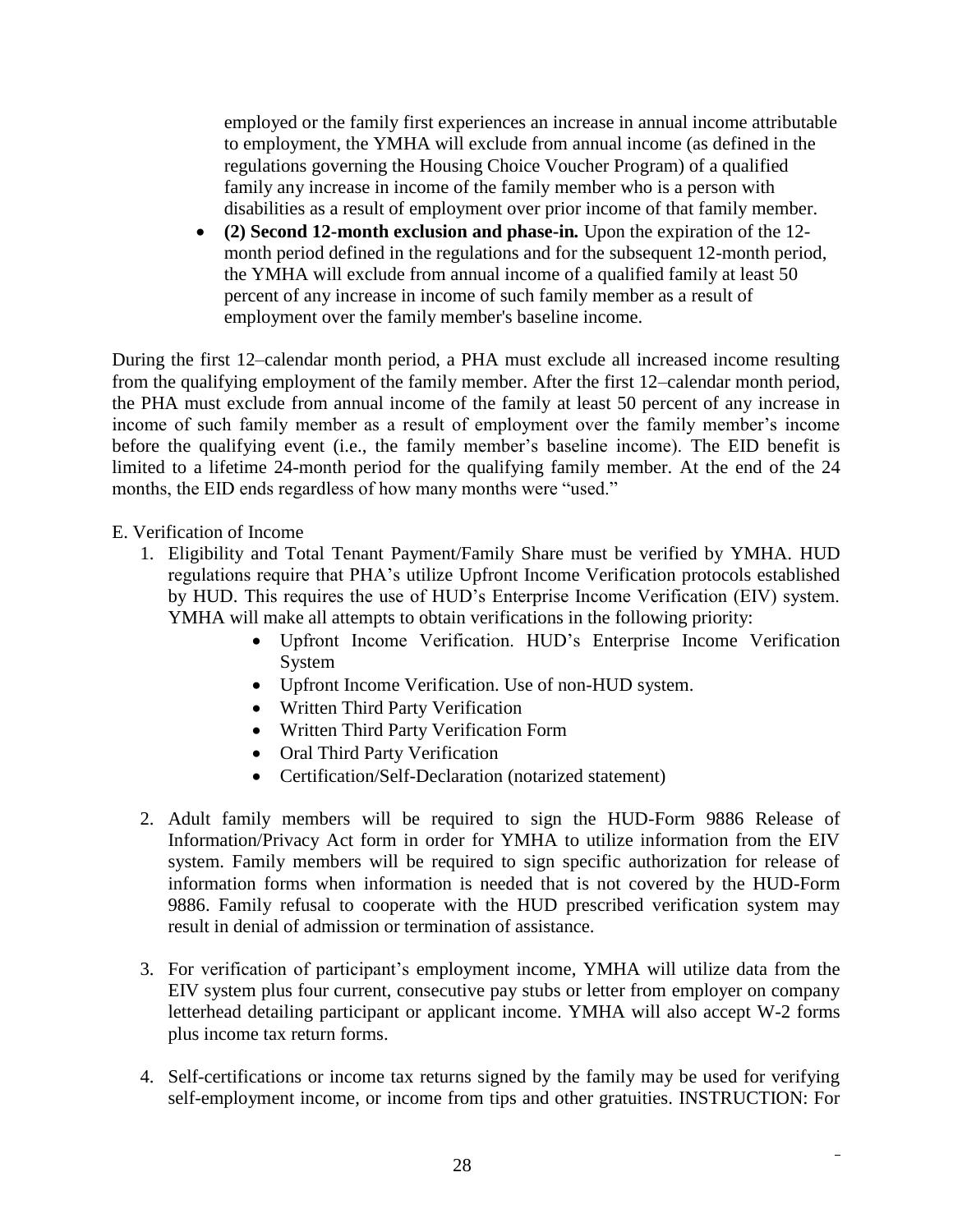some self employment types, where there is the potential for substantial income, selfcertification should be unacceptable.

- 5. For verification of participant's Social Security or Supplemental Security Income, YMHA will utilize data from the EIV system. Applicants must submit a Benefit Award Letter or printout from the Social Security Administration dated within 60 days of the full application date.
- 6. If an applicant/participant is operating a licensed day care business, income will be verified as with any other business.

If the applicant/participant is operating a "cash and carry" operation (which may or may not be licensed), the PHA will require that the applicant/participant complete a form for each customer which indicates: name of person(s) whose child (children) is/are being cared for, phone number, number of hours child is being cared for, method of payment (check/cash), amount paid, and signature of person.

If the family has filed a tax return, the family will be required to provide it. If child care services were terminated, a third-party verification will be sent to the parent whose child was cared for.

- 7. For sources of income not covered by the EIV system, written third party verifications will be obtained from independent sources whenever possible. When third party verification is not possible, YMHA will document participant files, explaining the reason and documenting the source used for verification.
- 8. When verification cannot be made by third-party verification or review of documents, families will be required to submit a self-certification. Self-certification means a notarized statement.
- 9. PHA procedures for anticipating annual income will include the use of EIV methods approved by HUD in conjunction with family provided documents dated within the last 60 days of the PHA interview date. YMHA will follow "HUD Guidelines for Projecting Annual Income When Enterprise Income Verification (EIV) Data is available" in handling differences between EIV and family-provided income data. The guidelines depend on whether a difference is substantial or not. HUD defines substantial difference as a difference of \$200 or more per month.

**No Substantial Difference.** If EIV information for a particular income source differse from the information provided by a family by less than \$200 per month, the PHA will follow these guidelines:

- If the EIV figure is less than the family's figures, the PHA will use the family's information.
- If the EIV figure is more than the family's figure, the PHA will use the EIV data unless the family provides documentation of a change in circumstances to explain the discrepancy (e.g. a reduction in work hours). Upon receipt of acceptable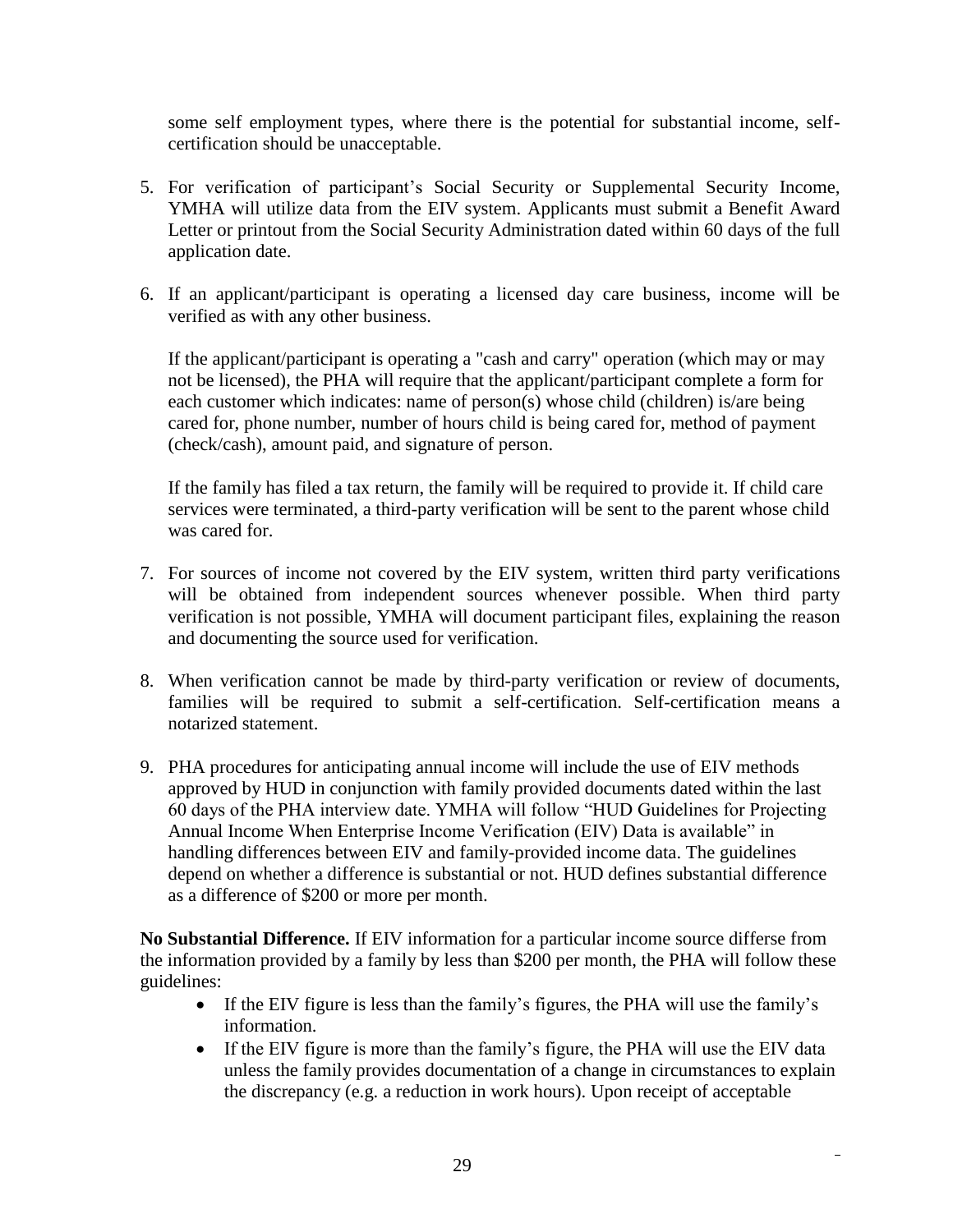family provided documentation of a change in circumstances, the PHA will use the family provided information.

**Substantial Difference.** If EIV information for a particular income source differs from the information provided by a family by \$200 or more a month, the PHA will follow these guidelines:

- The PHA will request written third-party verification from the discrepant income source in accordance with 24 CFR 5.236(b)(3)(i).
- When the PHA cannot readily anticipate income (e.g. in cases of seasonal employment, unstable working hours or suspected fraud), the PHA will review historical income data for periods of employment, paid benefits and receipt of other income.
- The PHA will analyze all EIV, third-party and family-provided data and attempt to resolve the discrepancy.
- The PHA will use the most current verified income data, and if appropriate, historical income data to calculate anticipated annual income.
- F. Minimum Rent
	- 1. Participants in YMHA's Tenant-Based Housing Choice Voucher program will be required to pay a monthly Total Tenant Payment (TTP) that is the higher of 30% of adjusted income, 10% of gross income, or \$50 ("minimum rent").
	- 2. YMHA may grant an exemption from the minimum rent requirement if the family is unable to pay the minimum rent as a result of financial hardship. Requests for an exemption must be submitted in writing. Such hardships may include:
		- a. Loss of, or awaiting a determination of, eligibility for a Federal, State or local assistance program. Unless the loss results from the impositions of sanctions resulting from fraud by a member of the family or the family's failure to comply with welfare programs, requirements for work activities, or participation in an economic self-sufficiency program.
		- b. Pending eviction as a result of the imposition of minimum rent.
		- c. A decrease in the family's income because of changed circumstances, including the loss of employment.
		- d. When a death in the family has occurred creating a decrease in the family's income.
		- e. Other circumstances determined by YMHA or HUD.
		- f. Any request for a hardship exemption must be made in writing.
	- 4. Participants in the Project-based Voucher program are exempt from the minimum rent.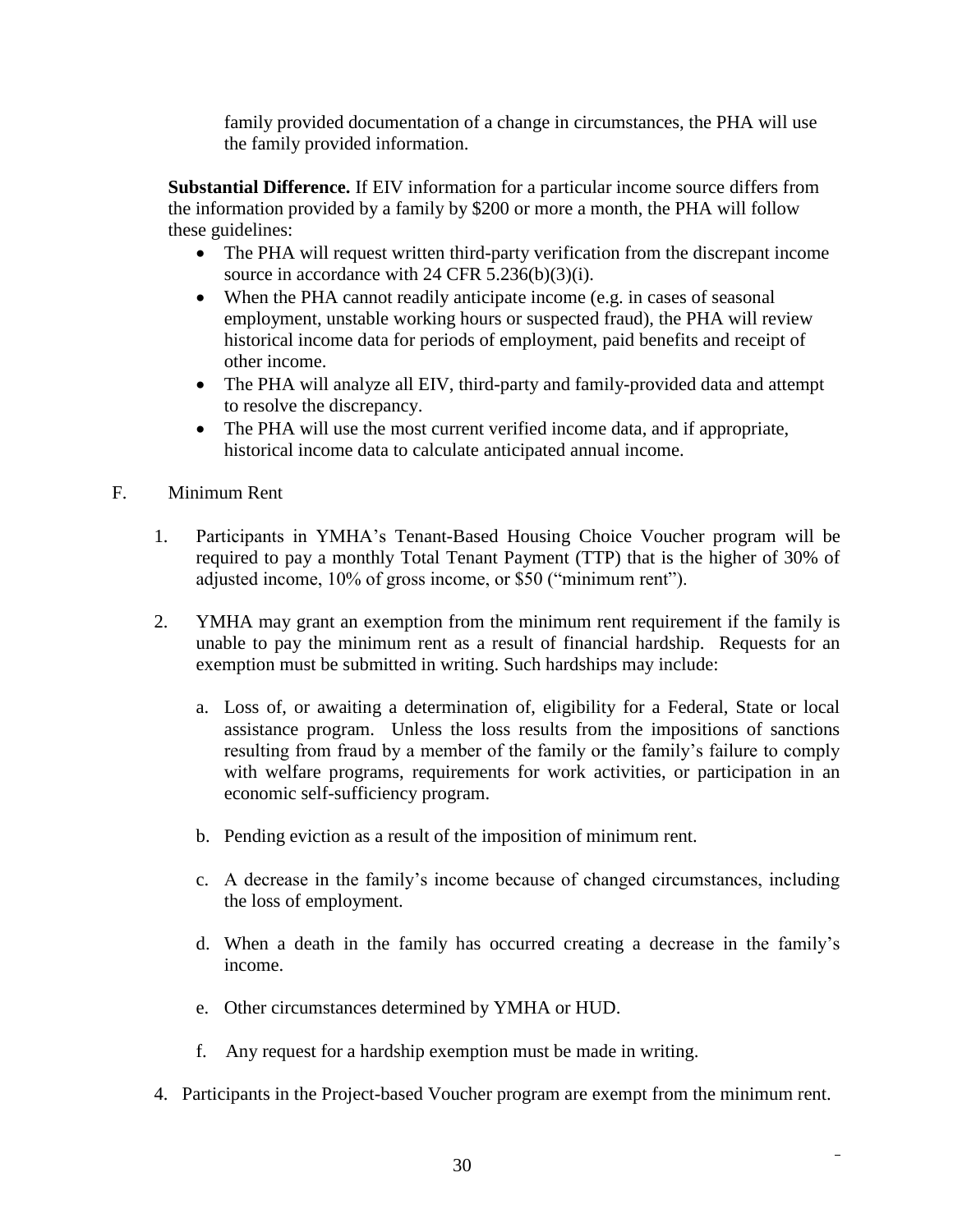When a family requests a hardship exemption, YMHA will suspend the minimum rent requirement beginning the month after the family's request for a hardship exemption until YMHA determines there is a qualifying financial hardship and whether the hardship is temporary or long term. YMHA will notify the family if they qualify for the exemption within 15 days of the written request. If there is no qualifying hardship, YMHA will reinstate the minimum rent, including any rent owed from the beginning of the suspension. The family must pay any rent owed.

If YMHA determines that a qualifying financial hardship is temporary, YMHA will not impose the minimum rent during the 90-day period beginning the month following the date of the family's request for a hardship exemption. At the end of the 90-day suspension period, YMHA will reinstate the minimum rent from the beginning of the suspension. The family will be offered a reasonable repayment agreement for the amount of back rent owed by the family.

If YMHA determines that a qualifying financial hardship is long term, YMHA will exempt the family from the minimum rent requirements so long as such hardship continues. Such exemption shall continue from the beginning of the month following the family's request for a hardship exemption until the end of the qualifying financial hardship."

Finally, the regulation, at 24 CFR 5.630(b)(2)(iii)(C), underscores that the exemption only applies to the minimum rent component of the TTP calculation, and not to the other components (such as the 30% or 10%). It states:

"The financial hardship exemption only applies to payment of the minimum rent ( as determined pursuant to Sec. 5.628(a)(4) and Sec. 5.630), and not to the other elements used to calculate the total tenant payment (as determined pursuant to Sec. 5.628 (a)(1), (a)(2) and  $(a)$  (3) )."

# **Section VII. Annual Functions**

- A. Recertification of Family Eligibility
	- 1. At least annually, generally no later than the family's admission anniversary date, participating families will be required to attend a recertification interview to advise YMHA of any changes in the family's circumstances and to resubmit documentation to YMHA regarding the family's income and allowable deductions. All adult household members must be in attendance at the Annual Recertification appointment. YMHA will maintain a reexamination tracking system.
	- 2. At least 90 to 120 days in advance of the anniversary date, the household will be notified by mail of the deadline for return of required reexamination forms and documentation and/or date and time for an interview. If requested as an accommodation by a person with a disability, YMHA will provide the notice in an accessible format.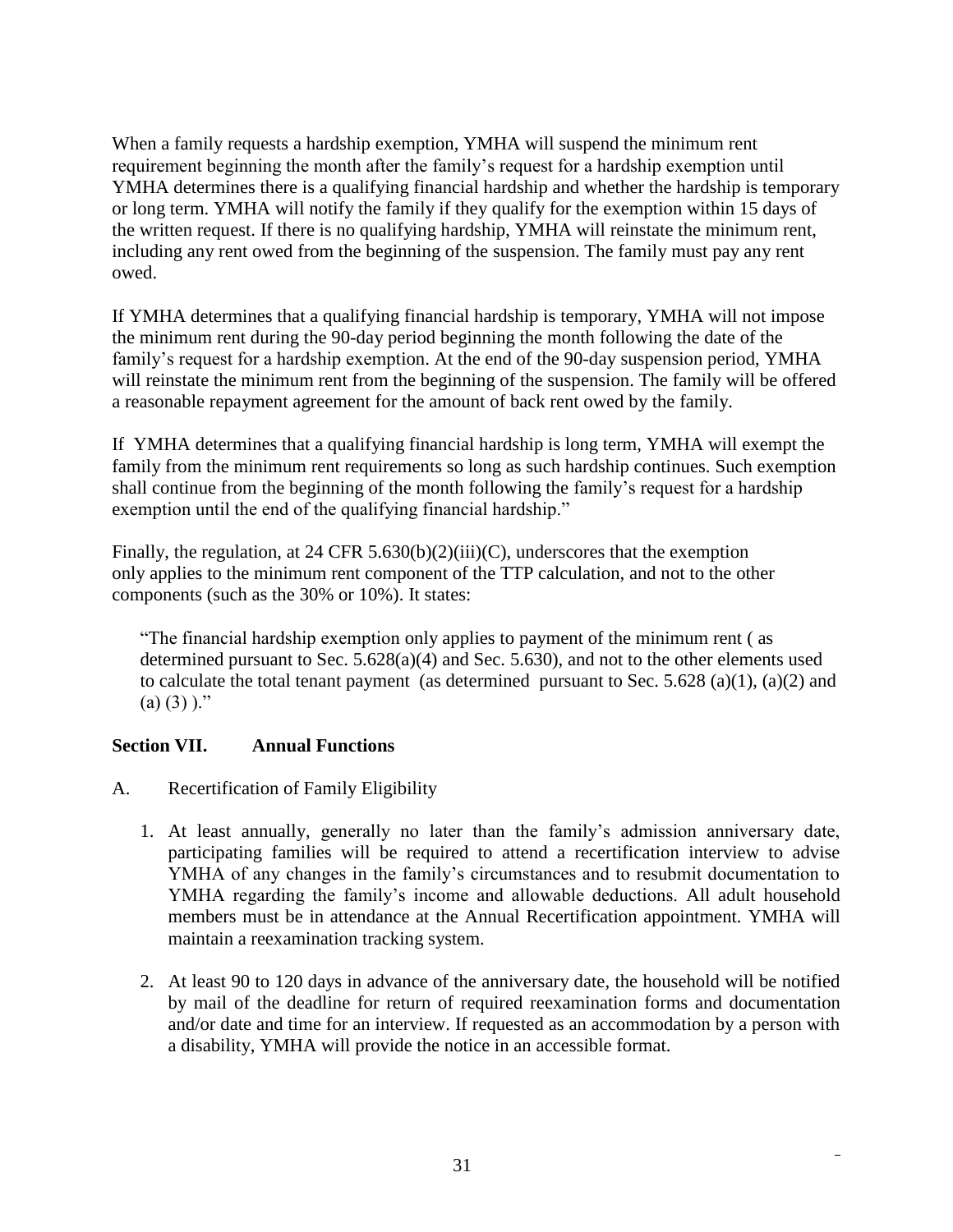- 3. YMHA will have all reexaminations for families completed before the admission anniversary date assuming the participant has complied timely. The family and owner will be notified of any changes in rent at least 30 days before the anniversary date. YMHA has established appropriate recertification procedures necessary to ensure that the income data provided by families is complete and accurate. YMHA will follow the HUDprescribed Up-front Income Verification system and guidelines in determining family reported income.
- 4. If YMHA makes a calculation error, an interim recertification will be conducted to correct the error but the family will not be charged retroactively. Families will be given decreases, when applicable, retroactive to when the decrease for the change would have been effective if calculated correctly.
- 5. If any participant deliberately misrepresents the information on which eligibility or participant rent is established, YMHA may terminate assistance and may refer the family file/record to the proper authorities for appropriate disposition.
- B. Interim Reporting
	- 1. Participants must report all changes in household income and composition between annual reexaminations, in writing, on the appropriate Interim Recertification Update Form within 30 days. Family composition changes include additions and removals from the household.
	- 2. YMHA will only approve additions to the household due to birth, adoption, marriage or court awarded custody. The family must obtain written owner approval prior to all additions except birth. YMHA will conduct an interim recertification to determine income and allowances and will make the appropriate adjustments in the housing assistance payment. Changes in family unit size and/or payment standard, will be made at the time of the next regularly scheduled annual recertification.
	- 3. For Interim Recertifications reporting changes in income, YMHA will review the information to determine if the change can be processed. If the review indicates there is an increase in income of \$100.00 or more per month, the change will be processed. Any information, document or signature needed from the family must be provided. Failure to report the change within the time period or failing to provide documents or signatures is considered untimely reporting.
	- 4. Increases in rent are effective on the first of the month following a thirty day notice. Decreases in participant rent are effective the first of the month following that in which the change was reported. The change cannot be processed until the third party verifications are received.
	- 5. If the family has caused an unreasonable delay in the interim processing, the increase in tenant rent will be effective retroactive to the date it would have been effective had it been reported in a timely manner. The family will be liable for any overpaid housing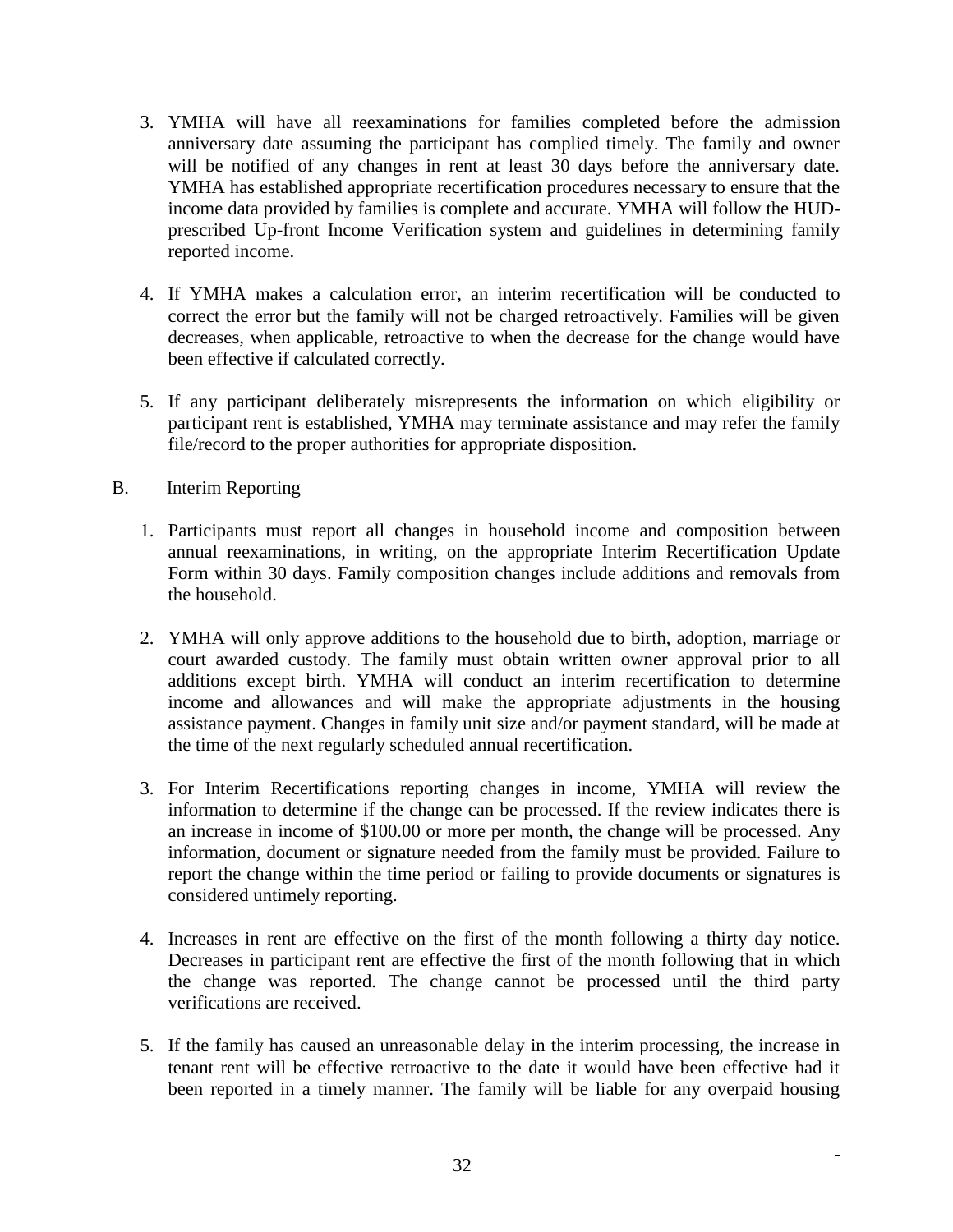assistance and may be required to sign a repayment agreement or make a lump sum payment to YMHA.

- 6. Processed in a timely manner means that the change goes into effect on the date it should when the family reports the change in a timely manner. If the change cannot be made effective on that date, the change is not processed by YMHA in a timely manner. If this is the case, an increase in tenant rent will be effective after the required 30 day notice prior to the first of the month after completion of processing by YMHA. If the change results in a decrease, the overpayment by the family will be calculated retroactively to the date it should have been effective and the family will be credited for the amount.
- 7. Participants who fail to report increases in income in a timely fashion may be required to enter into a repayment agreement with YMHA for any amounts that should have been paid during the time that the change was not reported.
- 8. Increases in Social Security Benefits, Supplemental Security Benefits and Welfare benefits do not have to be reported until the Annual Recertification. However, if it is a new source of income to the household, it must be reported.
- 9. Participants who are gainfully employed with an employer and experience an increase in the rate of pay with the same employer do not have to report the increase until the Annual Recertification. However, Family Self-Sufficiency participants may report the change and have an Interim processed.
- C. Annual Inspection of Units
	- 1. At least biennially, YMHA will conduct an HQS inspection of each assisted unit. Notification will be provided to the participant and owner in writing. Failure to allow the Annual inspection will result in a participant's assistance being proposed for termination.
	- 2. If YMHA determines that the unit is not in compliance with HQS, notice will be sent to the owner advising him/her of the repairs needed. Repairs must be completed within the specified time frame given by the Inspector, generally not more than thirty days, except for repairs needed to correct a condition determined by YMHA to be life-threatening, which must be made within 24 hours.
	- 3. For Annual HQS inspections only, YMHA may accept an owner certification in lieu of a reinspection indicating owner repairs have been completed by the due date. Any items that are tenant-caused deficiencies will require a reinspection to determine tenant-caused deficiencies have been repaired. No certification will be accepted for tenant-caused deficiencies. The owner certification must be in writing and received on or prior to the due date indicating repairs have been completed. Failure to provide a written certification by the due date will result in the abatement of payments effective the first day of the following month and a reinspection will be required to verify that repairs have been completed. The abatement of payments will not be lifted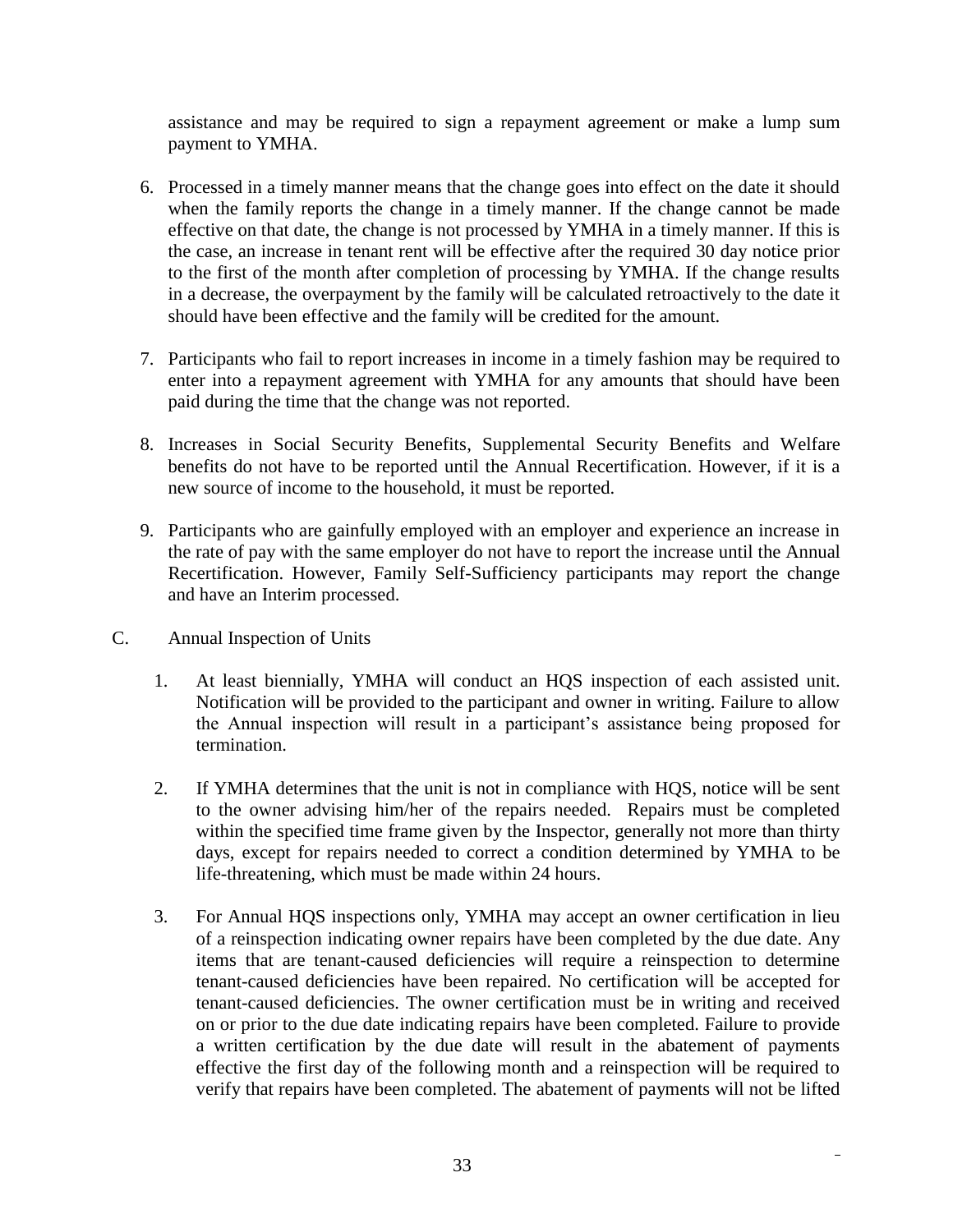until the unit has been visually inspected and deficient items repaired. If deficiencies are not repaired, the HAP contract will terminate thirty (30) days after the abatement of payments. The family will be issued a ninety (90) day voucher and required to move to a new unit. No further time will be allotted if the family fails to find suitable housing.

- 4. An owner certification will not be accepted to confirm items deferred due to weather conditions have been repaired. Items receiving a weather deferment extension will require a visual inspection to ensure all items have been repaired.
- 5. YMHA will also randomly select a small percentage of Annual Inspections to confirm all items have been repaired. This sampling is separate from the Section 8 Management Assessment Program sampling.
- 6. When it is determined that a unit on the program fails to meet Housing Quality Standards in the time specified by the YMHA, the assistance payment to the owner will be abated (stopped). The abatement will begin on the first of the month following the failure to comply. The YMHA will re-inspect the failed unit upon written notification that repairs are complete. If the owner makes repairs during the abatement period, payment will resume on the day YMHA visually inspects the unit and determines all repairs were made. No retroactive payments will be made to the owner for the period of time the rent was abated. The participant is not responsible for the YMHA's portion of rent that is abated. The YMHA may grant an extension in lieu of abatement in some cases. The abatement policy applies to all HQS inspection types.
- 7. If the unit fails HQS for reasons attributable to the family's care or use of the unit, the family will receive written notification of the actions to be taken and a copy of the notice will be sent to the owner. Such failure may occur when the family fails to pay for utilities that are to be paid by the family, the family fails to provide or to maintain in working order any appliances that are provided by the family, or a member or guest of the family causes damages to the unit beyond normal wear and tear. The family will be given up to 30 days to correct the defect or other such time as stated by YMHA , or 24 hours if the resulting condition is determined by YMHA to be life threatening. If the defect is not corrected by the family during the time allowed, the HAP contract and the family's participation in the program will be proposed for termination.
- 8. YMHA will bar owners from future participation in the Housing Choice Voucher program who have three units abated or terminated for non-compliance with HQS.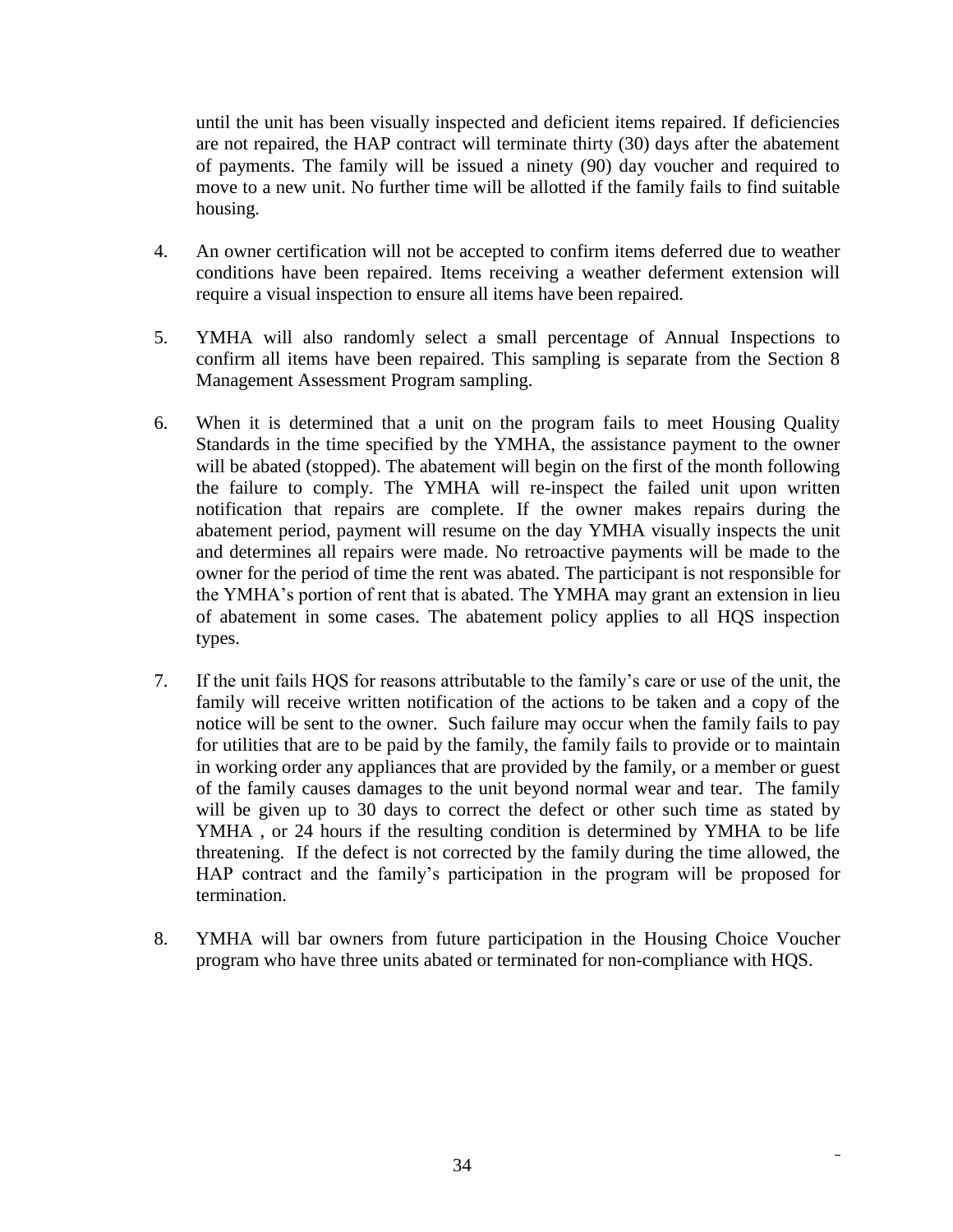- D. Special Complaint Inspections
	- 1. A special complaint inspection will be conducted if YMHA is notified of a potential HQS violation or that a deficiency exists and efforts to have the deficiency corrected by the responsible party – owner or family – have failed. The inspection and YMHA's follow-up will be handled as described in C1thru C6 above.
- E. Additional Acceptability Criteria and Exceptions to HQS
	- 1. G.F.I. receptacles are required within six feet (6) of any water (interior and exterior with cover).
	- 2. All exterior doors must be weather-tight to avoid any air or water infiltration, be lockable, have no holes, have all trim intact, and have a threshold with no cracks or spits.
	- 3. All exterior entrance and exit doors will be provided with a locking mechanism firmly secured to the door itself. The strike plate must be screwed into the door jam and into the stud as needed to provide proper strength to resist a sharp blow without dislodging door or lock. The lock shall be enclosed or installed properly to prevent credit cards, knives, etc. from springing or dislodging the lock. A deadbolt lock is preferred but not double keyed.
	- 4. All window sashes must be in good condition, solid and intact, and fit properly in the window frame. Damaged or deteriorated sashes must be replaced. Any room for sleeping must have an operable window.
	- 5. A minimum of 60 amp electric service shall be required for all properties under the Housing Choice Voucher program.
	- 6. All knock-outs are to be in place on junction boxes and surface mounted electrical boxes. Also blank spaces in breaker boxes/fuse boxes are to be filled in with blank covers.
	- 7. Receptacle outlets in floors shall not be counted as part of the required number of receptacle outlets, unless they are located close to the wall.
	- 8. Every water closet compartment, bathroom, laundry room, furnace room and public hall shall contain at least one supplied ceiling or wall type electric light fixture. Such outlets and fixtures shall be properly installed, shall be maintained in good and safe working condition and shall be connected to the source of electric power in a safe approved manner.
	- 9. Every interior and exterior light fixture designed with a light globe or cover will be required to have the cover or globe in place at time of inspection. Light bulbs are required at inspection in order to test electrical sockets.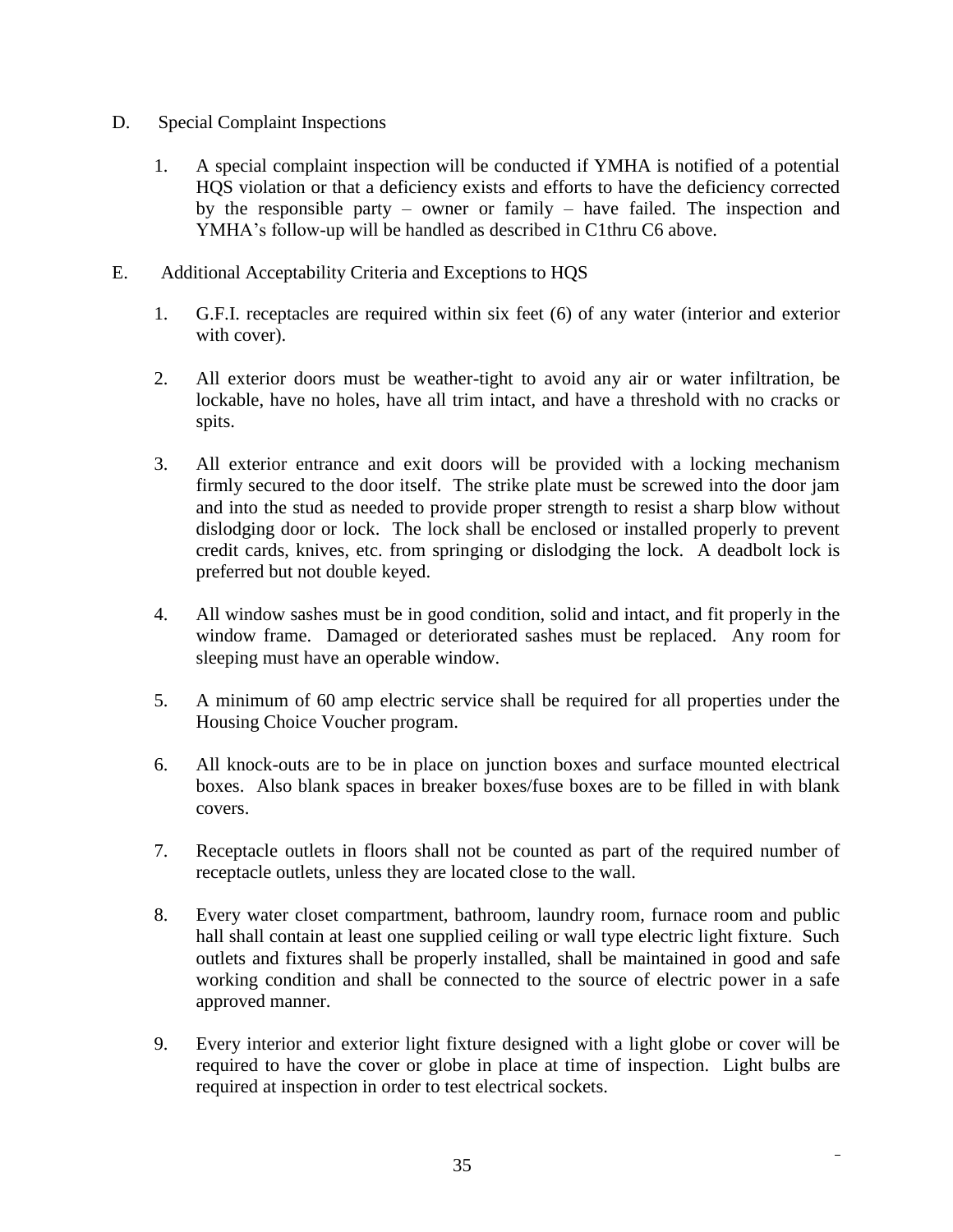- 10. Each habitable room shall have a minimum of one window with screen in sound, defective-free condition.
- 11. All interior walls must be sound and with a washable finish. All paneling must be secured and all corners, base and trim moldings must be installed to cover all cracks and rough edges. Minor cracks to drywall, sheetrock or wallboard will pass with notation on inspection form. Marlite walls must be installed with all trim.
- 12. Areas where plaster or drywall is sagging, severely cracked or otherwise damaged must be repaired or replaced.
- 13. All toilets found in cellars/basements that are completely enclosed by permanent walls (floor to ceiling) require ventilation with an operable window including a screen or an electrical exhaust fan vented to outside, crawlspace, or attic.
- 14. Bed bug remediation is the responsibility of the owner.
- 15. Emergency Repair Items (24 CFR 982.404(a))

The following items are considered of an emergency nature and must be corrected by the owner or tenant, whoever is responsible, within 24 hours of notice by the inspector:

- Lack of security for the unit
- Waterlogged ceiling in imminent danger of falling
- Major plumbing leaks or flooding
- Natural gas leak or fumes
- Electrical problem which could result in shock or fire
- No heat when outside temperature is below 32 degrees Fahrenheit and temperature inside unit is below 60 degrees Fahrenheit.
- Utilities not in service
- No running hot water
- Broken glass where someone could be injured
- Obstacle which prevents tenant's entrance or exit
- Lack of functioning toilet

In those cases where there is leaking gas or potential of fire or other threat to public safety, and the responsible party cannot be notified or it is impossible to make the repair, the YMHA will notify the proper authorities.

If the emergency repair item(s) are not corrected in the time period required by the PHA, and the owner is responsible, the housing assistance payment will be abated and the HAP contract will be terminated if repairs are not completed.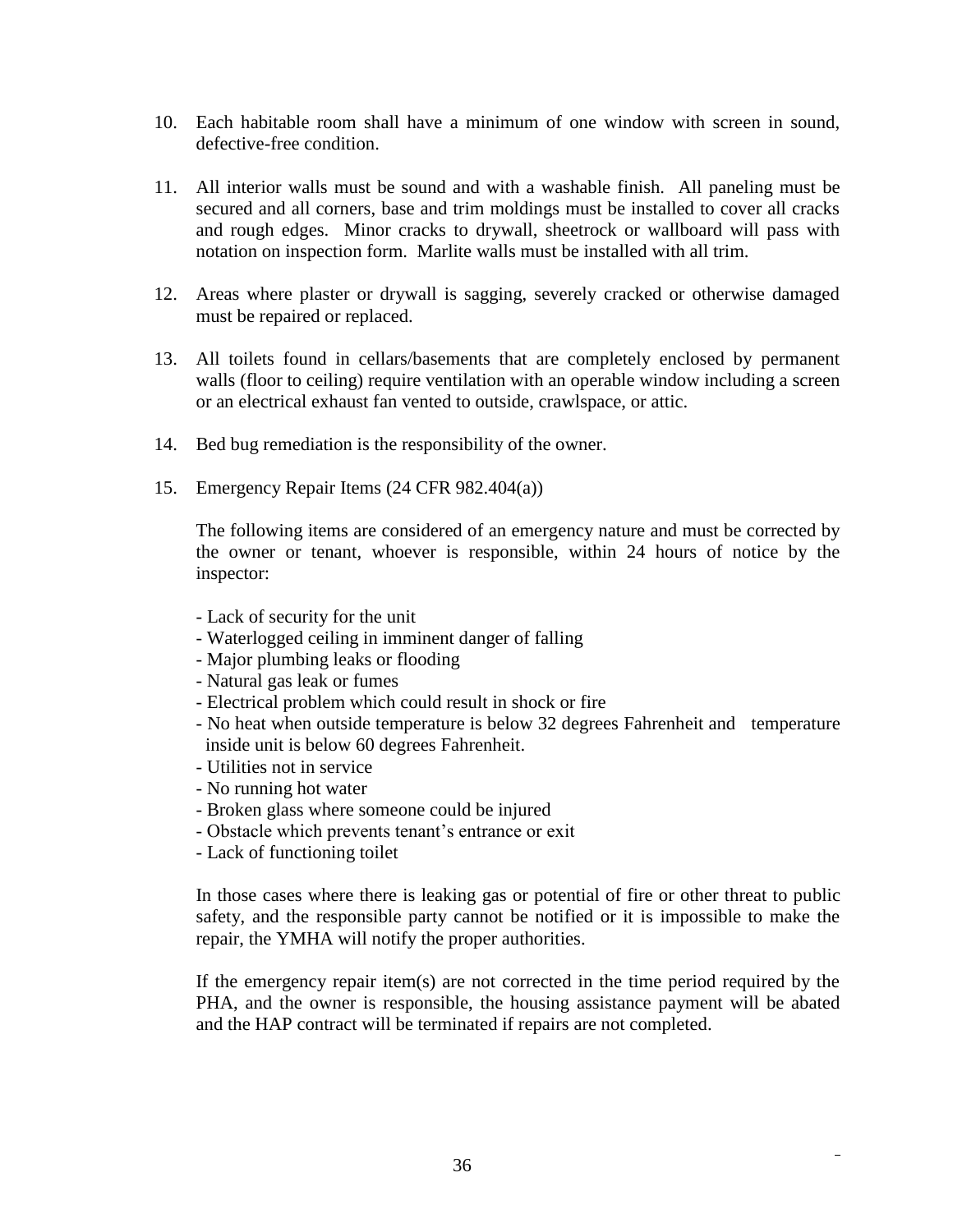If the emergency repair item(s) are not corrected in the time period required by YMHA, and the family is responsible for the HQS breach, YMHA will propose the family's assistance for termination.

### F. Contract Rent Increases

- 1. The owner may request an increase in the contract rent in writing. The request must be received sixty days before any change in the amount of rent to owner is scheduled to go into effect. All requests will be processed at the time of a family's Annual Recertification. Any requests received after completion of the Annual Recertification will not be processed.
- 2. YMHA's approval of the increase will be subject to its determination that the resulting rent will not exceed rents for comparable unassisted units in the market area (rent reasonableness). At no time during the assisted tenancy will the rent to the owner exceed the reasonable rent as determined by YMHA.
- 3. No increase will be granted during the initial (12 month) term of the lease.

## **Section VIII. Changes in Family Size, Family Separations, Absences and Moves**

- A. Changes in Family Size
	- 1. If the family size increases while the family is receiving assistance under the voucher program, and the family becomes eligible for a larger unit subsidy, YMHA will issue the larger voucher at the family's request. If the increase in family size is the result of birth, the voucher will be issued upon birth and not during pregnancy.
	- 2. If the increase in family size results in the assisted unit failing HQS space standards, YMHA will issue the larger voucher at the family's request, but in any case no later than the anniversary date of the current HAP contract, and the family will be required to find a larger unit.
	- 3. The HAP contract for an overcrowded unit will be terminated as of the anniversary date of the contract. If the family size decreases while the family is receiving assistance and the family becomes ineligible for the unit size it currently occupies, YMHA will issue the smaller voucher at the family's request, but in any case no later than the anniversary date of the current HAP contract.
	- 4. If YMHA proposes to terminate a HAP contract under the provisions of A2 or A3 above, it will notify the family of allowable exceptions to YMHA's occupancy standard (age, health, or handicap of an elderly or disabled family member), and the process by which the family can request an exception.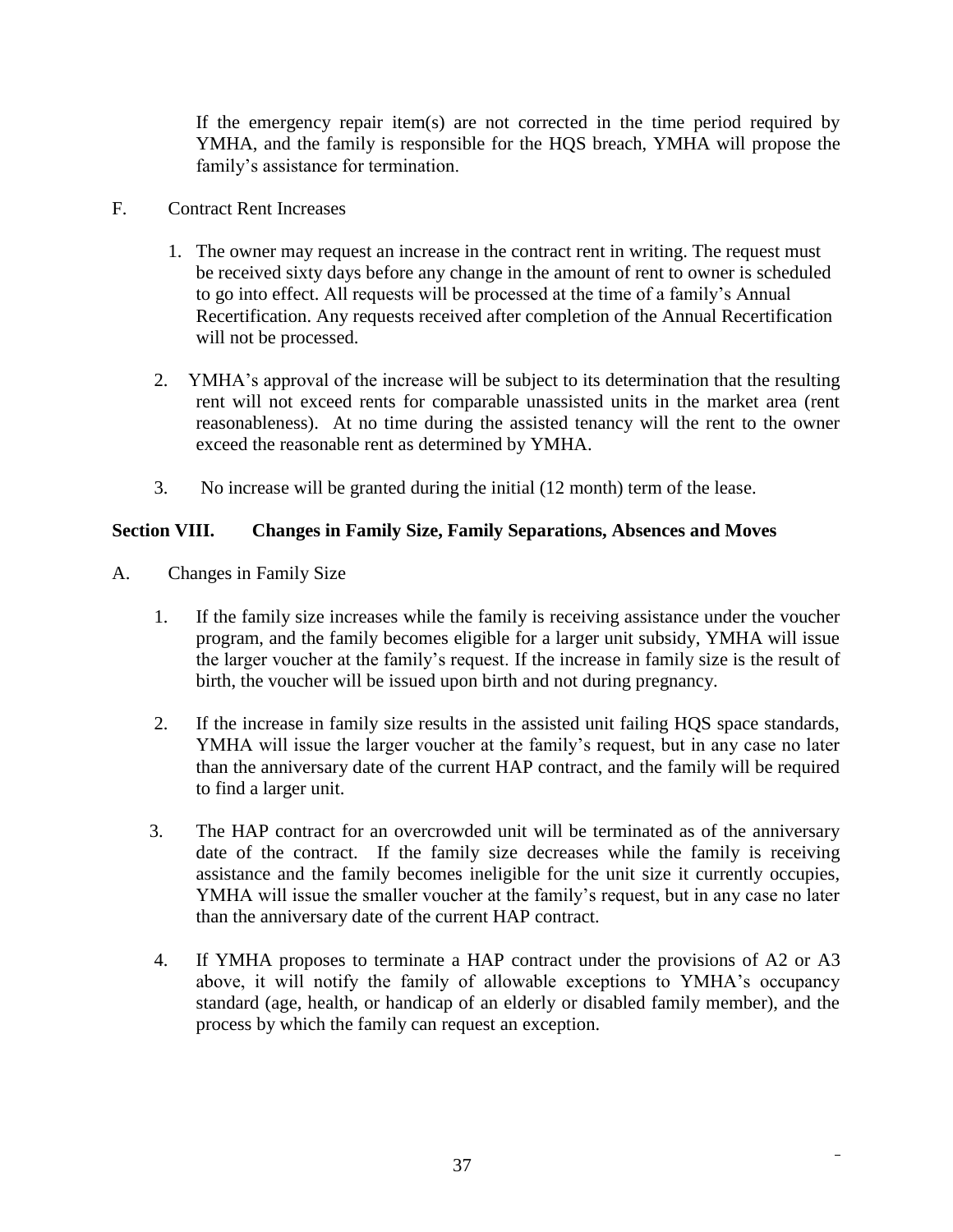- 5. YMHA will not terminate a HAP contract under the provisions of A3 above if it has determined that there is no acceptable unit available for rent by the family in the jurisdiction of YMHA.
- B. Family Separations

If a family separates during the time it is receiving assistance, YMHA will determine who retains the assistance as follows:

- 1. In instances when a family assisted under the Housing Choice Voucher program becomes divided into two otherwise eligible families due to divorce, legal separation, or the division of the family, and the families cannot agree which family should continue to receive the assistance, and there is no determination by a court, the HCV Director shall consider the following factors to determine which of the families will continue to be assisted:
	- Which of the families has custody of dependent children,
	- Which family member was the head of household when the voucher was initially issued
	- Whether domestic violence was involved in the division of the family,
	- Which family members remain in the unit
	- Recommendations of social service professionals.

Documentation of these factors will be the responsibility of the requesting parties. If documentation is not provided, YMHA will terminate assistance on the basis of failure to provide information requested.

- 2. To be considered the remaining member of the participant family, the person must have been previously approved by YMHA to be living in the unit. A live in attendant, by definition, is not a member of the family and will not be considered a remaining member of the family. A reduction in family size may require a reduction in the voucher family unit size.
- 3. If sole guardians of children do not remain in the household and the appropriate agency has determined that another adult is to be brought into the assisted unit to care for the children for an indefinite period, YMHA will treat that adult as a visitor for the first 60 days. If the adult is awarded custody or legal guardianship the voucher will be transferred to the adult. If a determination of custody is in progress the adult will be allowed to remain in the unit. At the end of a six month period if the adult has remained in the unit and it is reasonable to expect that custody will be granted, YMHA will transfer the voucher to the adult.
- C. Family Absences from the Assisted Unit
	- 1. YMHA must compute all applicable income of every family member who is on the lease including those who are temporarily absent. In addition, YMHA must count the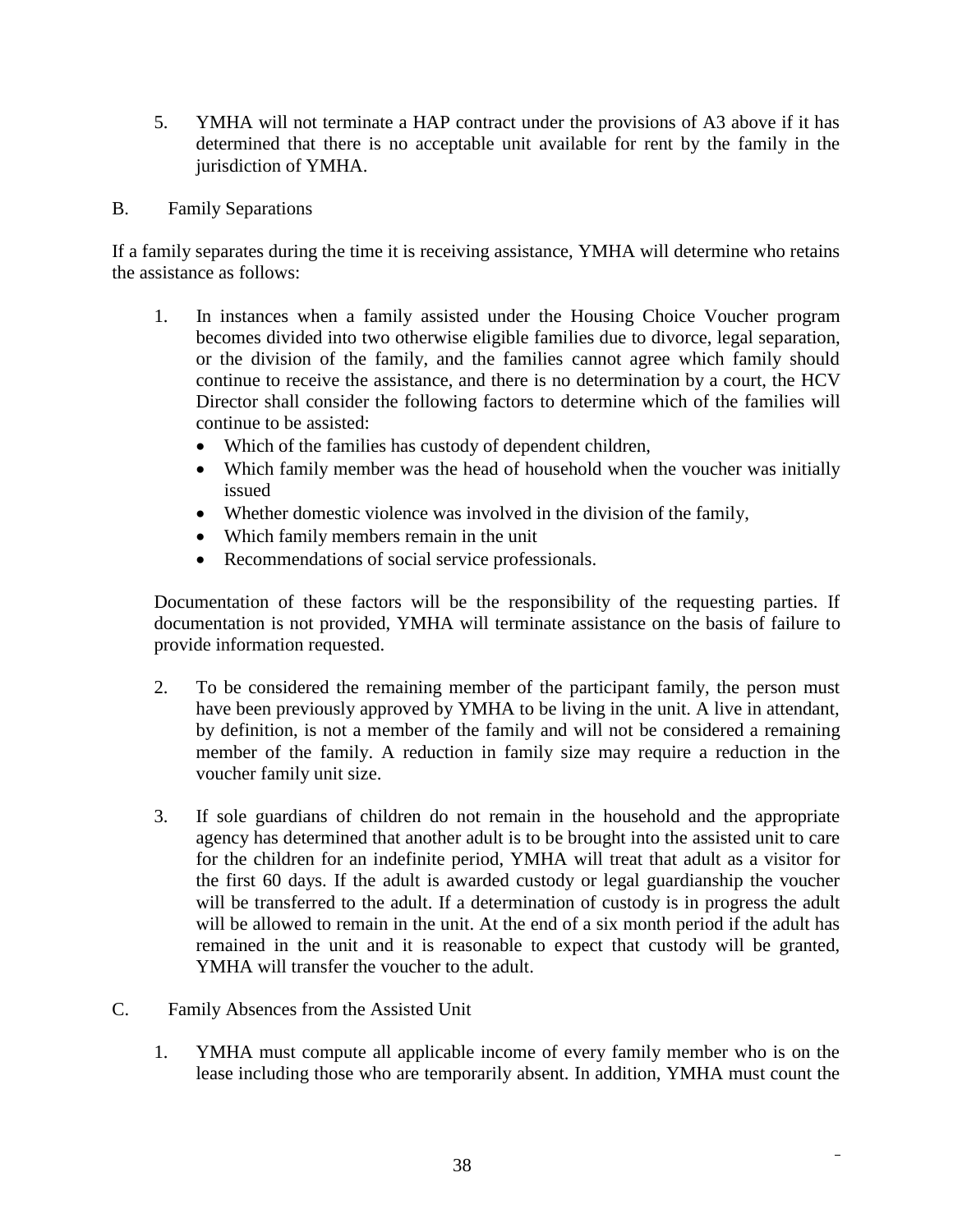income of the spouse or the head of household if that person is temporarily absent. Income of persons permanently absent will not be counted.

- 2. If the spouse is temporarily absent and in the military, all military pay and allowances (except hazardous duty pay when exposed to hostile fire and any other exceptions to military pay HUD may define) is counted as income. It is the responsibility of the head of household to report changes in family composition. YMHA will evaluate absences from the unit using this policy.
- 3. Any member of the household will be considered permanently absent if she/he is away from the unit for 60 days except as otherwise provided in the policy and HUD requirements.
- 4. If any member leaves the household to enter a facility such as hospital, nursing home, or rehabilitation center, YMHA will seek advice from a reliable qualified source as to the likelihood and timing of their return. If the verification indicates that the family member will be permanently confined to a nursing home, the family member will be considered permanently absent. If the verification indicates that the family member will return in less than 60 consecutive days, the family member will be considered temporarily absent. If the person who is determined to be permanently absent is the sole member of the household, assistance will be terminated in accordance with YMHA's policy.
- 5. Full time students who attend school away from the home and live with the family during recess will be considered temporarily absent from the household.
- 6. If the sole member of a household is incarcerated for more than 60 consecutive days, she/he will be considered permanently absent and assistance will be terminated. Any member of the household, other than the sole member, will be considered permanently absent if she/he is incarcerated for 90 consecutive days or more. YMHA will determine if the reason for incarceration is for drug related or violent criminal activity.
- 7. If the family includes a child or children temporarily absent from the home due to placement in foster care, YMHA will determine from the appropriate agency when the child/children may be returned to the home. If the time period is to be greater than 6 months from the date of removal of the child/children, the voucher size will be reduced. If all children are removed from the home permanently, the voucher size will be reduced in accordance with YMHA's subsidy standards.
- 8. These policy guidelines address situations when the family is absent from the unit, but has not moved out of the unit. In cases where the family has moved out of the unit, YMHA will terminate assistance in accordance with appropriate termination procedures contained in this plan.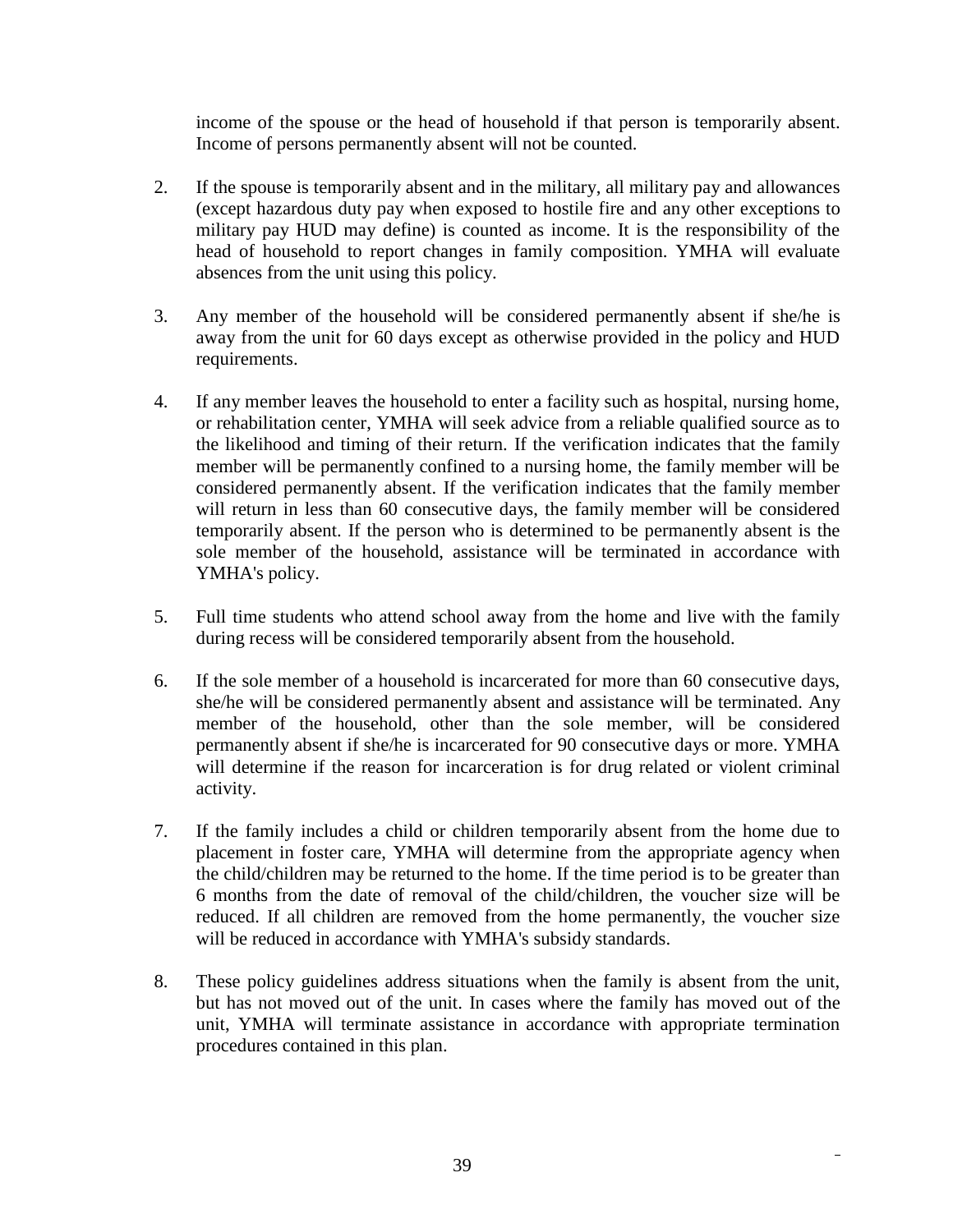- 9. Families are required to notify YMHA and the landlord before they move from a unit. Families are also required to notify YMHA prior to an absence of more than 30 days from the unit. If the entire family is absent from the assisted unit for more than 90 consecutive days, the unit will be considered to be vacated and the assistance will be terminated. Under no circumstances may the family be absent from the assisted unit for more than 90 consecutive days. If the family's absence exceeds 90 days, YMHA will terminate the Housing Assistance Payment contract.
- 10. Absence means that no family member is residing in the unit. In order to determine if the family is absent from the unit, YMHA may write letters to the family at the unit, telephone the family at the unit, request information from the landlord, interview neighbors, verify if utilities are in service or check with the post office.
- 11. If the absence resulted in termination of assistance and was due to a person's disability, if YMHA can verify that the person was unable to notify YMHA in accordance with the family's responsibilities, and if funding is available, YMHA may reinstate the family as an accommodation if requested by the family.
- 12. If a member of the household is subject to a court order that restricts him/her from the home for more than 60 days, the person will be considered permanently absent.
- 13. Any adult not included on the HUD-Form 50058 who has been in the unit more than 7 consecutive days without YMHA approval, or a total of 30 days in a 12 month period, will be considered to be living in the unit as an unauthorized household member. Absence of evidence of any other address will be considered verification that the visitor is a member of the household. Statements from neighbors and/or the landlord will be considered in making the determination. Use of the unit address as the visitor's current residence for any purpose that is not explicitly temporary shall be construed as permanent residence. The burden of proof that the individual is a visitor rests on the family. In the absence of such proof, the individual will be considered an unauthorized member of the household and YMHA will terminate assistance since prior approval was not requested for the addition.
- 14. Minors and college students who were part of the family but who now live away from home during the school year and are no longer on the lease may visit for up to 120 days per year without being considered a member of the household. In a joint custody arrangement, if the minor is in the household less than 183 days per year, the minor will be considered an eligible visitor and not a family member.
- 15. Reporting changes in household composition is a HUD requirement and a YMHA requirement. The family obligations require the family to request YMHA approval prior to adding anyone as an occupant of the unit and to inform YMHA of the birth, adoption, or court-awarded custody of a child and marriage.
- 16. The family must request, in writing, prior approval from YMHA and their landlord of additional household members. Additional household members may only be added by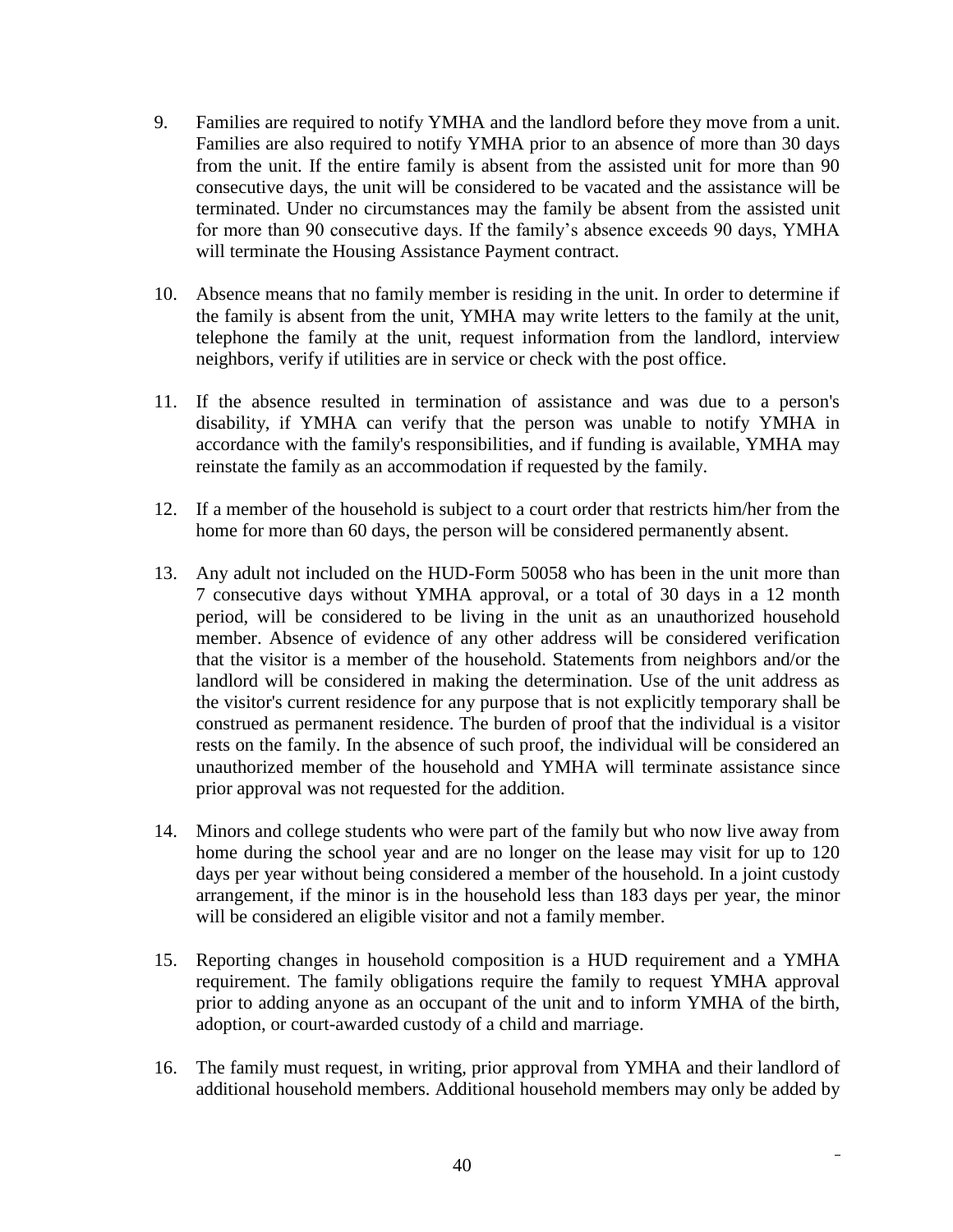birth, adoption, marriage or court-awarded custody. If any new member is added, the income and allowances of the additional member will be verified and included in the family income as applicable under HUD regulations. An interim recertification will be computed for any additions to the household.

Participant families requesting to add a new household member who has an assigned Social Security Number must disclose the SSN. If the family is unable to provide the required documentation of the SSN, YMHA will not add the new household member until the family provides the documentation.

Participant families requesting to add a new household member under the age of six and does not have an assigned SSN, the participant must disclose the assigned SSN and provide YMHA within 90 calendar days of the child being added to the household. If the family is unable to disclose and provide evidence of the SSN within 90 calendar days, YMHA will grant the family an additional 90-day period to comply with the SSN disclosure and documentation requirement, if YMHA determines the family was unable to comply due to circumstances that could not have reasonably been foreseen and were outside the control of the family.

The child is to be included as part of the assisted household and entitled to all the benefits of being a household member during the allotted time for the family to comply with the SSN disclosure and documentation requirements. Upon expiration of the provided time period, if the family has not complied with the SSN disclosure and documentation requirements, the PHA must terminate the family's assistance.

- 17. If the family does not obtain prior approval from YMHA, any person the family has permitted to move in will be considered an unauthorized household member. In the event that a visitor continues to reside in the unit after the maximum allowable time, the person the family has permitted to move in will be considered an unauthorized household member.
- 18. If a family member leaves the household, the family must report this change, in writing, to YMHA within 30 days of the change and certify whether the member is temporarily or permanently absent. YMHA will conduct an interim recertification for changes which affect the total tenant payment in accordance with interim recertification procedures.
- 19. If a family member is permanently confined to a hospital or nursing home and there is a family member left in the household, YMHA will calculate the income by using the following methodology and use the income figure which would result in a lower payment by the family:
	- a. Exclude the income of the person permanently confined to the nursing home and give the family no deductions for medical expenses of the confined member,
	- b. Include the income of the person permanently confined to the nursing home and give the family the medical deduction allowable.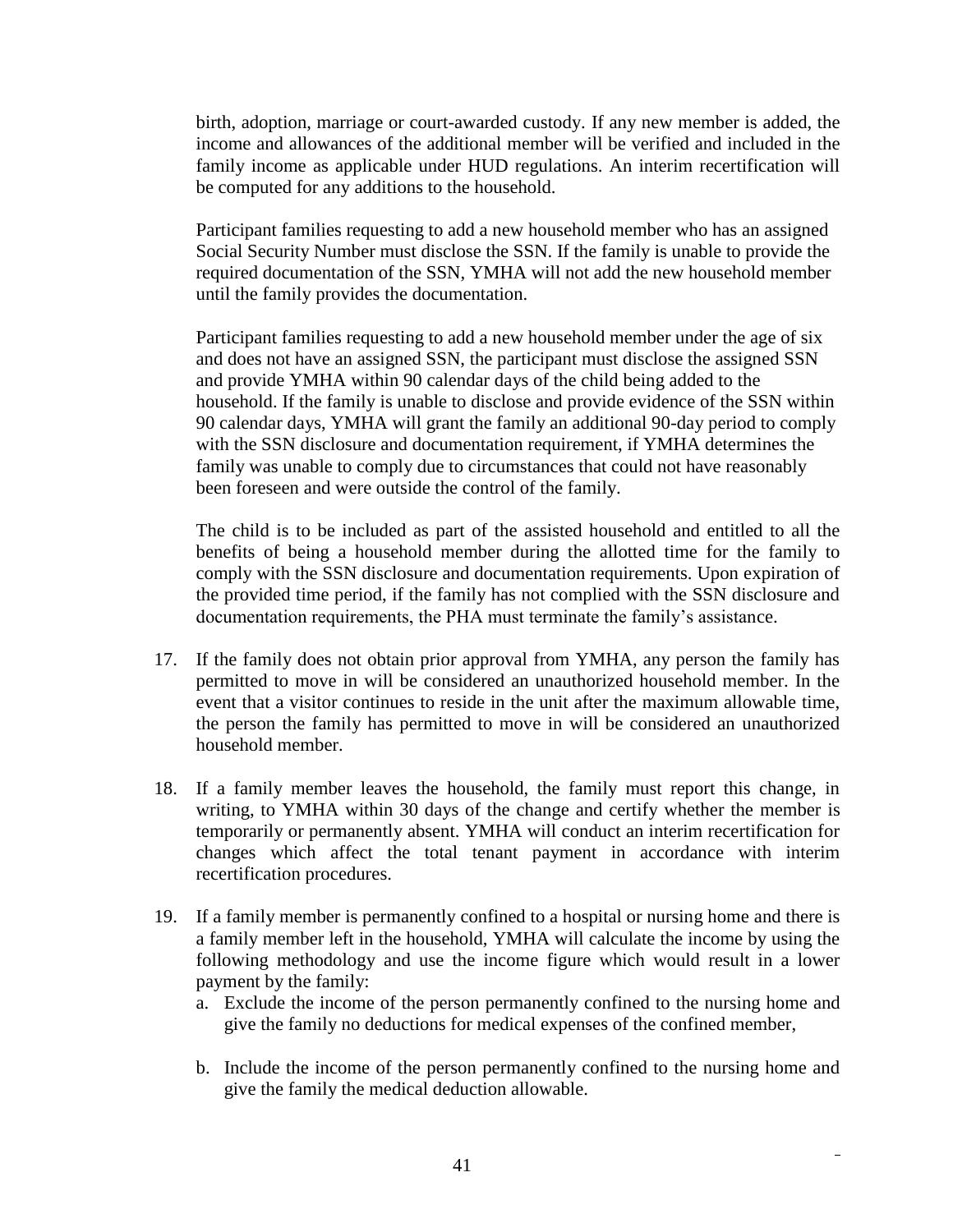#### D. Family Moves with Continued Assistance

- 1. A family may move to a new unit with continued assistance if: a) the assisted lease for the old unit has terminated because YMHA has terminated the HAP contract for owner breach or the lease was terminated by mutual agreement of the owner and the family, b) the owner has given the family a notice to vacate, or has commenced an action to evict the tenant, or has obtained a court judgment or other process allowing the owner to evict the family (unless the family assistance will be terminated, c) the family has given proper notice of lease termination.
- 2. YMHA does limit when or how often an assisted family may move. Families will not be permitted to move more than once in a 12 month period. YMHA will deny permission to move if: a) there is insufficient funding for continued assistance, b) the family has violated a family obligation, c) the family owes YMHA money. Exceptions may be made to these restrictions if extenuating circumstances are evidenced.
- 3. Amounts paid by YMHA for vacancy loss, tenant damages and/or unpaid rent under an old form of the HAP contract must be repaid by the family. Families must also repay any monies due YMHA for unreported or under reported income prior to moving.
- 4. If the owner has evicted the tenant for serious or repeated violation of the lease or for criminal activity in or around the assisted unit, or if the HAP had been terminated because of the tenant's failure to meet his/her family obligations under the Housing Choice Voucher Program, the family will not be able to move to a new unit with continued assistance.
- 5. Families must confirm, in writing, their intent to move. Subject to the restrictions on moves, the family may be denied permission or requested to attend a briefing session to receive a voucher to move. If the family does not locate a new unit, they may remain in their current unit if the owner permits.
- 6. Families who move will be issued a ninety-day voucher to locate housing. Any extension requests must be submitted in writing prior to the expiration date of the voucher. Participants may not remain unassisted for a period longer than 120 days.
- 7. If a family moves to another unit with assistance but has not properly moved belongings from a previous unit, the family may be responsible for any continued rent amount or damages. It is the responsibility of the landlord to collect from the family.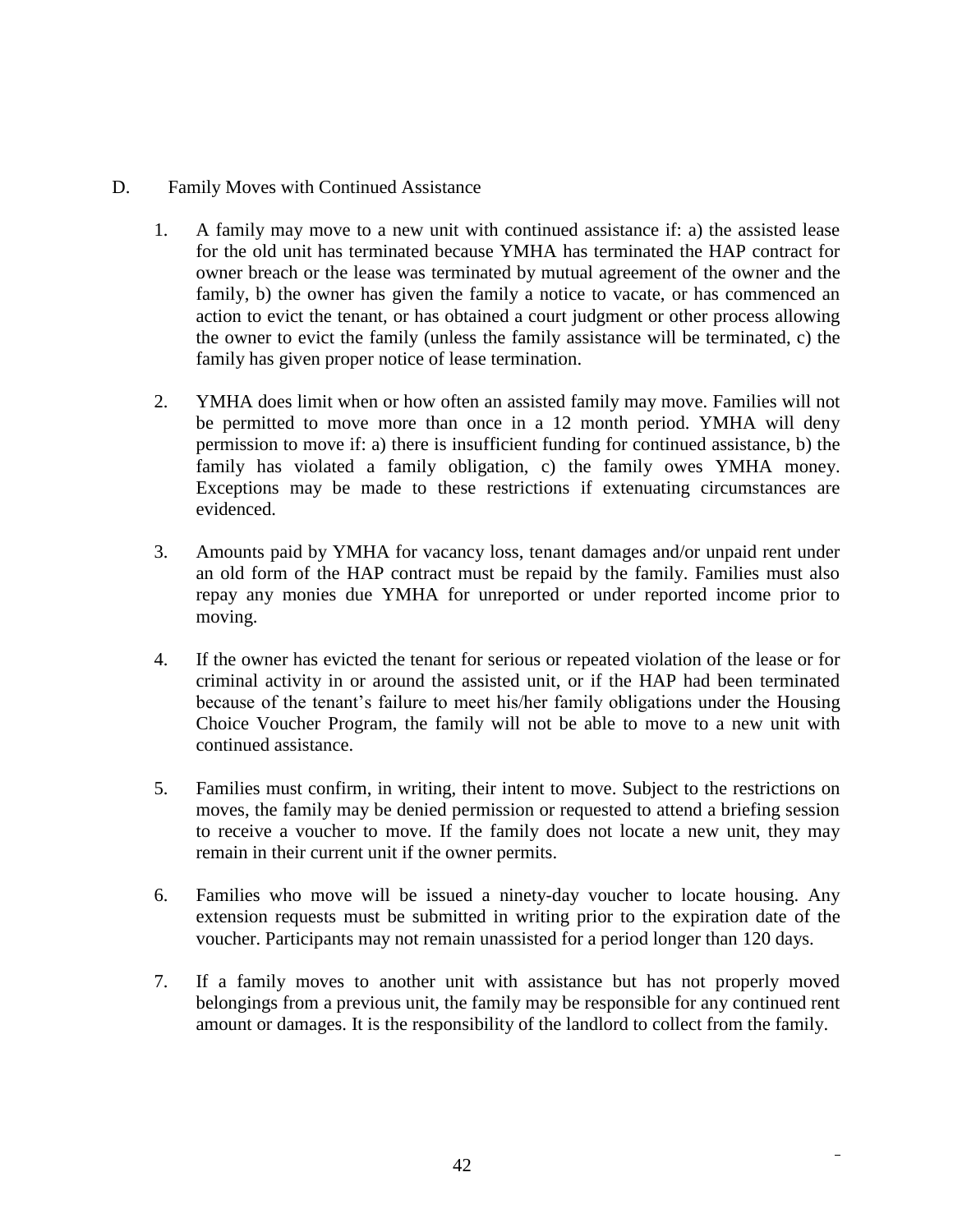## E. Portability

- 1. Portability applies to families moving out of or into YMHA's jurisdiction within the United States and its territories. Within the limitations of the regulations and this policy, a participant family has the right to receive tenant based voucher assistance to lease a unit outside YMHA's jurisdiction, anywhere in the United States, in the jurisdiction of a PHA with a tenant based program.
- 2. In order to exercise portability, a participant must be in good standing and submit a written request to port their assistance to another jurisdiction. Non-resident applicants must reside in YMHA's jurisdiction for one year prior to exercising the portability option. This means upon issuance of a voucher, a unit must be leased for an initial one year period before they can request to transfer to another jurisdiction.
- 3. YMHA will contact the receiving PHA to inquire if the PHA intends to absorb or administer the voucher. YMHA will not port a family until the receiving PHA provides the requested information.
- 4. YMHA will notify the family in writing that the request to transfer the voucher has either been approved or denied.
- 5. If the receiving housing authority is unclear whether or not they will bill or absorb, YMHA will contact the local HUD office and request their assistance in determining the receiving housing authority's status on portability.
- 6. For a family that was not already receiving assistance in YMHA's program, YMHA must determine whether the family is eligible for admission under the receiving PHA's program.
- 7. YMHA will accept a family with a valid voucher from another jurisdiction and administer or absorb the voucher. YMHA will absorb all incoming portable families provided that there is funding available.
- 8. YMHA does not re-determine eligibility for a portable family that was receiving assistance in the initial PHA Housing Choice Voucher tenant based program. YMHA will issue a portability voucher according to its own subsidy standards. A briefing will be mandatory for all portability families. YMHA will notify the initial PHA if the family fails to submit a RFTA for an eligible unit within the term of the voucher.

## **Section IX. Evictions**

- A. Evictions
	- 1. An owner may evict a Housing Choice Voucher Program participant at any time for serious or repeated violations of the lease; violation of local, State or federal laws applicable to the tenant's occupancy of the unit; criminal behavior by the tenant, a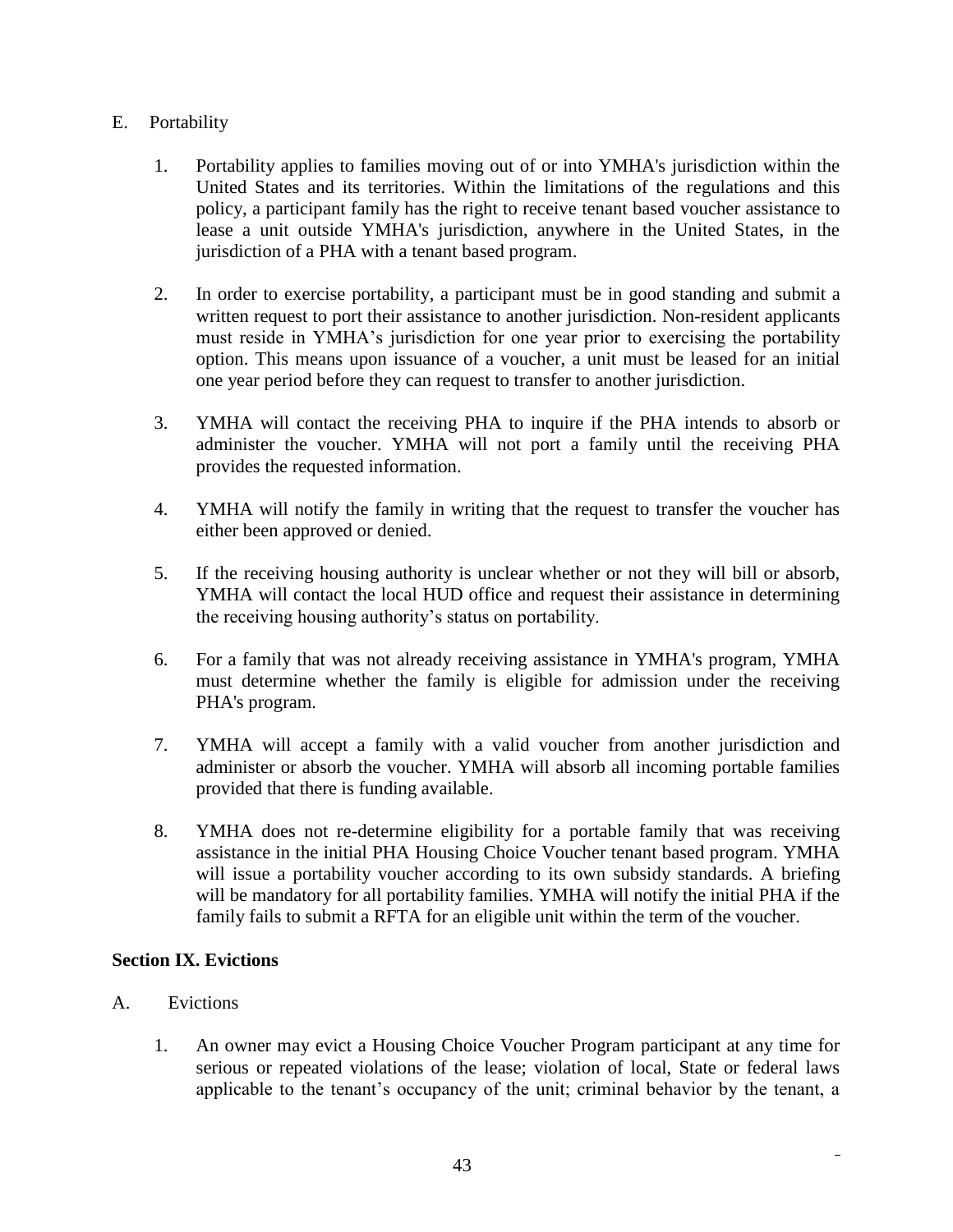household member, or guest that threatens other residents or persons residing near the unit; or drug-related criminal activity on or near the premises.

- 2. After the first year, an owner may give notice of lease termination to a Housing Choice Voucher Program participant for other good cause, including unwillingness by the family to accept a new lease or revision to the lease; the owner's desire to use the unit for personal or family use, or for a purpose other than as a residential unit; or a business or economic reason for termination of the tenancy.
- 3. The owner must give the tenant a written notice of intention to terminate the lease, and grounds for the termination and must give a copy to YMHA.
- 4. A Housing Choice Voucher Program participant who is evicted for serious or repeated violations of the lease; violation of local, State or federal laws applicable to the tenant's occupancy of the unit; criminal behavior by the tenant, a household member, or guest that threatens other residents or persons residing near the unit; or drug-related criminal activity on or near the premises, will not be eligible to move to a new unit with assistance.
- 5. If the action is finalized in court, the owner must provide YMHA with the documentation. YMHA must continue making housing assistance payments to the owner in accordance with the contract as long as the tenant continues to occupy the unit and the contract is not violated.

## **Section X. Terminations and Informal Hearings**

- A. Terminations
	- 1. YMHA may deny or terminate assistance for a family because of the family's action or failure to act. YMHA will provide families with a written description of the family obligations under the program, the grounds under which YMHA can deny or terminate assistance, and YMHA's informal hearing procedures.
	- 2. If denial or termination is based upon behavior resulting from a disability, YMHA will delay the denial or termination in order to determine if there is an accommodation that would negate the behavior resulting from the disability.
	- 3. YMHA will terminate assistance to participants who fail to meet their family obligations under the program. The obligations include supplying required information, maintaining the unit and supplying tenant-paid utilities and appliances as required under HQS, allowing YMHA to inspect the unit, complying with the provisions of the lease, notifying YMHA and the owner before moving, giving YMHA a copy of any eviction notice and using the assisted unit as the family's only residence. Assistance will also be proposed for termination if there is a court judgment against the family for damages, non-payment of rent or other such lease violation.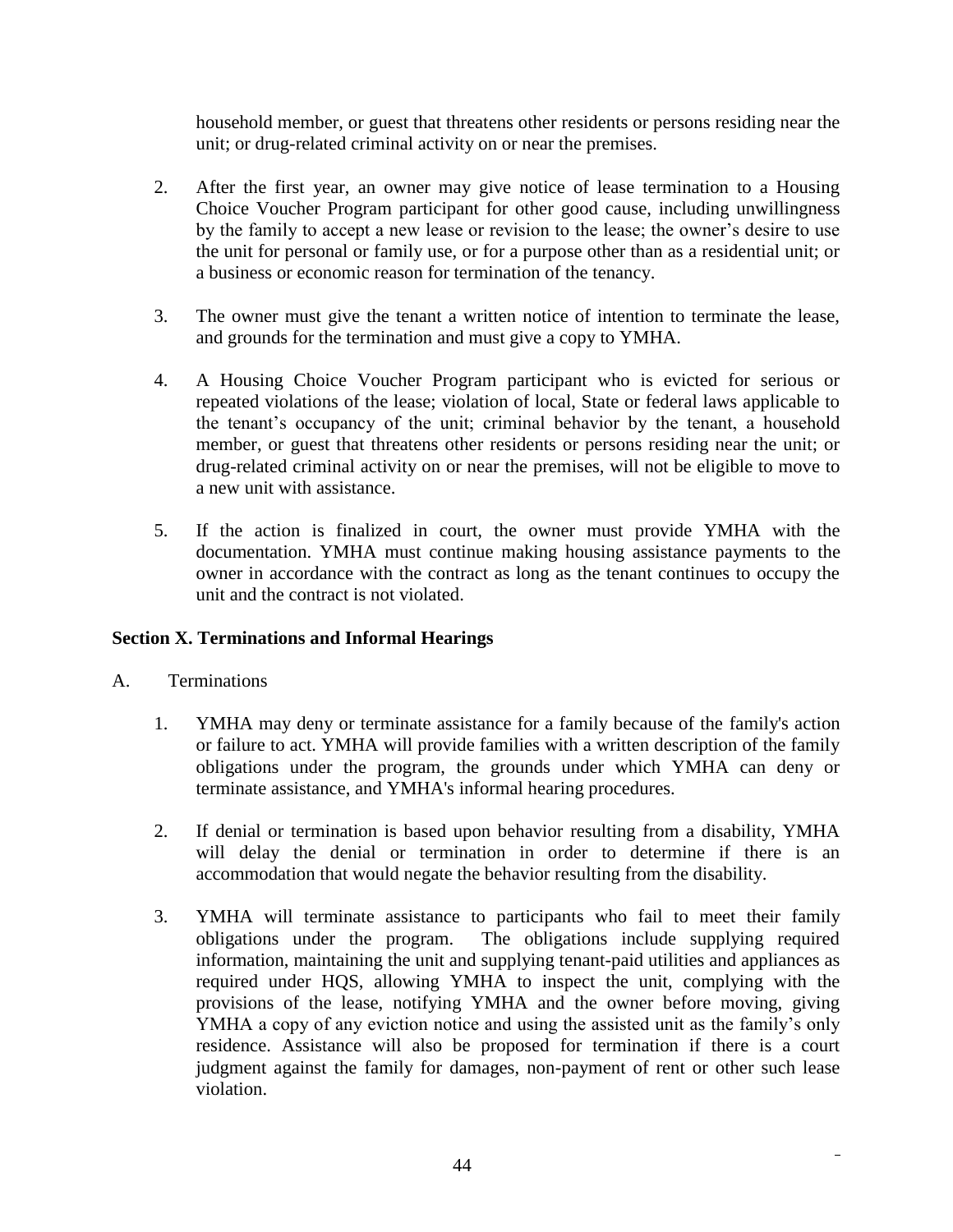- 4. For recertifications, families will be given two opportunities to complete the recertification. Families will be given two opportunities to allow an Annual HQS inspection.
- 5. YMHA will terminate assistance to participating families if any member of the family commits violent or drug-related criminal activity. Drug-related criminal activity includes the use, possession, transport, purchase or sale of any controlled substance, whether or not the activity occurs in or near the assisted unit. YMHA will make its decision regarding the termination of assistance based on the preponderance of evidence indicating that a family member has engaged in such activity. YMHA will also terminate if it determines that it has reasonable cause to believe that a household member's illegal drug use or pattern of illegal drug use may threaten the health, safety, or right to peaceful enjoyment of the premises by other residents.
- 6. YMHA will terminate or deny assistance if it determines that any member of the household is subject to a lifetime registration requirement under a State sex offender registration program.
- 7. YMHA will terminate assistance to tenants who commit fraud in connection with the Housing Choice Voucher Program. Intentional misrepresentation of the family's income, composition or allowable deductions at the initial eligibility interview or annual reexamination will be considered fraud, and will be grounds for the immediate termination of the family's assistance.
- 8. YMHA will terminate assistance to participants who refuse to enter into repayment agreements for amounts owed YMHA under the Public Housing or Housing Choice Voucher Programs. YMHA will terminate assistance to participants who fail to make three consecutive payments under an existing repayment agreement.
- 9. YMHA must terminate program assistance for a family evicted from housing assisted under the program for serious violation of the lease.
- 10. YMHA will deny program assistance for an applicant or terminate assistance for a participant for any of the following: a) the family has engaged in threatened abusive or violent behavior toward YMHA personnel. b) any family member commits drug related criminal activity or violent criminal activity.
- 11. YMHA will terminate assistance for single-person only households who pass away effective the date of death or no later than the month the participant passes away if the actual date is not known. Owners are not entitled to subsidy payments the month after a participant has passed away.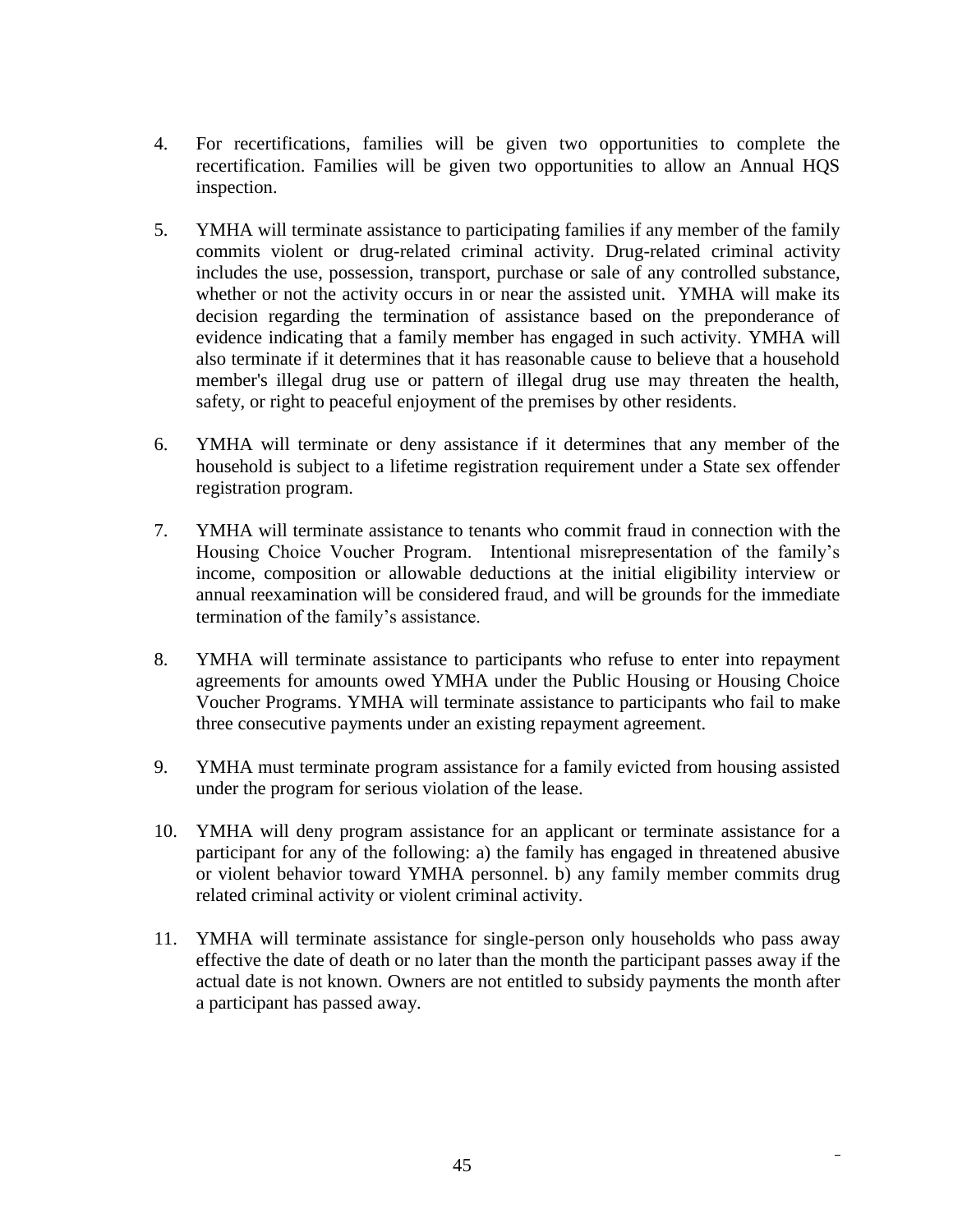### B. Informal Hearings

It is YMHA's objective to resolve disputes and to make every effort to avoid the most severe remedies. YMHA will ensure that applicants and participants will receive all of the protections and rights afforded by the law and the regulations.

- 1. YMHA will provide the opportunity for an informal hearing when YMHA makes a decision regarding continued eligibility and/or the amount of assistance paid. YMHA will send written notice of the reason(s) for the proposed action, and advise the participant that if he/she does not agree with the decision, he/she may request an informal hearing, in writing, within 14 days of the notice. If a request for an Informal Hearing is not received by the due date, the decision becomes final to end the participation. If the participant requests a hearing, the assistance will not be terminated until the final decision is made.
- 2. When a participant requests a hearing, YMHA will schedule the hearing within 21 days and notify the participant of the date and time of the hearing. Prior to the hearing, the participant will be given an opportunity to examine and copy any documents pertinent to the family's termination. Any requests for discovery by the family must be made 24 hours before the hearing.
- 3. The family must contact YMHA at least 24 hours prior to the hearing to reschedule a hearing. YMHA will reschedule the hearing only if the family can show good cause. If no good cause is shown, the hearing will proceed without the family being present.
- 4. The hearing will be conducted by a hearing officer designated by the Executive Director who is neither the person who made or approved the decision, nor a subordinate of that person. The family may be represented by a lawyer or other representative, at its own expense. The family will be given the opportunity to present evidence, and to question any witness. The hearing officer will issue a written decision within 14 days, stating the reasons for the decision.
- 5. An informal hearing will also be provided for participants who believe that their annual or adjusted income, utility allowance, or allowable unit size has not been determined in accordance with the law, HUD regulations, or YMHA's policies. The participants will first be given an explanation of the basis for YMHA's determination. If the family still does not agree with the determination, an informal hearing will be scheduled as above.

# **Section XI. Amounts Owed to YMHA**

## A. Repayment Agreements

Repayment agreements are designed to give participants an opportunity to repay monies owed to YMHA. Money may be owed due to but not limited to the following: failing to accurately report income or family composition; overpayments or fraud. When families or owners owe debts to YMHA, every effort will be made to collect those debts via one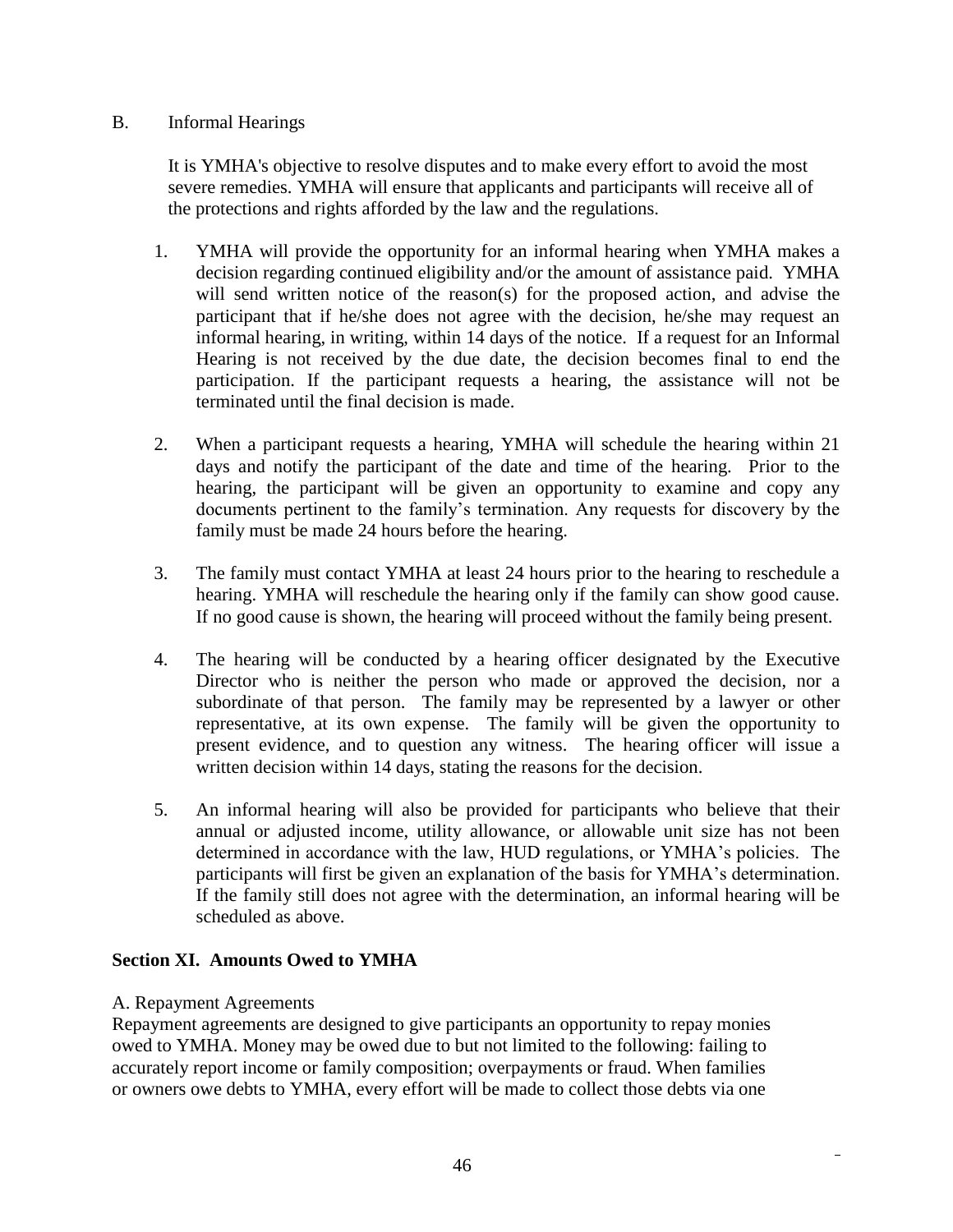of the following means, including but not limited to:

- Requests for lump sum payments
- Repayment agreements
- Reduction in Housing Assistance Payment to owners
- Collection agencies/firms
- Credit Bureaus
- Civil suits
- Abatement of future payments
- Termination of Assistance
- Or by any other legal means

A sliding scale system is used to recover money owed from participants. Families will be required to make an initial payment of 25% of any balance owed. The family must make the initial payment within 30 days of the date of the notification that a balance is owed. Upon receipt of the initial payment, YMHA will enter into a Repayment Agreement with the family. If the family fails to provide YMHA with the required down payment, the entire balance will be due on the first day of the next month. Failure to pay the entire balance in full will result in termination.

| Amount Owed             | <b>Length of Agreement</b> |
|-------------------------|----------------------------|
| Under \$100             | 30 days                    |
| $$100.00 - $500.00$     | 1 month to 6 months        |
| $$501.00 - $1,000.00$   | 6 month to 12 months       |
| $$1,001.00 - $5,000.00$ | 12 months to 24 months     |

Payments are due on or before the  $7<sup>th</sup>$  day of each month. YMHA will issue a late notice if the payment has not been received by the close of the seventh  $(7<sup>th</sup>)$  day of the month. If the due date is on a holiday or weekend, the due date will be the close of the next business day. If the payment is in arrears, YMHA will exercise any or all of the following options:

- Require the family to pay the balance in full immediately
- Terminate program assistance. Report balance to HUD's Debts Owed to PHA's module
- Pursue civil collection of the balance due
- Refer the matter to appropriate law enforcement agency for further investigation and possible criminal prosecution
- Any other legally viable option

#### B. Owner Amounts Owed to YMHA

If the PHA determines that the owner has retained Housing Assistance or Claim Payments the owner is not entitled to, the PHA may reclaim the amounts from future Housing Assistance or Claim Payments owed the owner for any units under contract.

If future Housing Assistance or Claim Payments are insufficient to reclaim the amounts owed, the PHA will:

- Require the owner to pay the amount in full within 30 days.
- Restrict the owner from future participation.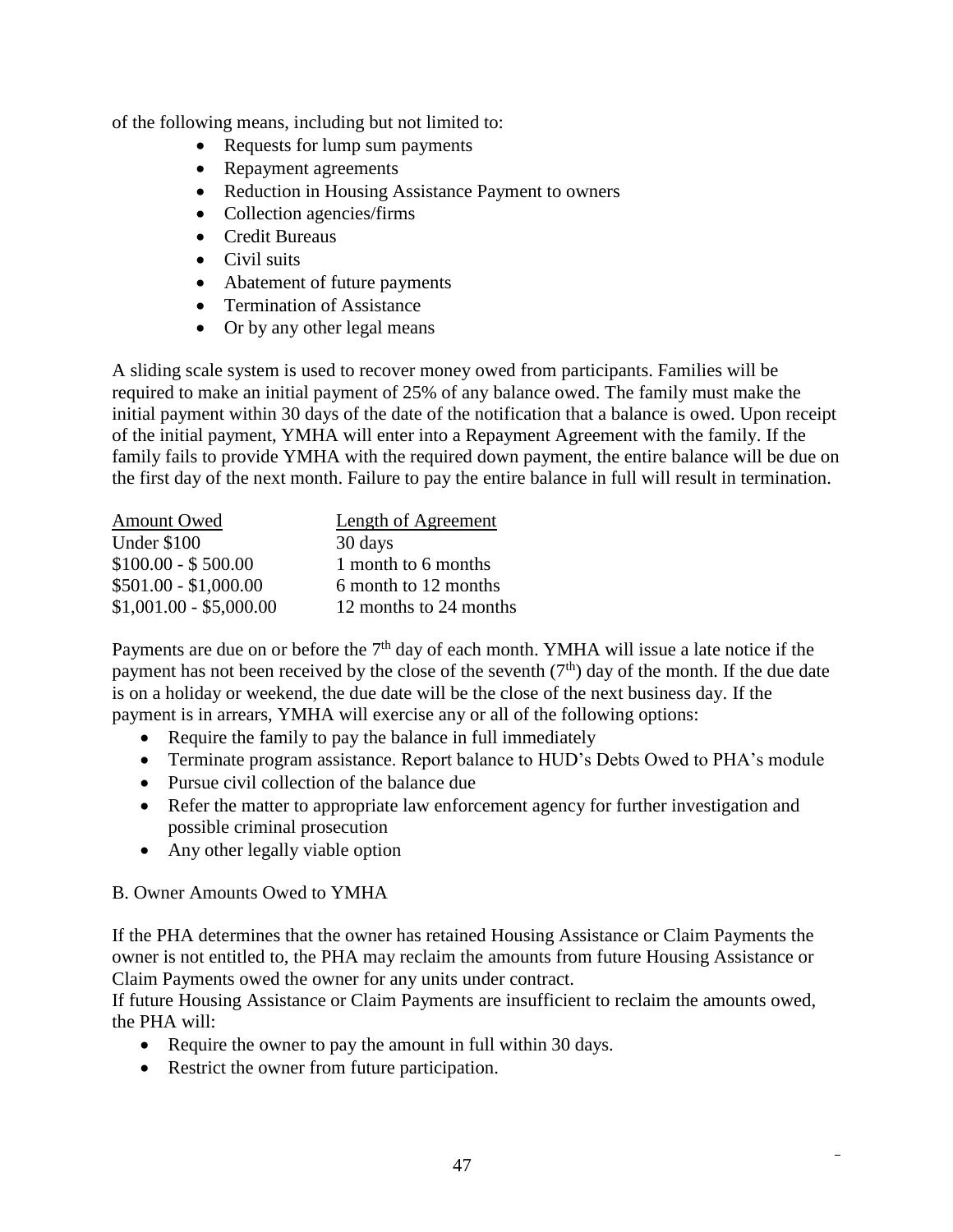### **Section XII. Program Management**

- A. Late Payments
	- 1. YMHA will pay late payments due to the owner for delinquency in monthly housing assistance payments (HAP) if all of the following circumstances apply:
		- a. The penalties are in accordance with generally accepted practices and law, as applicable in the local housing market, governing penalties for late payment of rent by a tenant.
		- b. That the local housing owners adhere to an established and published fair and reasonable dollar amount for late penalties in the housing market. The local housing owners must also adhere to an established grace period before payments are considered late. YMHA recommendations of this grace period is seven business days
		- c. It is the owner's practice to charge such penalties for assisted and unassisted tenants; and
		- d. The owner also charges such penalties against the tenant for late payment of the family rent to owner.
	- 2. YMHA will not pay any late payment penalty if HUD determines that circumstances causing the late payment are due to factors beyond YMHA's control.
	- 3. YMHA deems that the housing assistance payment is received by the owner upon deposit by the agency. Payments are issued via mandatory direct deposit.
- B. Leasing Units
	- 1. YMHA will lease the maximum number of tenant-based units that can be fully supported by the combined unit and funding allocation provided by HUD without drawing on program reserves.
	- 2. YMHA will prepare a monthly report showing the number of voucher units under lease and the number of vouchers outstanding.
	- 3. If, at any time, YMHA determines that it has leased more units than can be supported by the units awarded by HUD, it will discontinue the issuance of new or turnover vouchers until the number of units that can be supported has been reached.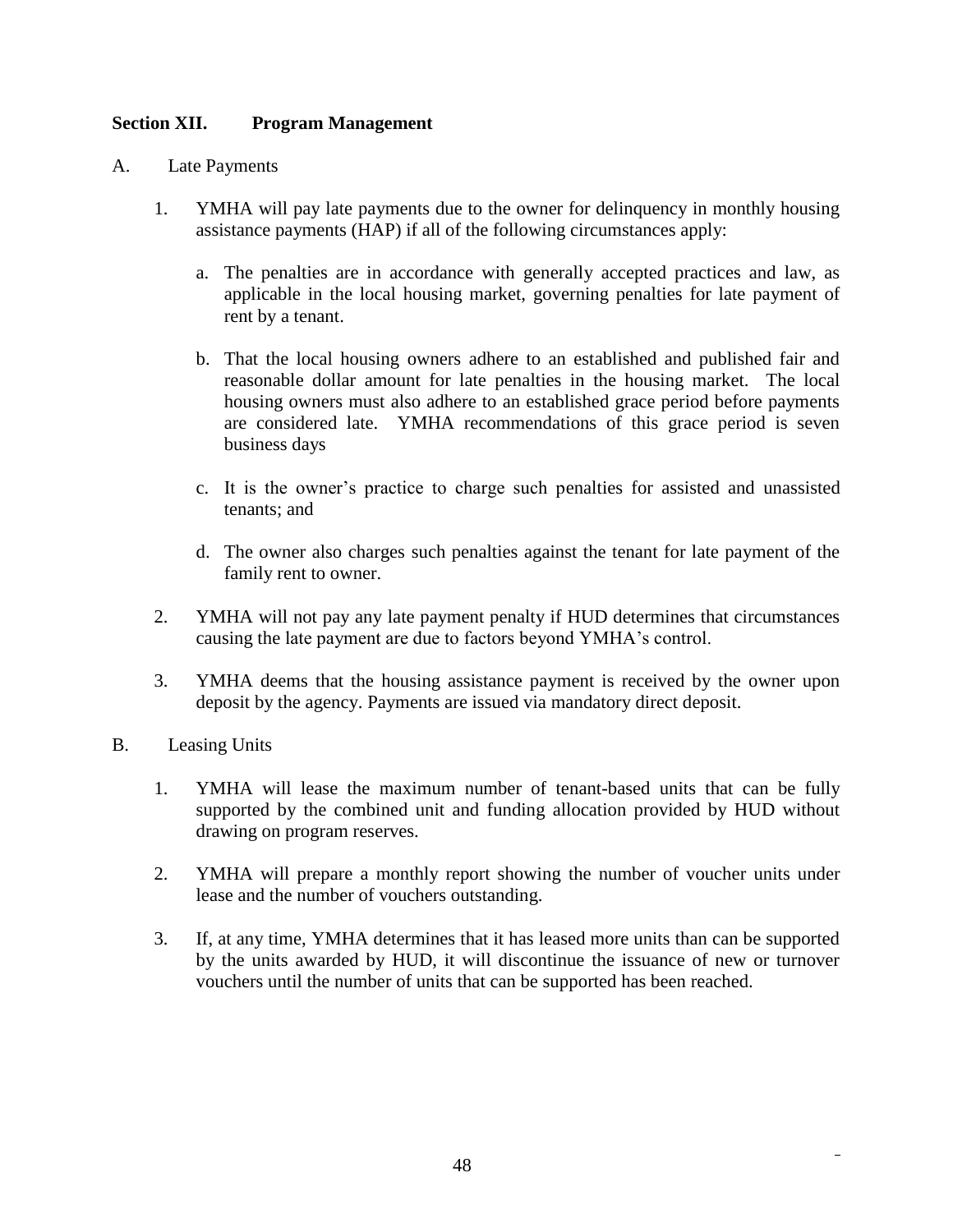- C. Revising Utility Allowance Schedules
	- 1. At least annually, YMHA will obtain and analyze utility rate data for all utility providers in the Youngstown Metropolitan Area and will determine whether there has been a change of 10% or more in the rate for any utility since the last revision of the Utility Allowance Schedule.
	- 2. If there has been a change of 10% or more, an appropriate adjustment to the schedule will be made. No adjustment will be made for any increase calculated to be less than \$1 per unit month.
- D. Revising Voucher Payment Standards
	- 1. At least annually, YMHA will determine whether the payment standard is adequate to allow families to find housing. YMHA will analyze data on current voucher program participants and will determine whether the number of voucher program participants paying more than 40% of their Adjusted Gross Income for rent and utilities is significant.
	- 2. If YMHA determines that a significant number of voucher program participants are paying more than 40%, data on the rent and utility cost of units in the market area will also be examined to determine whether there is an adequate supply of rental units of all sizes available at or below the payment standard families who do not choose to accept an excessive rent burden.
	- 3. The payment standard for each unit size will be set at a level adequate to allow families to lease units under the voucher program. However, under no circumstances will the voucher payment standard be set at less than 90% or more than 110% of the published Fair Market Rent without HUD approval.
- E. Program Utilization
	- 1. YMHA will make every effort to maintain no less than 98% utilization of the assistance funded under its consolidated ACC, and to utilize newly awarded units in conformance with its HUD-approved leasing schedule.
- F. Quality Control Inspections
	- 1. PHA management will perform Quality Control inspections as required by the Section 8 Management Assessment Program. The purpose of Quality Control inspections is to ascertain that each inspector is conducting accurate and complete inspections, and to ensure that there is consistency among inspectors in application of HQS.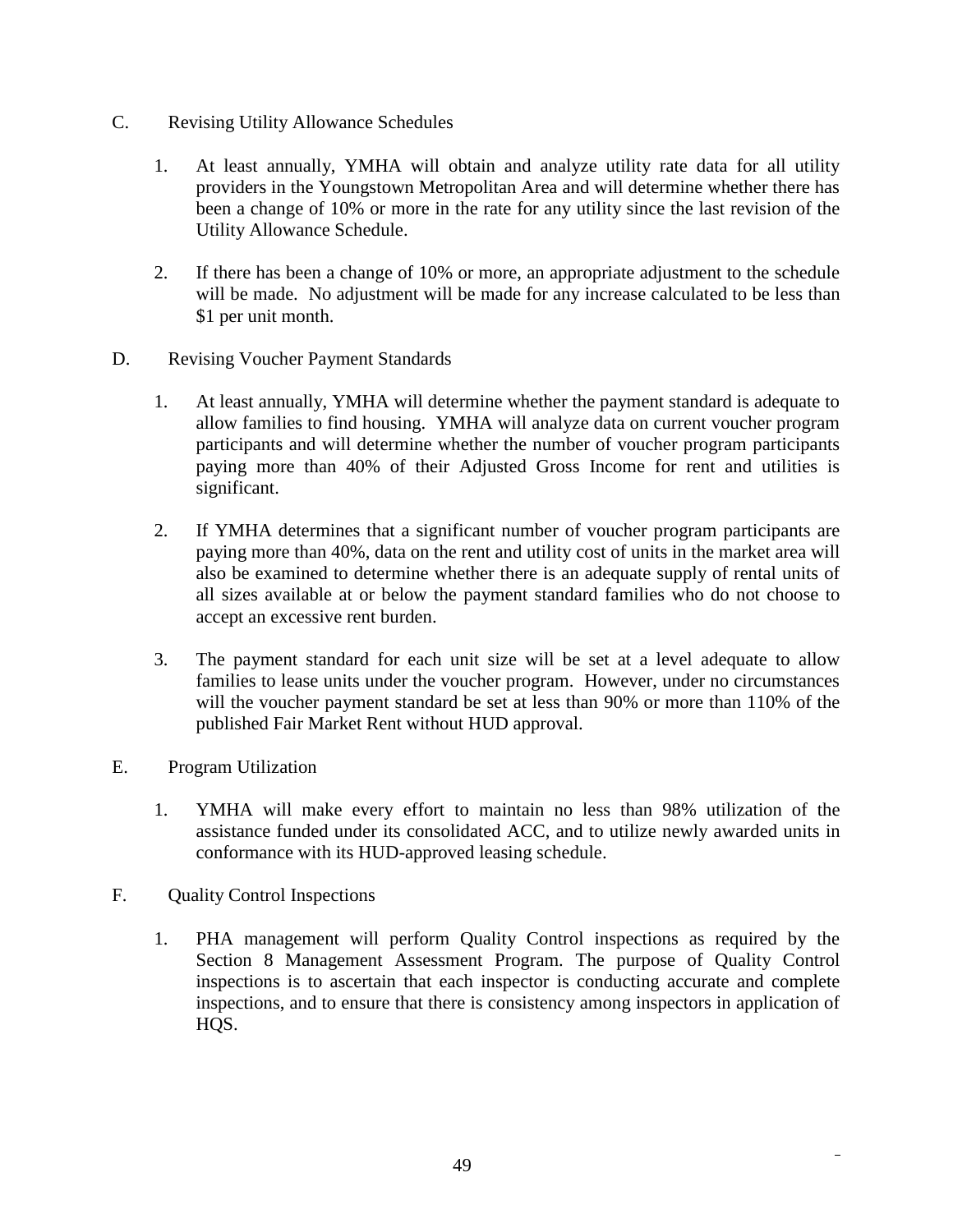#### G. Administrative Fee Reserve

- 1. The Administrative Fee Reserve consists of the following:
	- a. The amounts by which program administrative fees for prior fiscal years exceed program expenses for those years; plus
	- b. Interest earned on the administrative fee reserve.

Should the Housing Choice Voucher Program maintain an Administrative Fee Reserve, it shall not exceed the allowable amount as determined by the U.S. Department of Housing and Urban Development. The Administrative Fee reserve shall only be used for purposes of the Housing Choice Voucher Program.

### H. Insufficient Funding

All funding for the Housing Choice Voucher Program is received from the U.S. Department of Housing and Urban Development and is subject to Congress and appropriations. Should there be insufficient funding to support payments of housing assistance payment contracts in effect at the time it is determined there is insufficient funding, families may have to be removed from the program.

Should YMHA receive insufficient funding from HUD to pay all contracts in effect, families will be removed from the Housing Choice Voucher on a last in, first out basis, excluding elderly and disabled families until YMHA reaches the point that families can be supported by the funding received. This would be based on a family's admission date to the program. A family is admitted to the program upon a Housing Assistance Payment contract being executed and a rental payment issued on the family's behalf to an owner. The Housing Assistance Payment Contract effective date is the admission date.

## **Section XIII. Family Self Sufficiency**

The Family Self Sufficiency (FSS) program is intended to promote the development of local strategies for coordinating the use of housing choice vouchers with public and private resources to help eligible families achieve economic independence. The program is open to families participating in the housing choice voucher program who are unemployed or underemployed. The objective of the program is to assist families in obtaining employment that will allow them to become self sufficient, that is, not dependent on welfare assistance.

Participation in the FSS program is voluntary for families and is open to current housing choice voucher program participants. Families entering the FSS program work with an FSS Coordinator to develop goals that will, over a 5-year period, assist in achieving self-sufficiency. These goals may include education, specialized training, job readiness and job placement activities, and career advancement objectives. Goals for each participating family member are set out in Individual Training and Services plans that are attached to the FSS contract of participation. Families who do not achieve their goals will not be terminated from the Housing Choice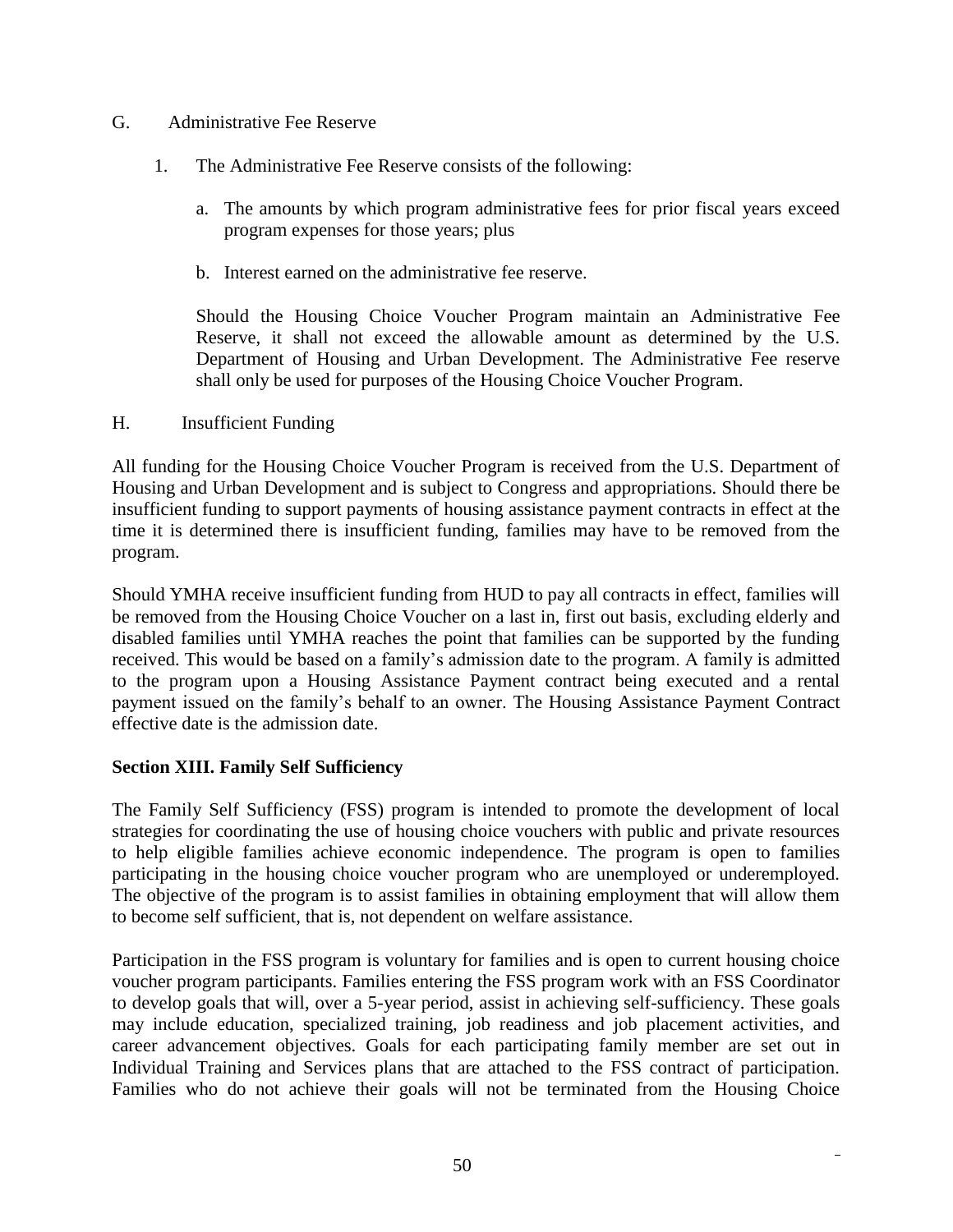Voucher Program. Families whose assistance is terminated from the Housing Choice Voucher Program due to reasons other than failure to complete their FSS agreement will also have their FSS contract terminated. The family will be notified and given the opportunity to request an informal hearing.

When the family meets its goals and completes its FSS contract, the family becomes eligible to receive funds deposited in an escrow account on its behalf throughout the family's participation in the FSS program. The amount credited to the family's escrow account is based on increase in the family's earned income during the term of the FSS contract.

The FSS program provides for the establishment of an escrow account. The full amount of the escrow account in excess of any amount owed to YMHA becomes available to the family when it has fulfilled its obligations under the contract of participation and has certified that no family member is receiving welfare assistance. The amount of the escrow credit is based on increases in the family's total tenant payment resulting from increases in the family's earned income during the term of the FSS contract. An annual escrow account report is provided to each FSS participant.

YMHA will absorb an FSS participant from another jurisdiction, if requested.

# **Section XIV. Project-Based Voucher Program**

The Youngstown Metropolitan Housing Authority (the "PHA") PBV program is subject to the regulations at 24 CFR part 983, which includes regulations governing policies and procedures that are not specified in this Administrative Plan. In addition to the policies and procedures stated below, and other PBV regulations stated at 24 CFR part 983, PHA's PBV program is subject to most of the requirements of the Housing Choice Voucher Program, as specified in this Administrative Plan and in other HUD regulations.

# **A. PHA's PBV Commitments and Priorities**

PHA's PBV program is designed to ensure that PBV assistance is used to support goals that could not be equally achieved through the use of tenant-based voucher assistance. PHA's PBV program has is committed to the following priorities:

- 1. Expand the supply of affordable housing and increase the affordable housing choices of residents within the jurisdiction
- 2. Support projects which further revitalize neighborhoods, promote the deconcentration of poverty and generally provide increased housing and economic opportunities.
- 3. Work with the community to identify and serve populations with particular housing needs, including but not limited to the provision of supportive services to promote self sufficiency and supportive housing for families with disabilities.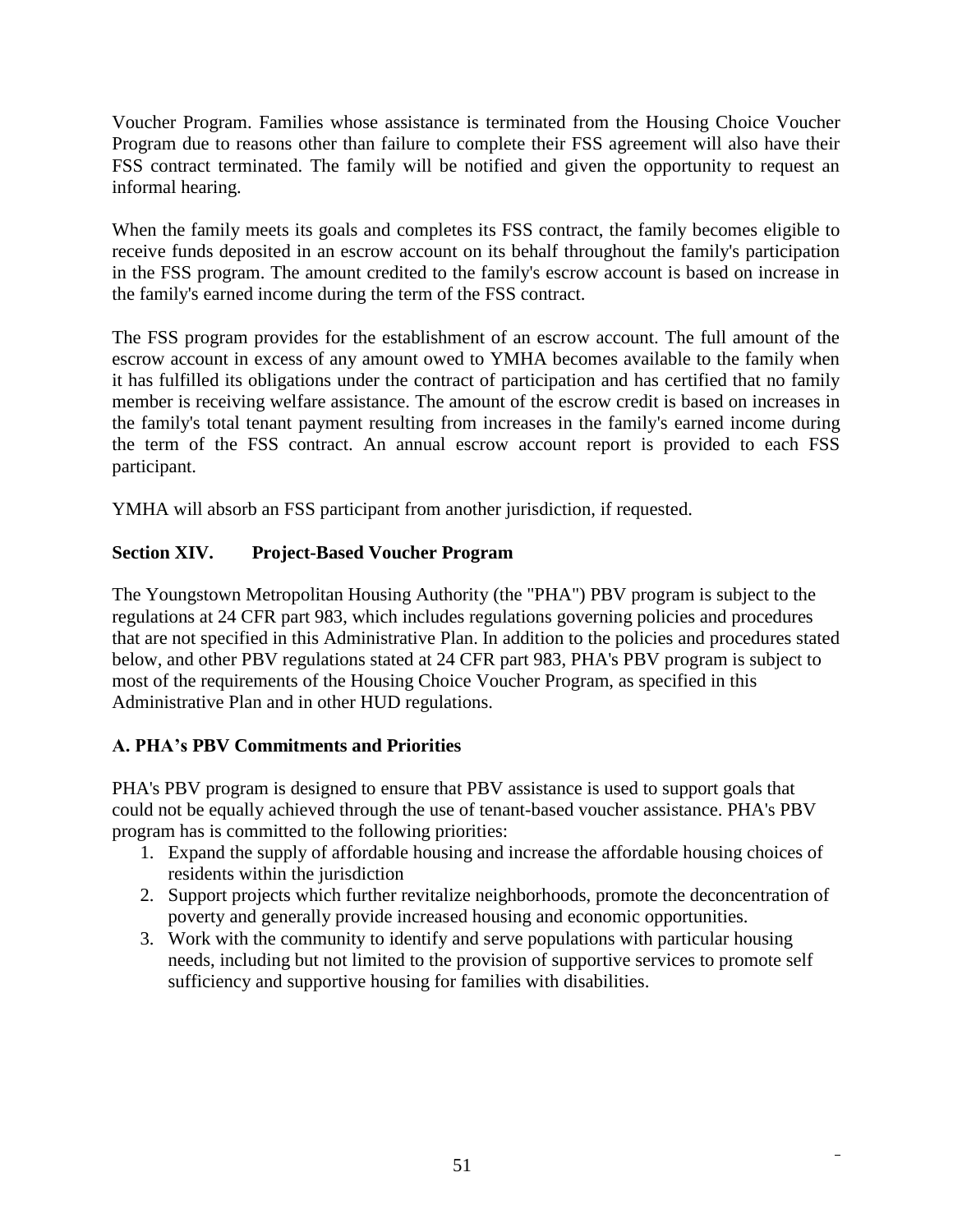### **B. Proposal Submission and Selection**

### **Request for Proposals Process**

PHA will select PBV proposals through a public Request for Proposals (RFP) process.

PHA's PBV RFP will be advertised in a manner to provide broad public notice of the opportunity to offer PBV proposals for consideration by PHA. The public notice procedures will include publication of the general notice in The Vindicator and other local and regional newspapers if appropriate to achieve general circulation.

The public notice of the PBV RFP will specify the submission deadline. The public notice will inform owners or developers seeking project-based assistance of the availability of the full RFP document at PHA's main offices.

The full RFP document will provide detailed information about proposal submission and selection procedures and will be available upon request of interested parties at PHA's main offices.

Property owners may submit PBV proposals in accord with the proposal submission guidelines stated in the full RFP document. Proposals will be selected according to explicit criteria specified in the full RFP document, following the selection criteria stated below. Under no circumstances will PHA's RFP selection criteria limit proposals to a single site or impose restrictions that explicitly or practically preclude owner submission of proposals for PBV housing on different sites.

The PHA, PHA-affiliates, or developers engaged by the PHA to redevelop PHA property, may submit PBV proposals and be awarded vouchers under any RFP published by the PHA or be awarded vouchers if the proposed project was competitively selected under another federal, state, or local housing assistance program in accordance with 24 CFR 983.S1(b)(2). Proposals submitted by the PHA, an PHA-affiliate, or developer engaged by the PHA to redevelop public housing, must conform to the submission guidelines stated in the full RFP document and shall be evaluated under the same selection criteria as all other proposals. No PHA, or PHA-affiliate, employee responsible for preparing the response to the RFP shall be involved in the evaluation or selection of proposals or the award of the vouchers. Provided, however, that any selection process for PHA-owned units shall be approved by HUD in accordance with 24 CFR Part 983.

#### **Alternative Competitive Processes**

In lieu of the above RFP process, HUD regulations permit PHA to select a PBV proposal for housing assisted under a federal, state, or local government housing assistance, community development, or supportive services program that requires competitive selection of proposals, where the proposal has been selected in accordance with such program's competitive selection requirements within three years of the PBV proposal selection date, and the earlier competitive selection proposal did not involve any consideration that the project would receive PBV assistance, or in other circumstances as allowed by the regulations or other PBV requirements.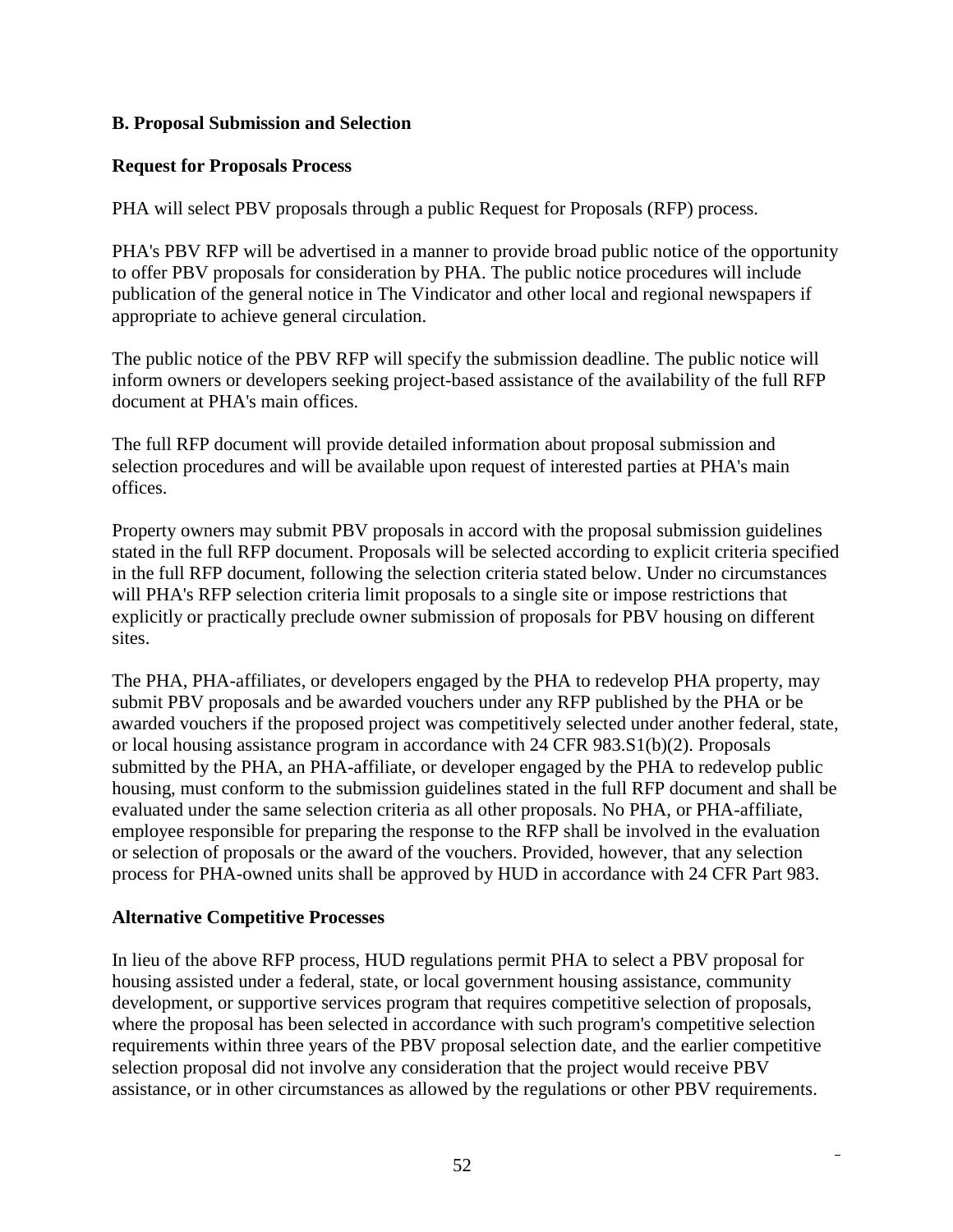Proposals for PBV assistance which have been independently selected for housing assistance as described above may be submitted to PHA on a rolling basis. PHA's selection of proposals under the alternative competitive processes may be contingent upon the owner providing additional information required according to PHA's selection requirements and HUD and PHA requirements for PBV assistance. PHA will inform owners of any additional requirements at the time their proposals are submitted. Housing owned by PHA, a PHA-affiliate, or a developer engaged by PHA may also be awarded vouchers under this Section. Provided, however, that any selection process for PHA-owned units shall be approved by HUD in accordance with 24 CFR Part 983.

## **Selection Criteria**

Proposals will be selected according to the following selection criteria:

- The housing must promote one of PHA's priorities for its PBV program;
- The proposal must comply with all HUD program regulations and requirements;
- The property must be eligible housing in accordance with 24 CFR 983.53 and 983.54.
- The proposal must comply with the HUD cap on PBV units per building at 24 CFR 983.56;
- The housing site must meet the site selection standards detailed at 24 CFR 983.57;
- Proposals for new construction or rehabilitation projects must demonstrate capacity, experience and successful outcomes in prior projects that indicate their ability to complete the construction work effectively and within the proposed schedule.
- Proposals for all housing must demonstrate capacity, experience, and successful outcomes in property management, particularly management of housing targeted to low income persons and families;
- Proposals for supportive housing must demonstrate the capacity, experience, and successful outcomes of the supportive service provider that indicates its ability to effectively provide sufficient supportive services. More detailed information about minimum supportive services guidelines is provided later in this addendum.
- Proposals must provide evidence of sufficient financing commitments (for construction, operations, and supportive services if applicable) to demonstrate the project's long-term viability.
- The owner is in good standing with HUD and PHA.

PHA reserves the right to reduce the number of project-based units that have been requested.

# **Public Notice and Review of PHA Proposal Selection**

PHA will provide public notice of PBV proposal selections, including publication of public notice in a local newspaper of general circulation, such as The Vindicator, and other means designed and actually operated to provide broad public notice.

PHA will make documentation available for public inspection regarding the basis for PHA's selection of a PBV proposal.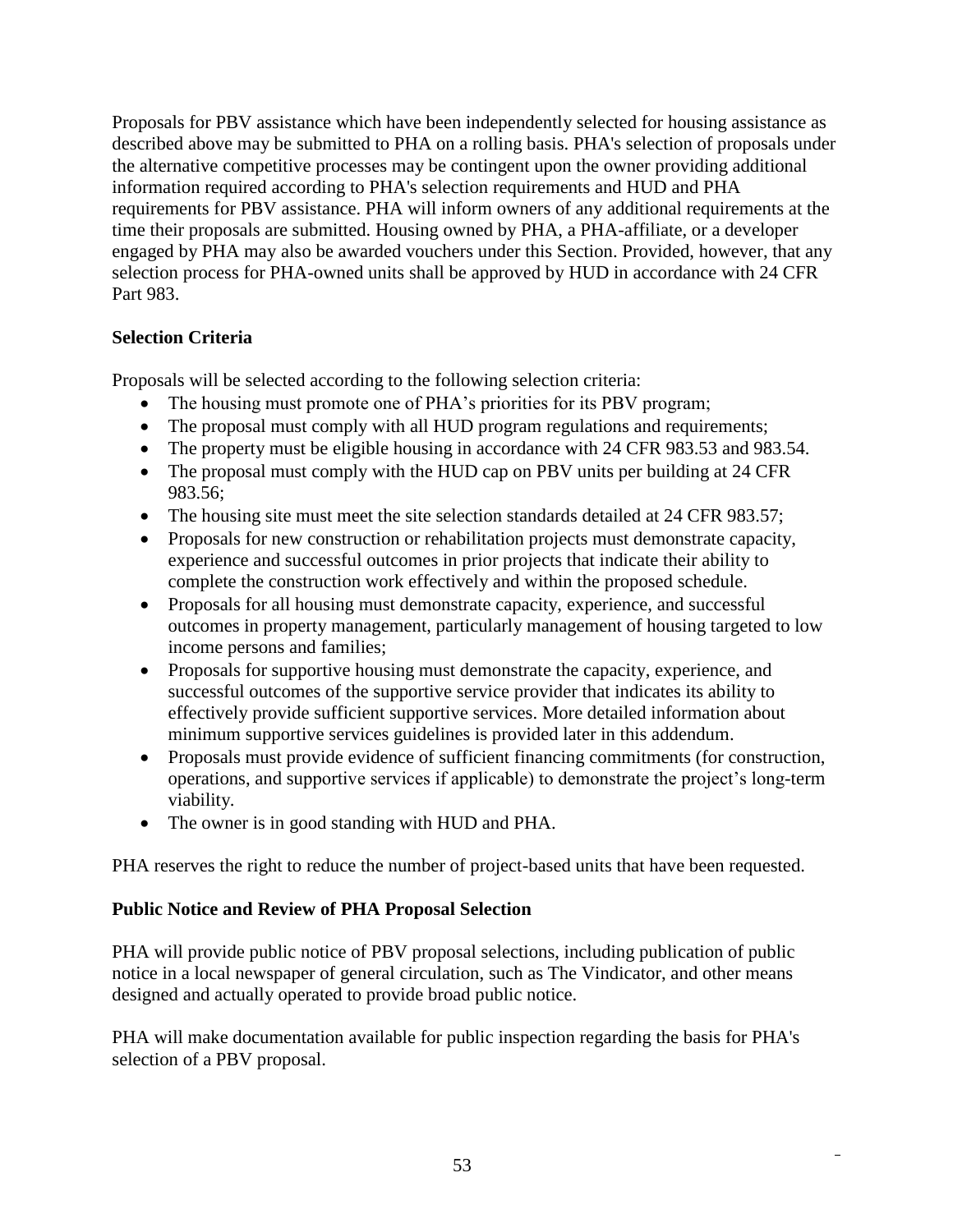## **C. Site Selection Standards**

PHA will only select proposals which demonstrate consideration of and compliance with the site selection standards at 24 CFR 983.57, as such may be amended or revised, which shall ensure that selected proposals will meet the above program goals of deconcentrating poverty, expanding housing and economic opportunities, and otherwise providing needed housing support.

## **D. Supportive Services Guidelines and Requirements**

Pursuant to HUD regulations, project-based assistance is ordinarily limited to 25% of the units in the proposed project. Buildings with four (4) or fewer units are excluded from the 25% cap. However, each unit that is designated for occupancy by elderly, disabled or families receiving qualified supportive services shall be an "excepted unit" and shall not apply towards the 25% cap.

This Section D applies only to units excepted on the basis of occupancy by families receiving qualified supportive services in accordance with 24 CFR 983.56(b)(ii)(2).

## **Qualifying Supportive Services**

- Child care -child care of a type that provides sufficient hours of operation an serves an appropriate range of ages;
- Transportation -transportation necessary to enable a participating family to receive available services, or to commute to their places of employment;
- Education -remedial education; education for completion of secondary or post secondary schooling;
- Employment -job training, preparation, and counseling; job development and placement; and follow-up assistance after job placement and completion of the contract of participation;
- Personal Welfare -substance/alcohol abuse treatment and counseling;
- Household skills and management -training in homemaking and parenting skills; household management; and money management
- Other services -any other services and resources, including case management, reasonable accommodations for individuals with disabilities, that the PHA determines to be appropriate in assisting families to achieve economic independence and self sufficiency.

It is not necessary that the above services be provided by or at the project. However, to qualify for as an "excepted unit" a family must have at least one member receiving at least one qualifying supportive service. Proposals that include supportive services should identify the particular services that will be provided and the service provider(s). PHA will evaluate proposals including supportive housing units on the basis of the specific services provided, the intensity of the services and the target population to be served. PHA will also evaluate supportive housing proposals based on the history and track record of the proposed service providers and the need for the supportive housing at the proposed site.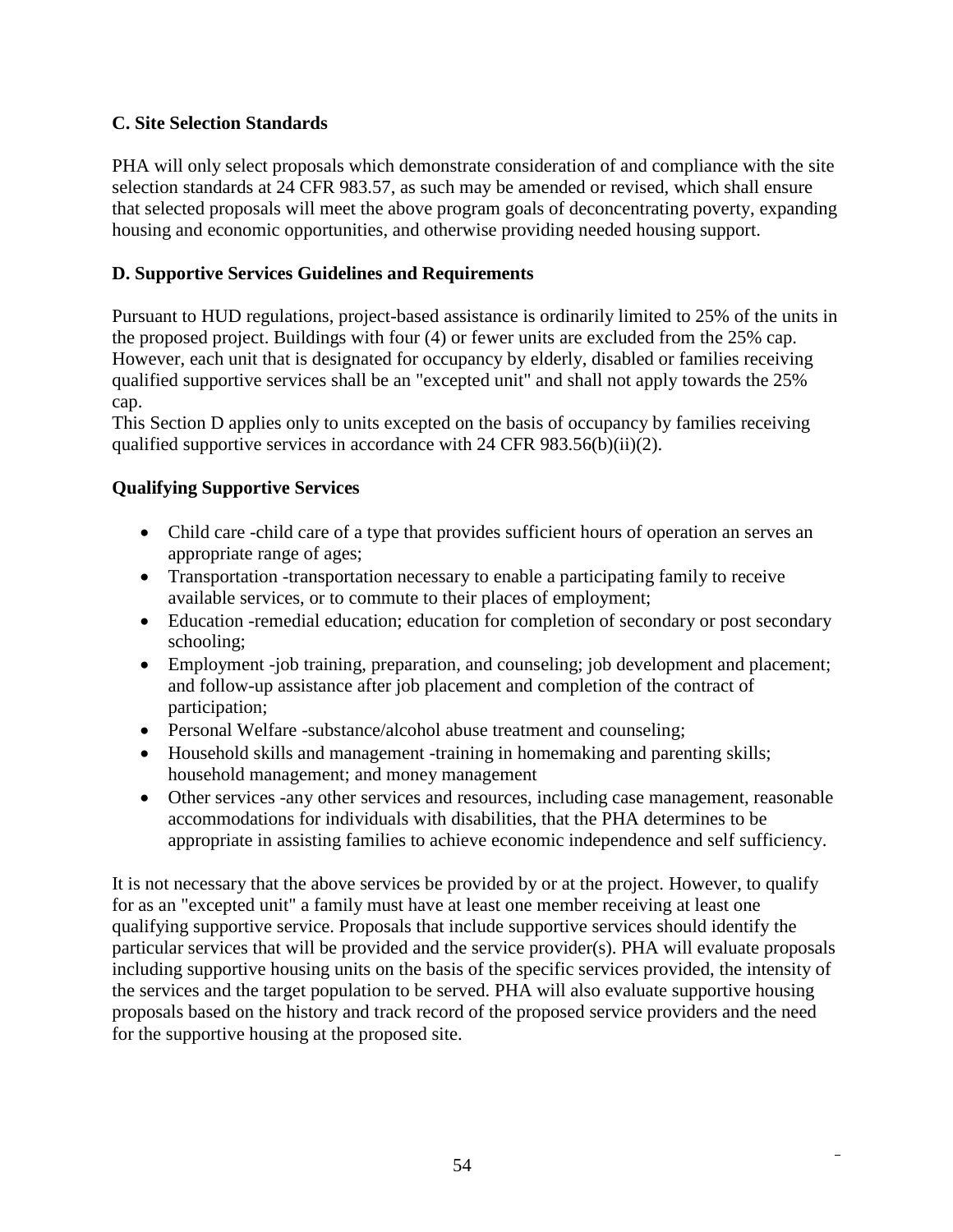### **Family Responsibility**

At the time of the initial lease execution between the family and the owner, the family and PHA must sign a Statement of Family Responsibility. The Statement of Family Responsibility must contain all family obligations as a participant in the PBV program.

At the family's annual income recertification, PHA will require written documentation from the service provider indicating the family's continued compliance with the terms of the supportive services plans. Project owners will also be expected to provide some level of monitoring of the services provided. This monitoring should be detailed in the proposal, and will be evaluated as part of the selection process. At PHA's discretion, PHA may request additional documentation of compliance with supportive service obligations.

The unit eligible for status as an "excepted unit" so long as at the time of the occupying family's initial tenancy at least one member of the family is receiving a qualifying supportive service. If the family completes an FSS contract of participation or the supportive services requirement, the unit will continue to count as an "excepted unit" for as long as the family resides in that unit.

### **Family Failure to Comply with Supportive Service Requirements**

Failure without good cause by a family to complete or comply with its supportive service participation requirements will result in termination of the project based assistance for that unit and may result in the termination of the lease by the project owner.

#### **E. Waiting Lists**

PHA will establish individual site-based waiting lists for each PBV project selected.

PHA will offer to place applicants who are listed on the waiting list for tenant-based assistance on the waiting list(s) for PBV assistance.

Each site-based waiting list may have an individual manner of opening and closing.

The waiting list for PBV units in the YWCA program will remain open unless otherwise designated by the PHA.

The Village at Arlington II waiting list will open and close as provided in the Village at Arlington II management documents.

All openings and closings will be publicly announced.

All PBV Waiting Lists will be purged semi-annually.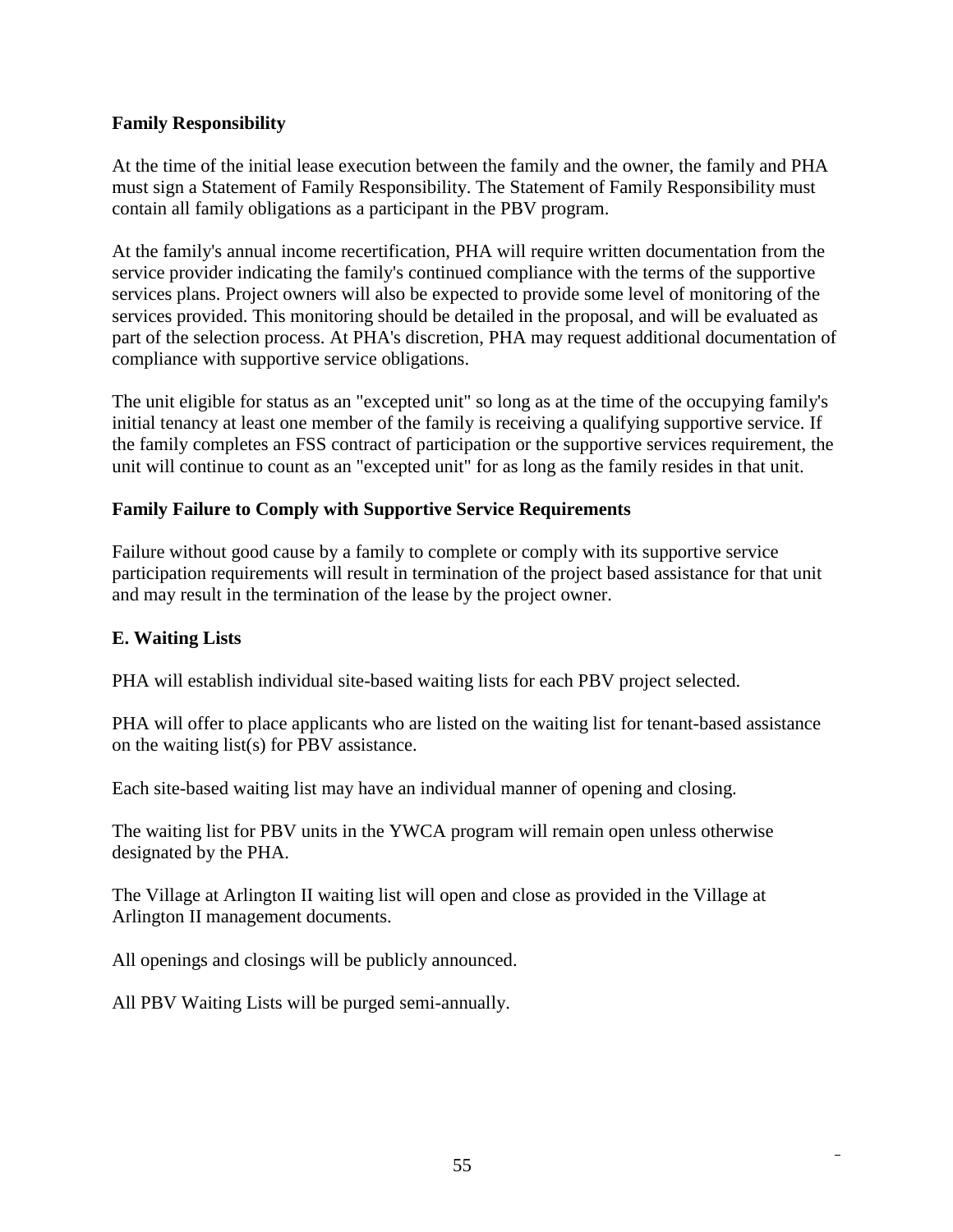## **F. Preferences**

PHA may establish separate preferences for each PBV project. These preferences may include those for elderly or disabled families, or preferences related to supportive housing programs. Preferences may include those outlined in the Administrative Plan.

For existing housing, any in-place tenant that qualifies will receive the preference for in-place residents at 24 CFR 983.251(b).

Any preferences that would be necessary to the operation of the project, or required by a funding source must be disclosed in the proposal.

## **Supportive Housing Related Preferences**

If PBV units include special accessibility features for persons with disabilities, PHA will first refer families who require such accessibility features to the owner. For other units that are designated to receive supportive services, PHA may give preference to disabled families who need services offered at a particular project. Project owners may advertise the project as offering services for a particular type of disability, however, the project must be open to all otherwise eligible persons with disabilities who may benefit from services provided in the project.

Only families that meet the following limits will be eligible for any supportive housing preference:

- Families (including individuals) with disabilities that significantly interfere with their ability to obtain and maintain themselves in housing
- Families that without appropriate supportive services will not be able to obtain or maintain themselves in housing
- Families for whom such services cannot be provided in a nonsegregated setting.

Disabled residents shall not be required to accept the particular services offered at the project. PHA is prohibited from granting preferences to persons with specific disabilities (see 24 CFR 982.207(b)(3)),

## **G. Applying for Admission**

With the exception of the wait list process, the process for applying for admission to the PBV program is not different than the process for applying for admission to the tenant-based program, which is set forth in PHA's Administrative Plan.

At the time of the application, PHA will provide applicants with the opportunity to be placed on the tenant-based waiting list if open, or any open site-based waiting lists.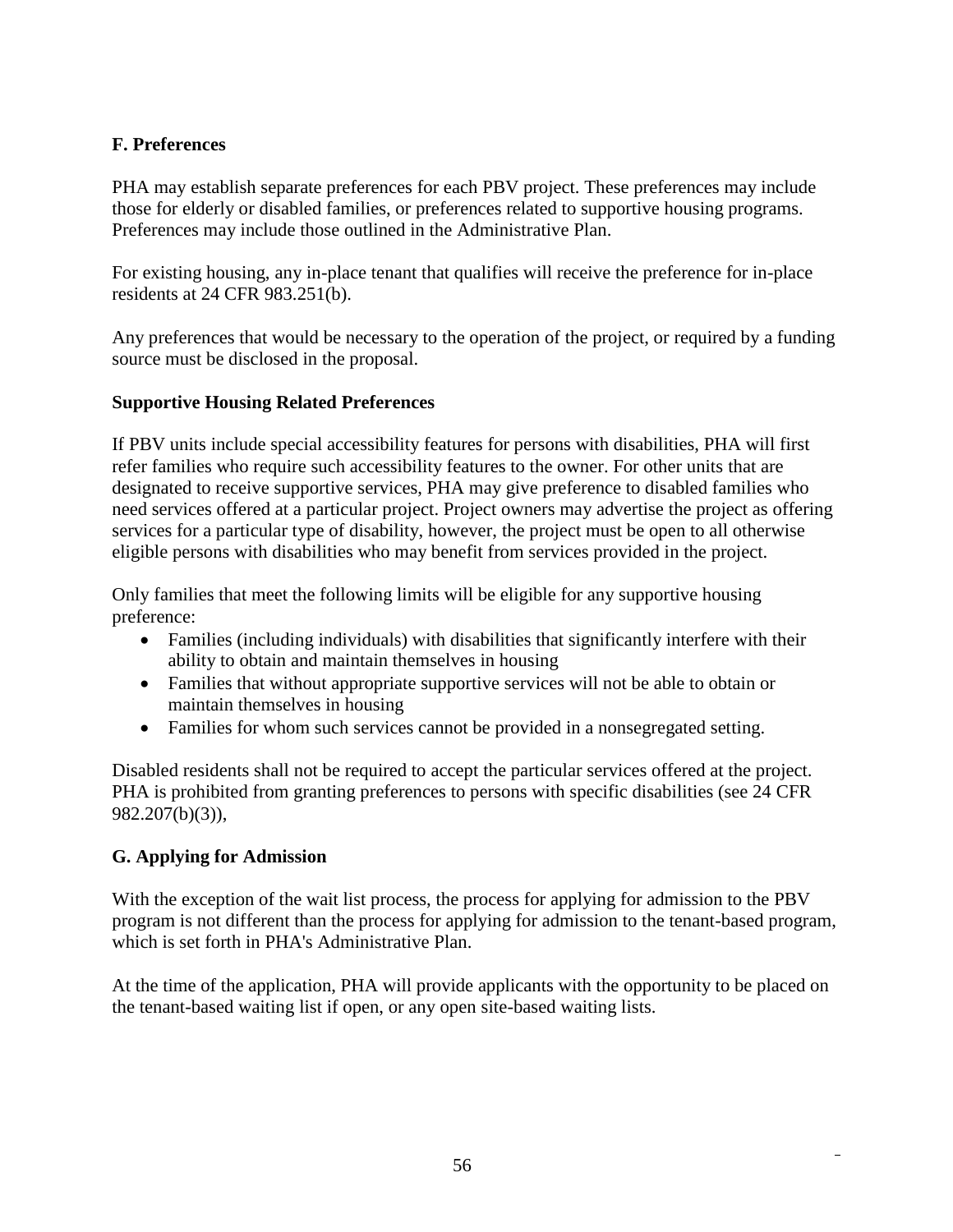## **H. Tenant Selection**

When notified of a vacancy in a PBV unit, PHA will refer applicants according to the following procedures:

First-come, first-served among applicants on the specific PBV waiting list.

For PBV waiting lists that include preferences, PHA will select applicants from the waiting list on a first-come, first-based basis who:

- Oualified for preference at the time of application; and
- Continue to qualify for preference at the time of admission.

## **I. Tenant Screening**

PHA's procedures for tenant screening for the PBV program are not different than procedures for screening tenant-based applicants, which are provided in PHA's Administrative Plan.

PHA's policy for providing information to owners about families referred to PBV units is not different than PHA's policies for tenant-based applicants, which are provided in PHA's Administrative Plan.

## **J. Procedures for Families Occupying a Unit of the Wrong Size or an Accessible Unit Whose Accessibility Features are not Required by the Family**

If a family is determined by PHA to occupy a wrong-sized unit, or a unit with accessibility features that the family does not require (and such unit is needed by a family that requires the accessibility features) then PHA must promptly notify the family and the project owner of this determination and must offer continued assistance in another appropriately sized or accessible unit.

Continued assistance after unit, which may include, but is not limited to the following options:

- PBV assistance in an appropriate-sized unit (in the same building or in another building);
- Other project-based housing assistance (including occupancy of a public housing unit)
- Tenant-based rental assistance under the voucher program; or
- Other comparable public or private tenant-based assistance (e.g., under the HOME program).

For families who have been notified that they occupy a wrong-size unit, and offered continued assistance:

- If the PHA offers the family the opportunity to receive tenant-based rental assistance under the voucher program, the PHA must terminate the HAP payments for a wrongsized unit at expiration of the term of the family's voucher. YMHA will issue a 90-day voucher to affected families. No extensions will be granted.
- If the PHA offers the family the opportunity for another form of continued housing assistance (as provided above), and the family does not accept the offer, does not move out of the PBV unit within a reasonable time as determined by the PHA, or both, the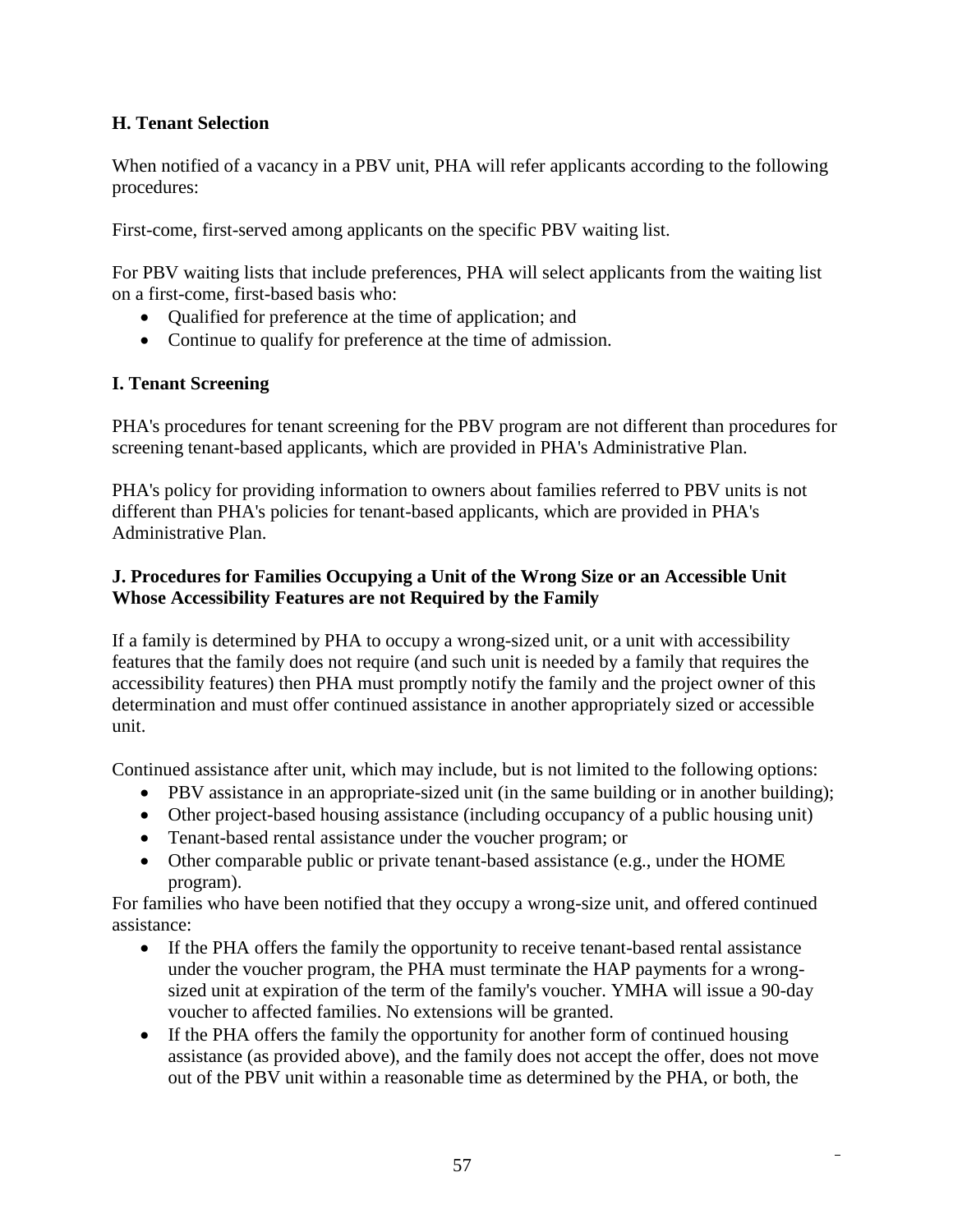PHA must terminate the HAP payments for the wrong-sized unit, at the expiration of a reasonable period as determined by the PHA.

# **K. Right to Move**

A family residing in a PBV unit may terminate the assisted lease any time after the first year of occupancy and request comparable tenant-based assistance from the PHA.

Should a family terminate its PBV lease and request alternate assistance, the PHA shall offer the family the opportunity for continued tenant-based rental assistance, or if such assistance is not immediately available upon termination of the lease, the PHA will give the family priority to receive tenant-based rental assistance at the next available opportunity for such tenant-based rental assistance.

If the family terminates the assisted lease before the end of the first year of occupancy, the family will not be entitled to tenant-based assistance or priority for such assistance under this section. However, the family may reapply for tenant-based assistance or other project based assistance as otherwise provided in this Administrative Plan.

# **L. Inspections**

The PHA will inspect PBV units in accordance with the regulations at 24 CFR 983.103 and Housing Quality Standards (HQS) at 24 CFR 983.101 and 982.401 and this Administrative Plan:

- Pre-Selection. For new construction or rehabilitated units, the PHA will inspect the site prior to making the proposal selection. For existing housing, all units must substantially comply with HQS prior to proposal selection.
- Prior to entering the HAP Contract. All units must fully comply with HQS standards prior to executing the HAP Contract.
- Turnover. Each time a family moves out of a PBV unit, the PHA will inspect the unit before providing assistance to a new family.
- Annual Inspections. The PHA will inspect at least 20% of the contract units in each building, turnover inspections are not counted towards meeting the 20%. If more than 20% of the inspected units fail inspection, the PHA must re-inspect all units in the building.
- As needed. The PHA will inspect units as needed to ensure that the units comply with HQS. The PHA will take into account complaints and other information when scheduling inspections.

PHA-owned units shall be inspected by an independent third party approved by HUD.

# **M. Rent**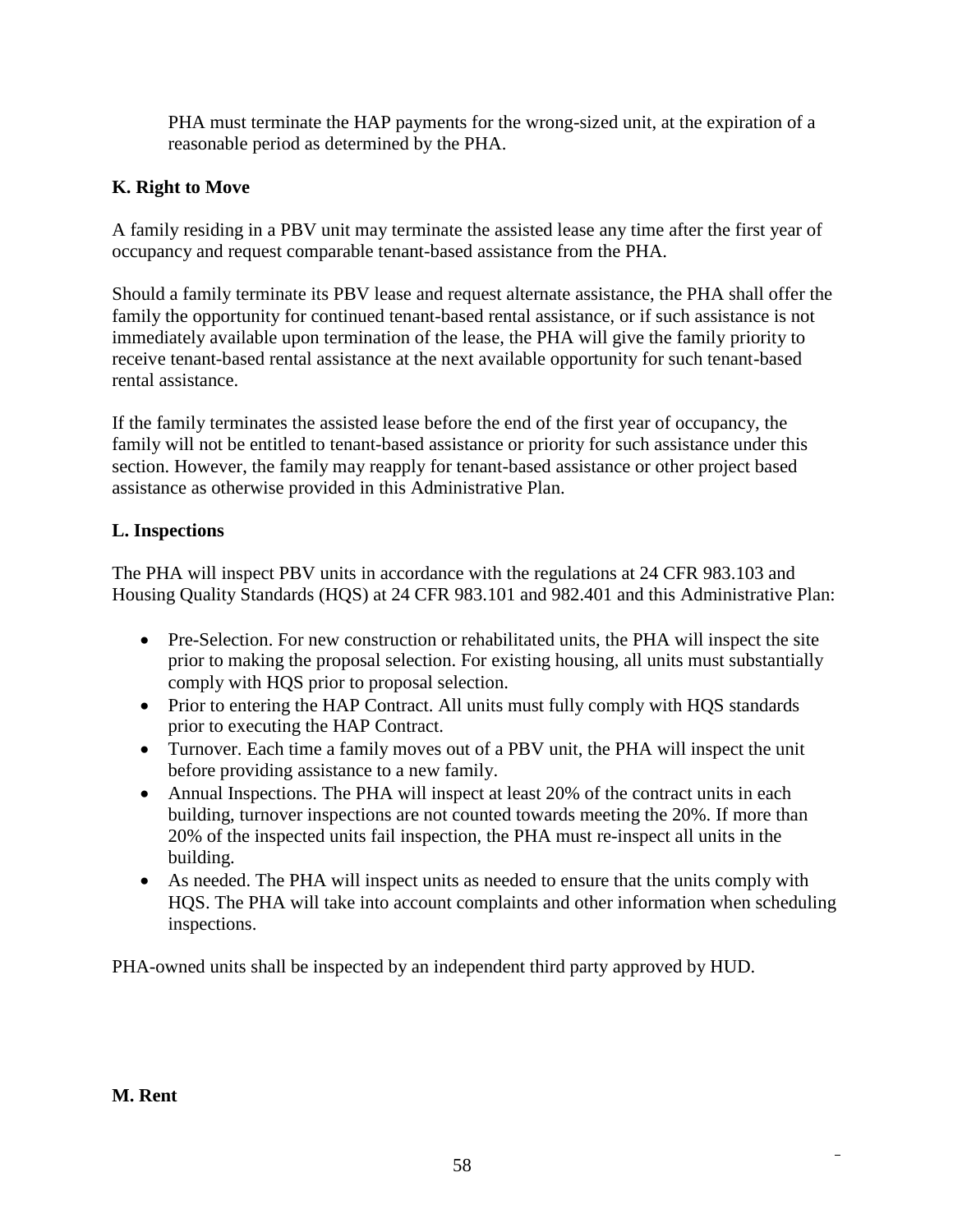Rent to the Owner shall be set in accordance with 24 CFR 983.301, provided however, that the PHA shall not approve PBV rents that are higher than 100% of the applicable fair market rent for the unit minus the utility allowance.

The tenant portion of the rent shall be determined in accordance with 24 CFR 983.353 and the policies in this Administrative Plan.

With the exception of the PBV contracts that predate the adoption of this amendment, the PHA shall not make vacancy payments for units that are unoccupied beyond the month of move-out. Contracts that pre-date the adoption of this amendment will be governed by the previous vacancy payment language: "Vacancy payments may be made in accordance with the Housing Assistance Payment contract. These may not exceed more than one month's HAP. The owner must also document they have made every effort to lease a unit. These are made after the initial lease-up."

Rent shall be re-determined in accordance with 24 CFR 983.302:

- Upon the owner's request upon the annual anniversary of the HAP Contract.
- When there is a 5% or greater decrease in the published fair market rents

## **Section XV. Homeownership Program**

The Youngstown Metropolitan Housing Authority (YMHA) hereby establishes a Housing Choice Voucher homeownership option pursuant to the U.S. Department of Housing and Urban Development's (HUD) final rule dated October 12, 2000 and by Section 555 of the Quality Housing and Work Responsibility Act of 1998 under Section 8(y), Homeownership Option. Participation in the YMHA Housing Choice Voucher Homeownership Program will be limited to a maximum of 50 families.

Participation Qualification 24 CFR 982.626; 982.627

Any Housing Choice Voucher eligible applicant or program participant who has been issued a voucher may utilize the subsidy to purchase rather than rent a home, subject to the following:

A family must meet the requirements for admission to or continued participation in the YMHA Housing Choice Voucher Homeownership Program.

The homeownership option will be included in all briefing as well as media and community announcements. Current participants must be in compliance with their lease and program requirements and must terminate their current lease arrangement in compliance with the lease.

The head of household or co-head that has previously received assistance and has defaulted on a mortgage obtained through the homeownership option is barred from participation.

Participant families must be "first-time" homeowners, where a family member must not have owned title to a principal residence in the last three years. Residents of limited equity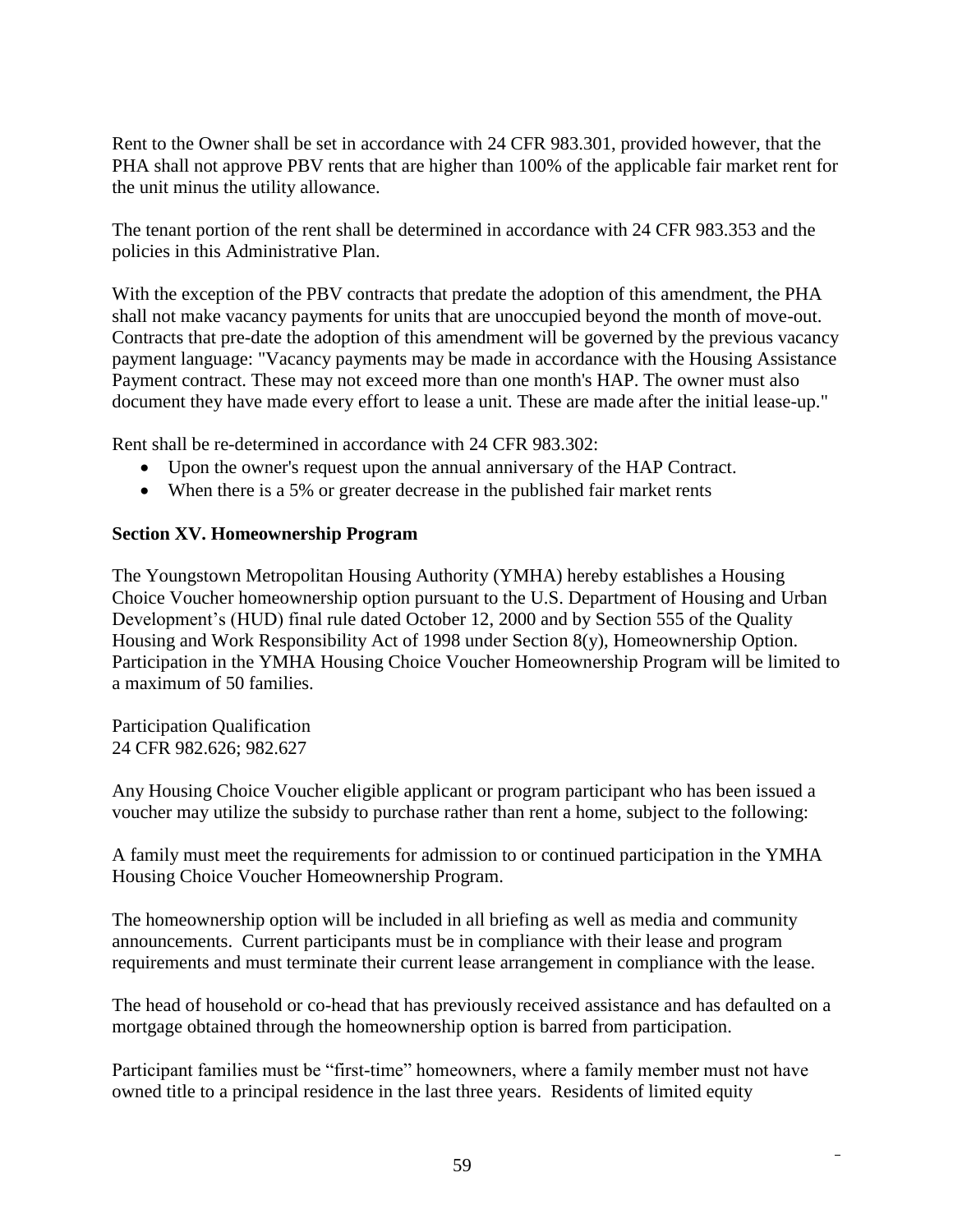cooperatives are eligible for the homeownership option. Waiver of the "first time homeowners" requirement may be considered for a family in which a member is a person with disabilities and use of the Housing Choice Homeownership Voucher is needed as a reasonable accommodation. (Title to a mobile home is not considered as homeownership for purposes of this option.)

Participants in the Housing Choice Voucher Homeownership Program must enroll in the pre and post purchase homeownership-counseling program and be deemed to be "mortgage ready" before a homeownership voucher will be issued. YMHA reserves the right to discontinue homeownership assistance if a family fails to fulfill its obligation in attending the post purchase program. At a minimum, the pre-purchase counseling will cover the following:

Home maintenance Budgeting and money management Credit counseling Negotiating the purchase price Financing Locating the home Insurance Fair Housing and Borrower Protection Laws De-Concentration issues Required Housing Quality Standards and Independent Inspections

At a minimum post-purchase counseling will consist of the following:

- a. Home maintenance
- b. Development of the Homeowner's Budget
- c. Foreclosure prevention and Loss Mitigation
- d. Tax deductibility
- e. Escrow Changes

One or more adult members of the family who will hold title to the property must be currently employed on a full-time basis (as defined by HUD to average 30 hours per week) and have been continuously so employed during the 12 months prior to commencement of homeownership assistance. Families in which the head, spouse and/or sole member is disabled or elderly are exempted from the requirement. Families with a disabled household member may request an exemption as a reasonable accommodation. Participants employed at commencement of the HCV assistance must maintain continuous employment. If unemployment occurs, full-time employment must be reinstated within 6 months of the termination date of full-time employment. Failure of the participant(s) to regain full-time employment within the 6 months may result in the discontinuance of HCV homeownership assistance. Requests for exceptions to the reinstatement of full-time employment must be made in writing and be approved by YMHA.

The non-disabled/non elderly family must meet the Federal minimum income requirement. The minimum income required to participate in the program is the federal minimum wage effective for each year multiplied by 2000 hours. The minimum income requirement for elderly/disabled family is SSI for 1 person multiplied by 12 months. Welfare assistance cannot be used to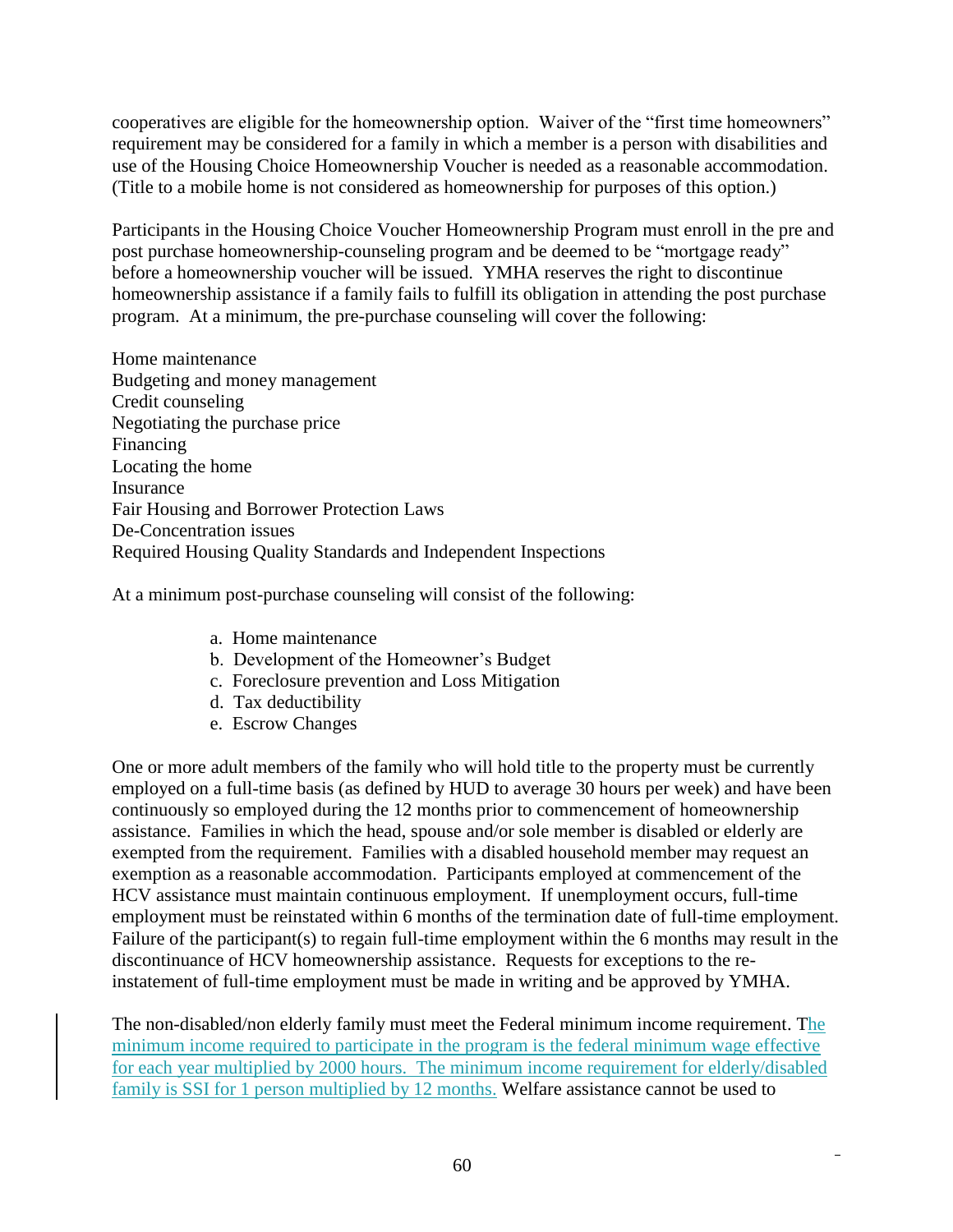determine the minimum income requirement. The minimum family income to qualify for elderly and disabled families is equal to the current SSI monthly payment for an individual living alone, multiplied by 12. Public assistance income may not be used for meeting this requirement, except for households in which the head, spouse or sole member is disabled or elderly and households that include a disabled person other than head or spouse. (Public assistance includes federal housing assistance or the housing component of a welfare grant; TANF assistance; SSI that is subject to an income eligibility test; food stamps; general assistance or other assistance provided under a Federal, state or local program that provides assistance available to meet family living or housing expenses.)

Applicants must be enrolled in the Family Self-Sufficiency Program (FSS) for a minimum of 6 months prior to commencement of HCV homeownership assistance. Exceptions to the length of FSS participation must be approved by YMHA prior to an applicant's admittance to the Housing Choice Voucher Homeownership Program. YMHA funds accumulated in the escrow account may be advanced for purchase of the home or home maintenance, subject to the guidelines of the FSS Program.

9. The family must provide required information regarding income and family composition in order to calculate correctly total tenant payment and homeownership assistance consistent with program requirements and any other information request by YMHA concerning financing, the transfer of any interest in the home or the family's homeownership expenses.

Permitted Ownership Arrangements:

The Homeownership Option may be utilized for three (3) types of housing:

1.) A single-family unit owned by the family, where one or more family members hold title to the home, or a home previously occupied under a lease-purchase agreement. Such unit may be a single family home, half of a duplex or single unit within a condominium or multi-plex.

2.) A cooperative unit, where one or more family members hold membership shares in the cooperative.

3.) A manufactured home on a permanent foundation that the family owns the land on which the home sits in fee simple or if the family does not own the land on which the home sits, but has the right to occupy the land for at least thirty years.

4.) Housing units that are pre-construction, under construction or already existing at the time the family is approved for eligibility for HCV homeownership assistance.

Time Frame for Utilization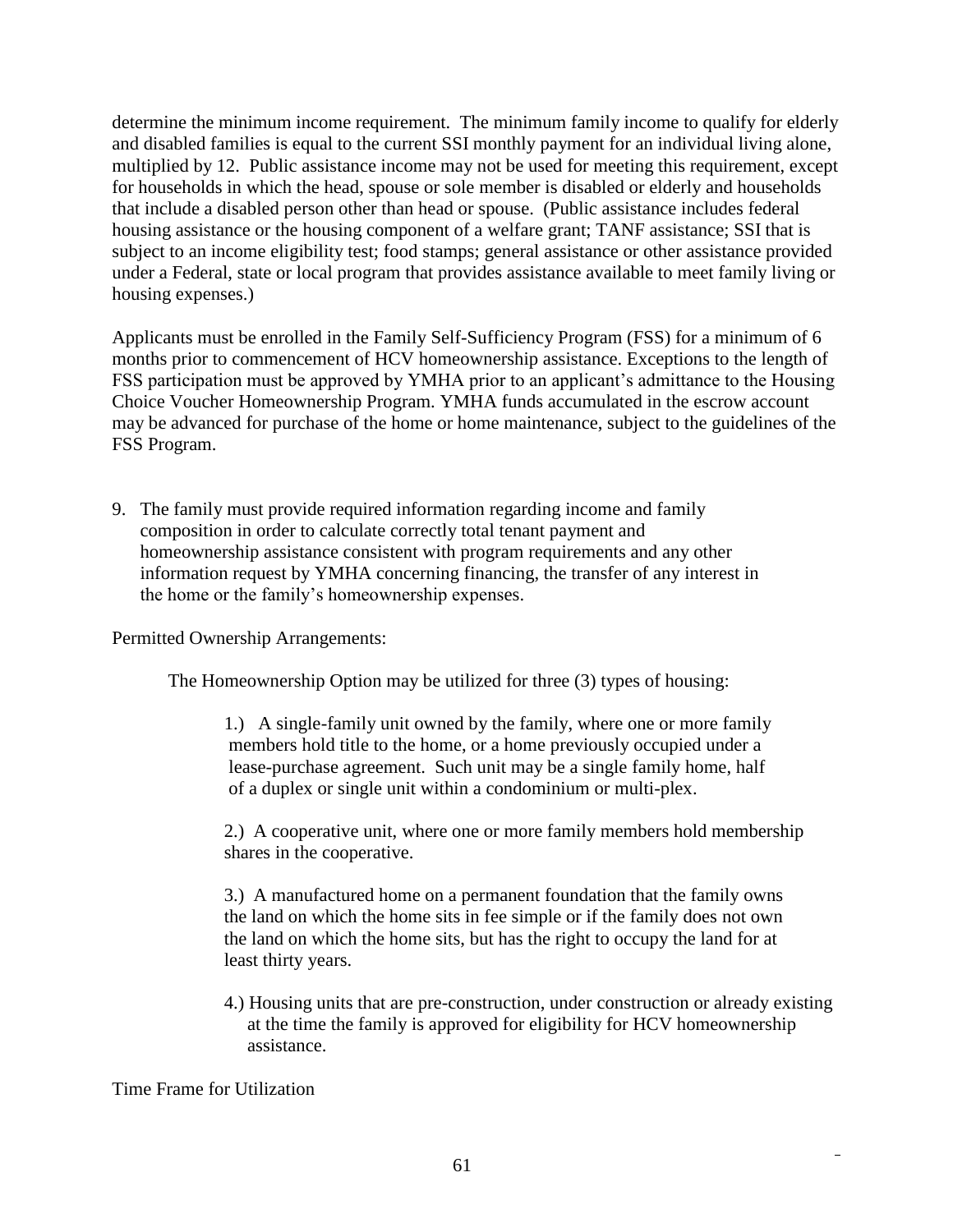24 CFR 982.626 (b), CFR 982.629 (a)

An applicant will have a maximum of 90 days from the date of issuance of a voucher to find a home and enter into a purchase agreement.

If an applicant is unable to enter into a purchase agreement before the end of the 90 day deadline, the participant may request, subject to YMHA's approval, to be provided up to an additional 90 days to enter into a purchase agreement and schedule a closing date or to utilize the voucher in a rental situation. Any extension will be at the discretion of YMHA.

Portability 24 CFR 982.636

Families that are determined eligible for homeownership assistance may exercise the homeownership option outside of YMHA's jurisdiction if the receiving public housing authority is administering a Housing Choice Voucher homeownership program and is accepting new families into its Housing Choice Voucher Homeownership Program. Admission is also subject to the availability of openings in the HCV Homeownership Program.

Contract for Sale and Inspection 24CFR 982.631

Participants in the homeownership option program must initially complete a purchase agreement with the owner of the property to be purchased and provide YMHA with a copy of the fully executed contract for sale.

The purchase agreement must include the seller's certification that the seller(s) has not been debarred, suspended, or subject to a limited denial of participation under any federal contract in accordance with 24 CFR part 24.

The purchase agreement must include the home's price and terms of sale, YMHA pre-purchase HQS inspection requirements (including a provision that the participant will arrange for a prepurchase inspection of the unit as set forth below), a provision that the participant is not obligated to purchase the unit unless the inspection is satisfactory to the purchaser, and an agreement that the purchaser is not obligated to pay for any necessary repairs.

The participant must obtain an independent professional home inspection of the unit's major systems at the participant's expense. A member of the American Society of Home Inspectors (ASHI) or a regular member of the National Association of Home Inspectors (NAHI) must conduct the independent inspection. Independent home inspections can not be performed by an employee of YMHA even if that employee is a member of ASHI, NAHI or otherwise professionally licensed or certified. (Ohio HB 345 may require all inspectors to be certified by a regulated licensing board.) In all cases, the inspection must cover major building systems and components, including foundation and structure, housing interior and exterior, and the roofing, plumbing, electrical and heating systems. The inspector must provide a copy of the inspection report both to the family and YMHA. The independent inspection will be performed after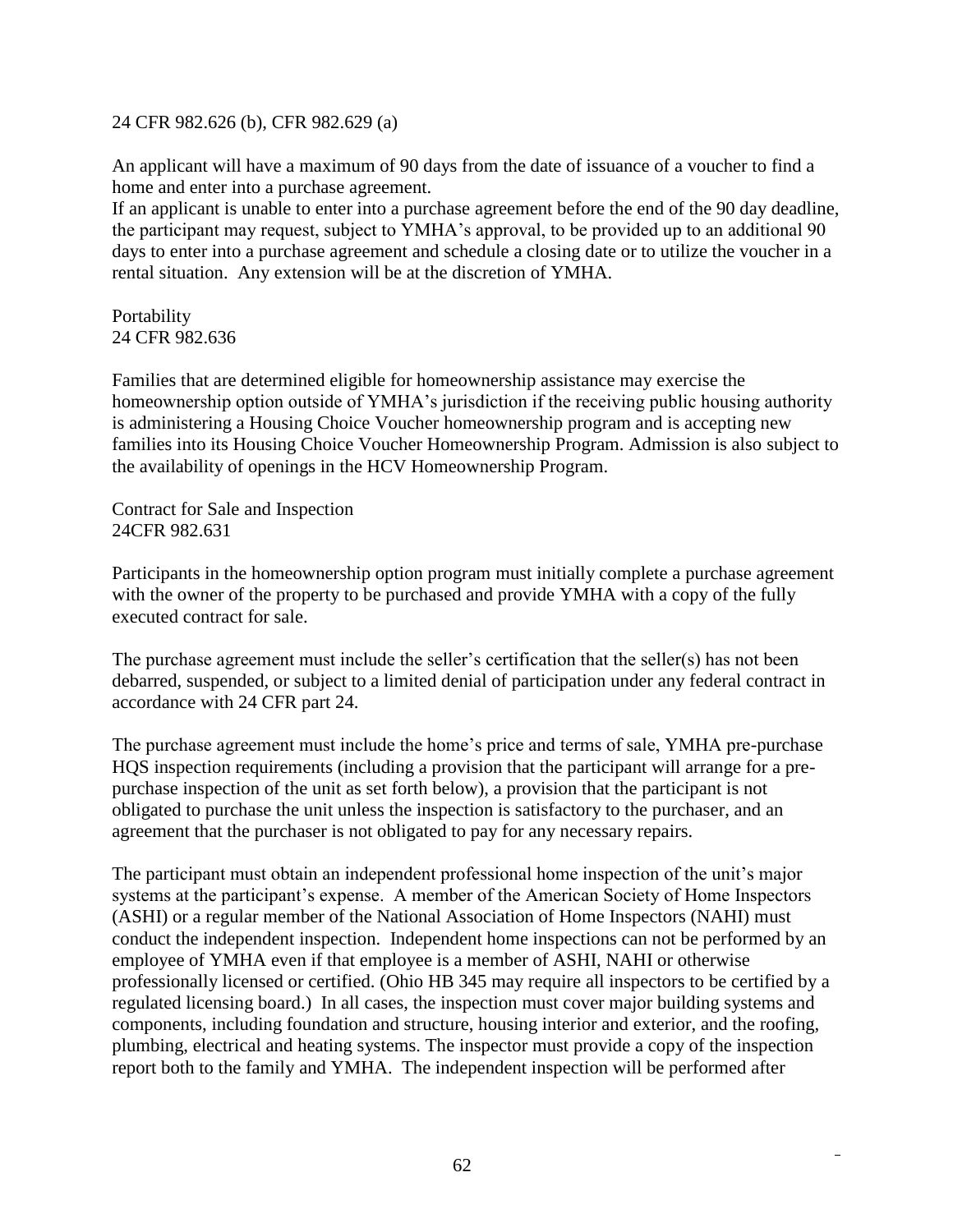YMHA has completed its Housing Quality Standards (HQS) inspection (noted below) to avoid unnecessary expense for the participant should the home fail to pass HQS.

YMHA will conduct a Housing Quality Standards (HQS) inspection and will review an independent professional inspection of the unit's major systems. YMHA retains the right to disqualify the unit for inclusion in the homeownership program based on either the HQS inspection or the professional inspection report.

Financing 24CFR 982.632

The household is solely responsible for obtaining financing. All loans must meet FHA, or acceptable terms by Fannie Mae, Freddie Mac, reputable secondary markets, or acceptable mortgage insurance credit underwriting requirements. YMHA will review lender qualifications, loan terms, or other family debt and expenses to determine that the debt is affordable. YMHA also reserves the right to disapprove the loan if it is unaffordable or the terms are considered predatory. In qualifying families for a mortgage payment, lenders are required to use the income Gross-Up Model.

YMHA establishes a minimum homeowner down payment requirement of at least 3 percent of the purchase price for participation in its HCV homeownership program, and requires at least one (1.00%) percent of the purchase price come from the family's personal resources. Buyers are also responsible for their closing costs.

There is no prohibition against using local or State Community Development Block Grant (CDBG) or other subsidized financing in conjunction with the homeownership program.

YMHA prohibits owner financing and balloon payments. The only exception to the owner financing policy will be for Habitat for Humanity of Mahoning County. This exception is made because Habitat for Humanity, as owner/seller, does provide financing for the purchase of a Habitat home, but also transfers title to the property to the purchaser at the time of loan settlement.

Financing for purchase of a home under the Housing Choice Voucher Homeownership Program must comply with generally accepted private sector underwriting standards.

Length and Continuation of Assistance 24CFR 982.634

HCV homeownership assistance will only be provided for the months the family is in residence in the home. The maximum length of time a family may receive homeownership assistance is fifteen years if the initial mortgage incurred is 20 years or longer. In all other cases, the maximum length of time is ten years. Elderly families that qualify as such at the start of homeownership assistance and disabled families that qualify as such at any time during receipt of homeownership assistance are exempt from this time limit. If an elderly or disabled family ceases to qualify as such during the course of homeownership assistance, the maximum term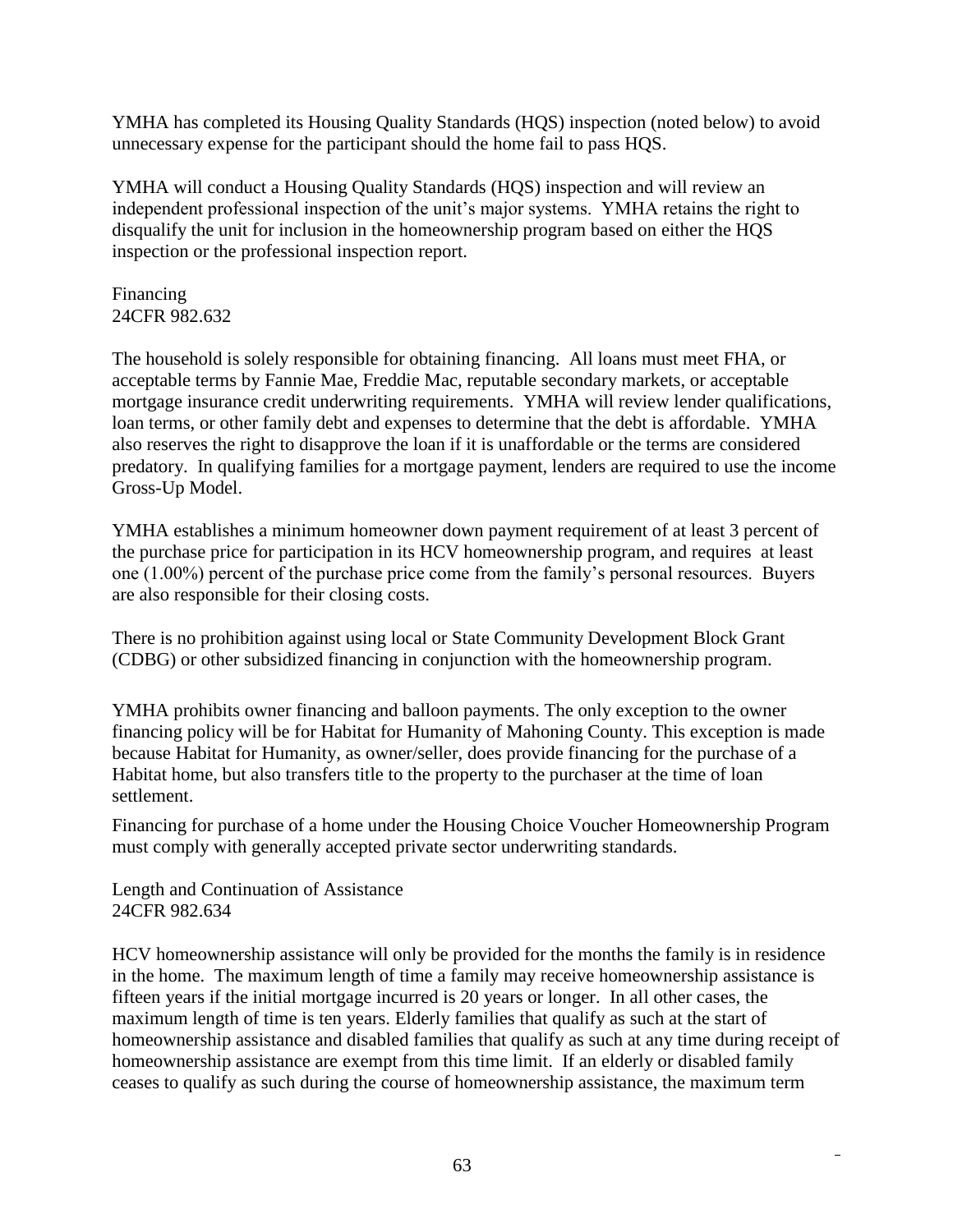applies from the date the assistance commenced, except that the family will be provided at least 6 months of assistance after the maximum term becomes applicable.

Family Obligations 24CFR 982.633

In addition to completing the Pre-and Post-purchase Counseling Program, the family must execute a contract of homeowner obligations prior to the issuance of the homeownership voucher agreeing to comply with all family obligations under the Homeownership Choice Voucher Program including:

The family must comply with the terms of any mortgage securing debt incurred to purchase the home and any refinancing of such debt.

At any time the family is receiving homeownership assistance, the family may not sell or transfer any interest in the home to any entity or person other than a member of the assisted family residing in the home.

A home equity loan or any refinance of the original mortgage may not be acquired without the prior written consent of YMHA. Failure of a participating family to obtain the consent of YMHA may result in termination of the HCV homeownership subsidy.

The family must provide required information regarding income and family composition in order to calculate correctly total tenant payment and homeownership assistance, consistent with program requirements and any other information requested by YMHA concerning financing, the transfer of any interest in the home, or the family's homeownership expenses.

While receiving homeownership assistance, the family must notify YMHA if the family defaults on a mortgage securing and debt incurred to purchase the home.

The family must provide the financial institution providing financing for the home to be purchased under the Housing Choice Voucher Homeownership Program with authorization to notify YMHA of any potential for default on the mortgage.

While receiving homeownership assistance, the family must notify YMHA before the family moves out of the home.

The family must, at annual re-certification, document that he or she is current on mortgage, real estate taxes, insurance and utility payments.

The family is prohibited from moving more than one time in a one-year period. The family may be required to participate in pre-purchase counseling prior to re-housing.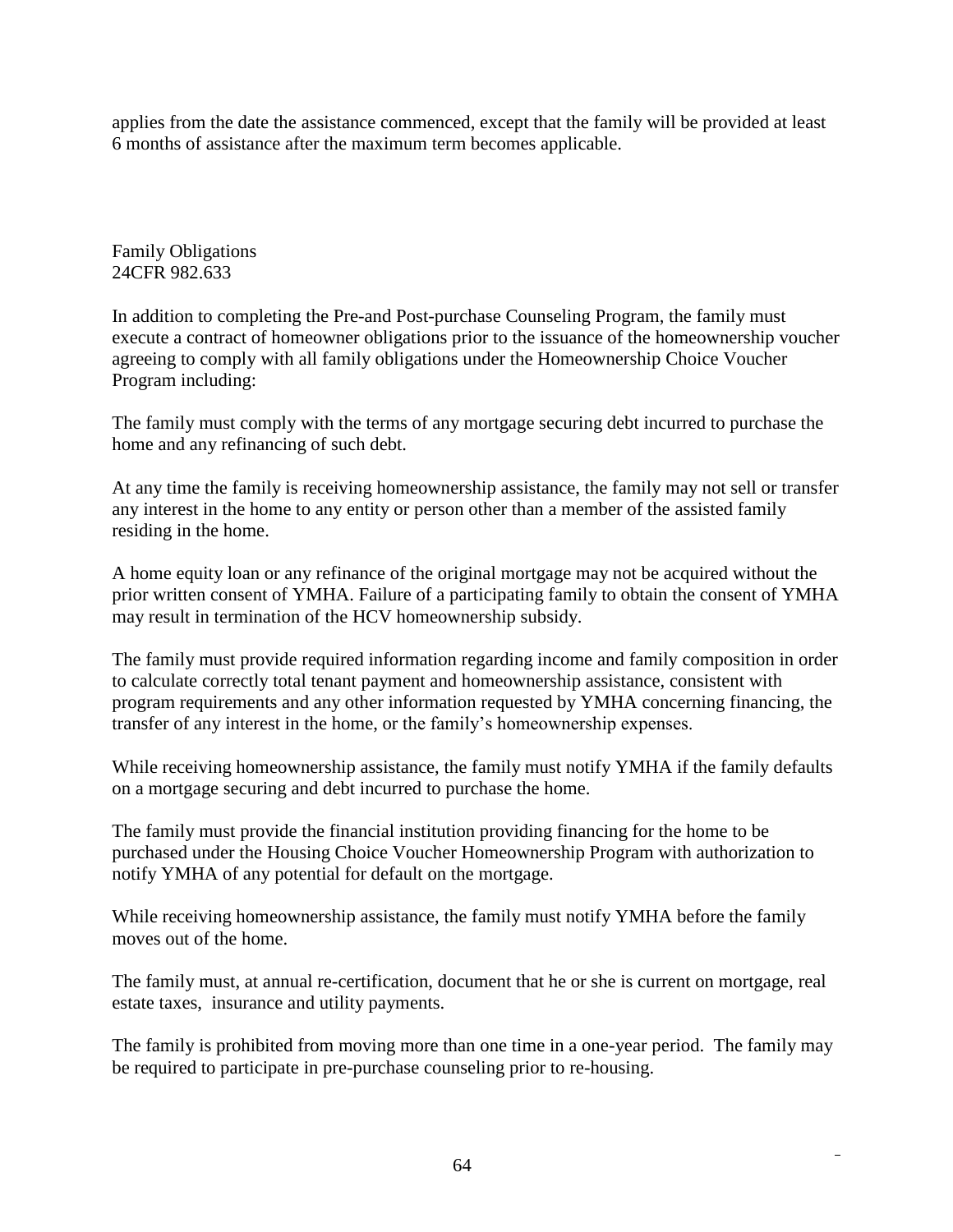While receiving homeownership assistance, no family member may have any ownership interest in any other residential property.

While receiving homeownership assistance the family must obtain and maintain, at its expense, flood insurance for any unit designated to be in a special flood hazard area. YMHA will prohibit the purchase of home units in the coastal barriers resource system and notify the purchaser if the home unit to be purchased is in airport runway clear zones and airfield clear zones.

#### Assistance Payment 24CFR 982.635

 The family's monthly housing assistance payment will be the lower of (1) the voucher payment standard minus the Total Tenant Payment or (2) the monthly homeowner expensed minus the Total Tenant Payment. Homeownership expenses may include principal and interest on mortgage debt, refinancing charges of mortgage debt, taxes and public assessments, insurance, maintenance allowance for expenses, major repairs and replacements, and cooperative and condo association fees. The amount of each allowance will be based on the recommended allowance provided by its designees.

 Homeownership assistance payments (HAP) will be made directly to the lender on behalf of the family. It is expected that the full amount of the HAP will be due to the lender and there will not be any excess amount to be paid directly to the family.

 If a family's income increases to a level that they are no longer eligible to receive a housing assistance payment, eligibility for such payments will continue for 180 calendar days. At the end of a continuous period of 180 days without any assistance payments, eligibility for voucher assistance will automatically terminate.

#### Lease-to-Purchase

 Lease-to-Purchase agreements are considered rental property and subject to the normal tenant-based rental rules. All regulations of the homeownership program will be in effect at the time that the family exercises the option to use a homeownership voucher.

## Default

 If the family defaults on the home mortgage loan, the participant will not be able to use the Homeownership Voucher for rental housing but may reapply for the Housing Choice Voucher waiting list.

#### Recapture 24CFR 982.640

 YMHA will not recapture the Housing Choice Voucher Homeownership payments unless there was an act of fraud or misrepresentation of a material fact in order to obtain a benefit. The HCV recapture provision does not apply to any other program funds that may be used in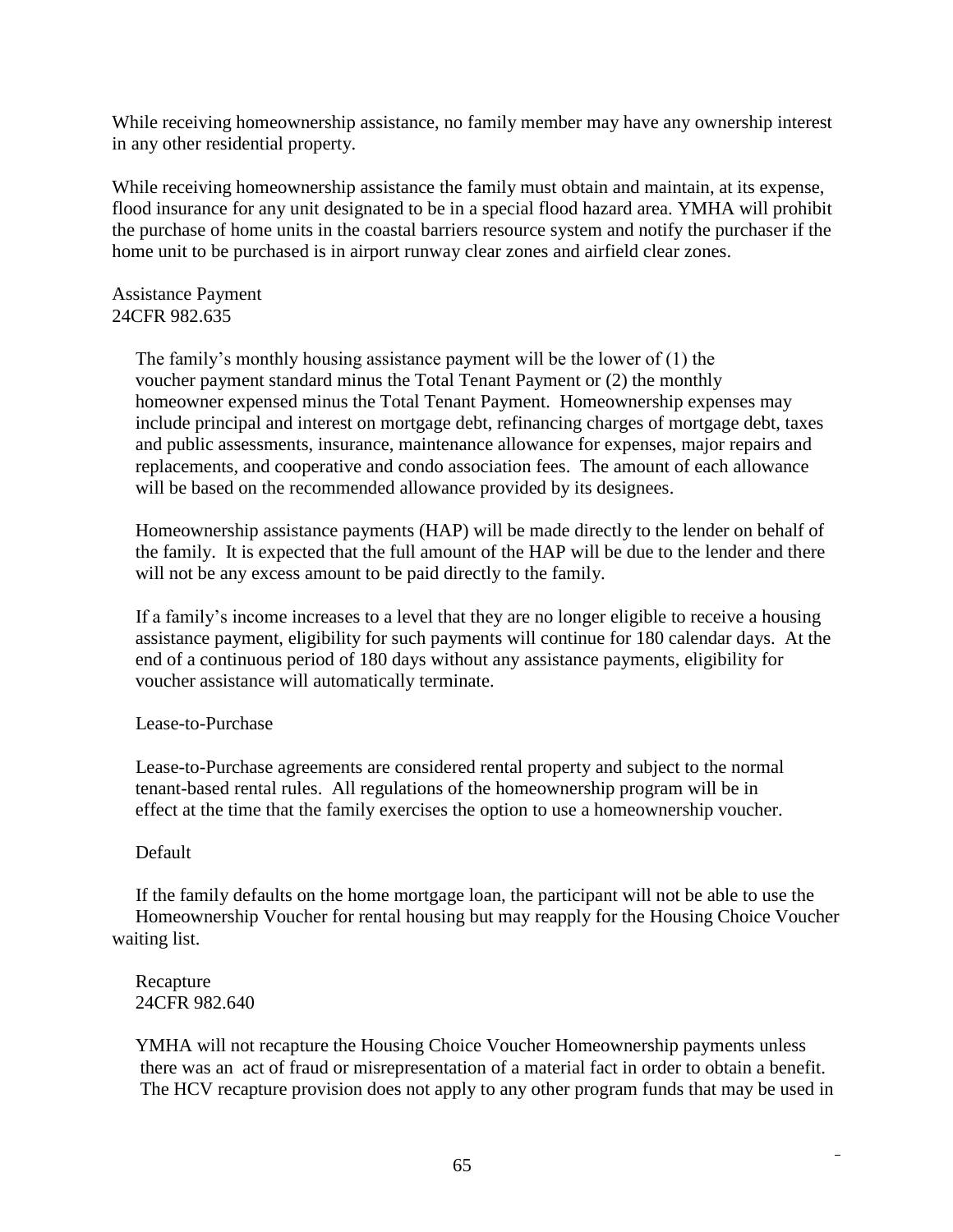the transaction.

 Denial or Termination of Assistance 24 CFR 982.638

 YMHA reserves the right to deny or terminate assistance for the family, and will deny voucher rental assistance for the family, in accordance with HUD regulations governing any failure to comply with family obligations, mortgage default, failure to demonstrate that the family has conveyed title to the home as required, or if the family has moved from the home within the period established or approved.

 Informal Hearings 24 CFR 982.555

 YMHA will provide the opportunity, for an informal hearing to program participants who are being terminated from the program because of the family's action and/or failure to act. YMHA will send written notice to the reason(s) for the proposed action, and notice that should a participant request a hearing, the assistance will not be terminated until the final decision is made.

When a participant requests a hearing, YMHA will schedule the hearing promptly and notify the participant of the date and time of the hearing. Prior to the hearing, the participant will be given an opportunity to examine and copy the documents pertinent to the family's termination. YMHA must be given the same opportunity to examine any family documents that are directly related to the hearing, and to copy them at its own expense.

 A hearing officer designated by the Executive Director will conduct the hearing. This person will be someone other than the person who may have approved the decision or a subordinate of this person. A lawyer or other representative, at the family's own expense may represent the family. The family will be given the opportunity to present evidence, and to question any witnesses. The hearing officer will issue a written decision within 30 days, stating the reasons for the decision.

 In the event of appeal, YMHA's Quality Control Department will preside over an informal hearing to resolve the matter.

## **Section XVI. Expanding Housing Opportunities**

YMHA is committed to providing its participants with the broadest possible range of housing choices. Actions to be taken will include:

1. Providing a thorough explanation to voucher holders of where they can move, using maps showing the various areas in and outside of YMHA's jurisdiction, and the location of key facilities and services. YMHA will discuss the advantages of living outside areas of low-income concentration.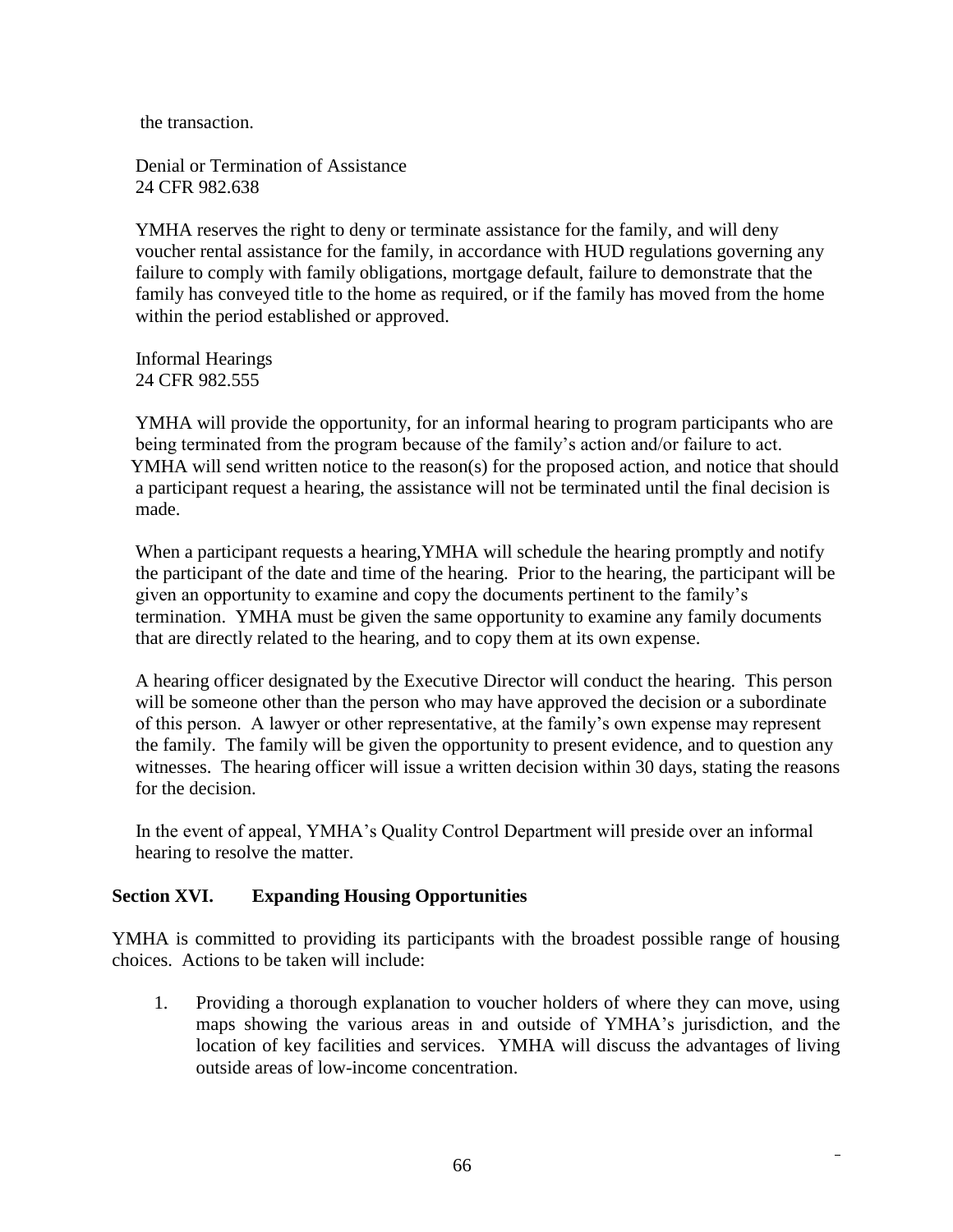- 2. Providing a thorough explanation of portability under the voucher program and including in the packet a listing of the names and phone numbers of contact persons at neighboring housing authorities.
- 3. Providing voucher holders and participants who wish to move with listings of units throughout YMHA's jurisdiction currently available for HCV participants, and of owners and organizations operating outside of areas of low-income concentration.
- 4. Evaluating the need for, and seeking HUD approval if necessary, for higher payment standard in areas with lower concentrations of low-income families.
- 5. Conducting outreach to owners of rental housing in the Youngstown Metropolitan Area and surrounding jurisdictions in areas with lower concentrations of low-income families. Outreach efforts will include periodic advertisements in the local newspapers and the distribution to owners of informational materials about the HCV program.

## **Section XVII. Violence Against Women Act (VAWA)**

## **I. Purpose and Applicability**

The purpose of this policy (herein called "Policy") is to implement the applicable provisions of the Violence Against Women and Department of Justice Reauthorization Act of 2005 (Pub. L. 109-162) and more generally to set forth YMHA's policies and procedures regarding domestic violence, dating violence, and stalking, as hereinafter defined.

This Policy shall be applicable to the administration by YMHA of all federally subsidized public housing and Housing Choice Voucher rental assistance under the United States Housing Act of 1937 (42 U.S.C. §1437 *et seq.*). Notwithstanding its title, this policy is gender-neutral, and its protections are available to males who are victims of domestic violence, dating violence, or stalking as well as female victims of such violence.

## **II. Goals and Objectives**

This Policy has the following principal goals and objectives:

- A. Maintaining compliance with all applicable legal requirements imposed by VAWA;
- B. Ensuring the physical safety of victims of actual or threatened domestic violence, dating violence, or stalking who are assisted by YMHA;
- C. Providing and maintaining housing opportunities for victims of domestic violence dating violence, or stalking;
- D. Creating and maintaining collaborative arrangements between YMHA, law enforcement authorities, victim service providers, and others to promote the safety and well-being of victims of actual and threatened domestic violence, dating violence and stalking, who are assisted by YMHA; and
- E. Taking appropriate action in response to an incident or incidents of domestic violence, dating violence, or stalking, affecting individuals assisted by YMHA.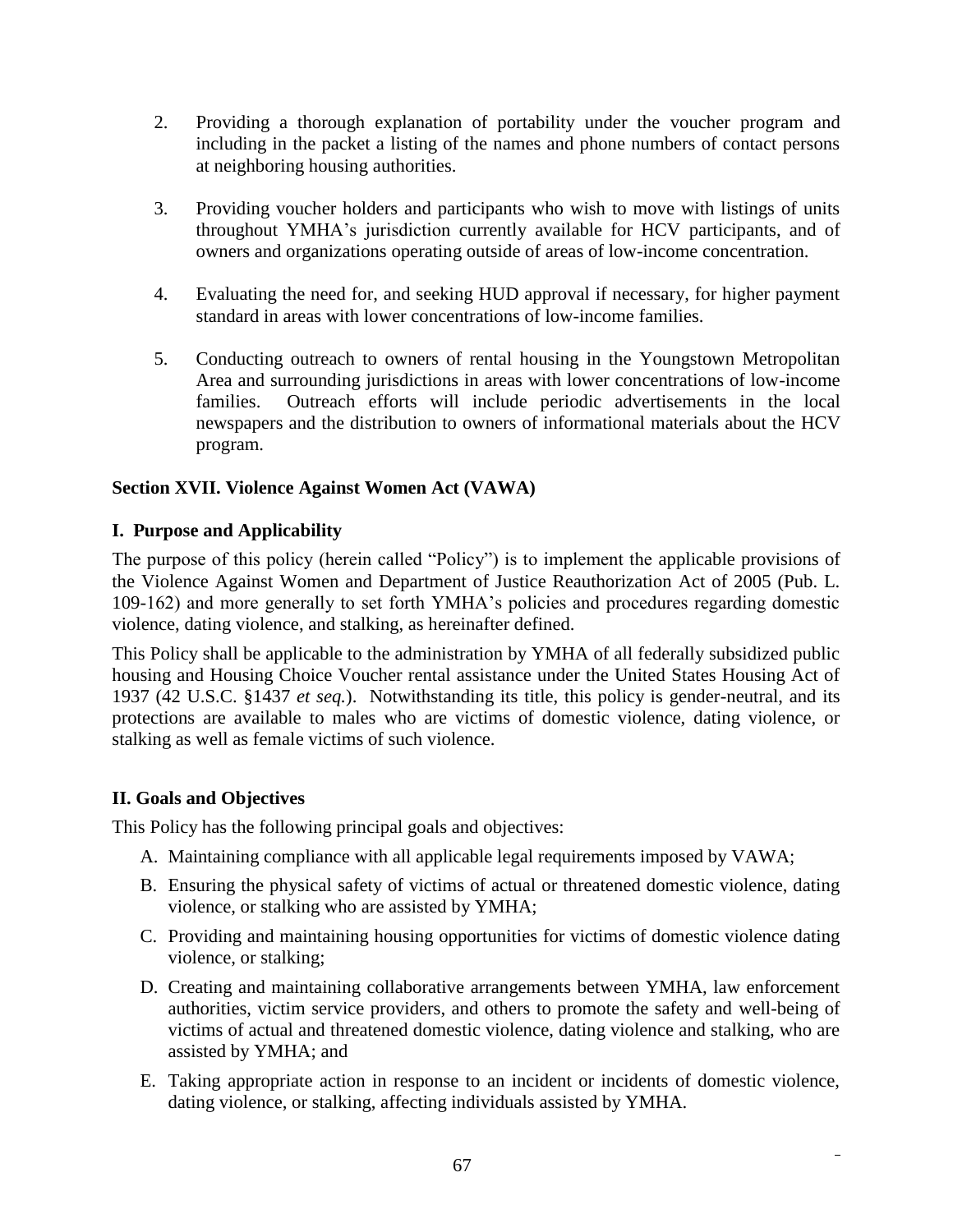#### **III. Other YMHA Policies and Procedures**

This Policy shall be referenced in and attached to YMHA's Five-Year Public Housing Agency Plan and shall be incorporated in and made a part of YMHA's Admissions and Continued Occupancy Policy and Housing Choice Voucher Administrative Plan. YMHA's annual public housing agency plan shall also contain information concerning YMHA's activities, services or programs relating to domestic violence, dating violence, and stalking.

To the extent any provision of this policy shall vary or contradict any previously adopted policy or procedure of YMHA, the provisions of this Policy shall prevail.

#### **IV. Definitions**

As used in this Policy:

A*. Domestic Violence* – The term 'domestic violence' includes felony or misdemeanor crimes of violence committed by a current or former spouse of the victim, by a person with whom the victim shares a child in common, by a person who is cohabiting with or has cohabited with the victim as a spouse, by a person similarly situated to a spouse of the victim under the domestic or family violence laws of the jurisdiction receiving grant monies, or by any other person against an adult or youth victim who is protected from that person's acts under the domestic or family violence laws of the jurisdiction."

B. *Dating Violence* – means violence committed by a person—

- (A) who is or has been in a social relationship of a romantic or intimate nature with the victim; and
- (B) where the existence of such a relationship shall be determined based on a consideration of the following factors:
	- (i) The length of the relationship.
	- (ii) The type of relationship.

(iii) The frequency of interaction between the persons involved in the relationship.

C*. Stalking* – means –

(A) (i) to follow, pursue, or repeatedly commit acts with the intent to kill, injure, harass, or intimidate another person; and (ii) to place under surveillance with the intent to kill, injure, harass or intimidate another person; and

(B) in the course of, or as a result of, such following, pursuit, surveillance or repeatedly committed acts, to place a person in reasonable fear of the death of, or serious bodily injury to, or to cause substantial emotional harm to –

- (i) that person;
- (ii) a member of the immediate family of that person; or
- (iii) the spouse or intimate partner of that person;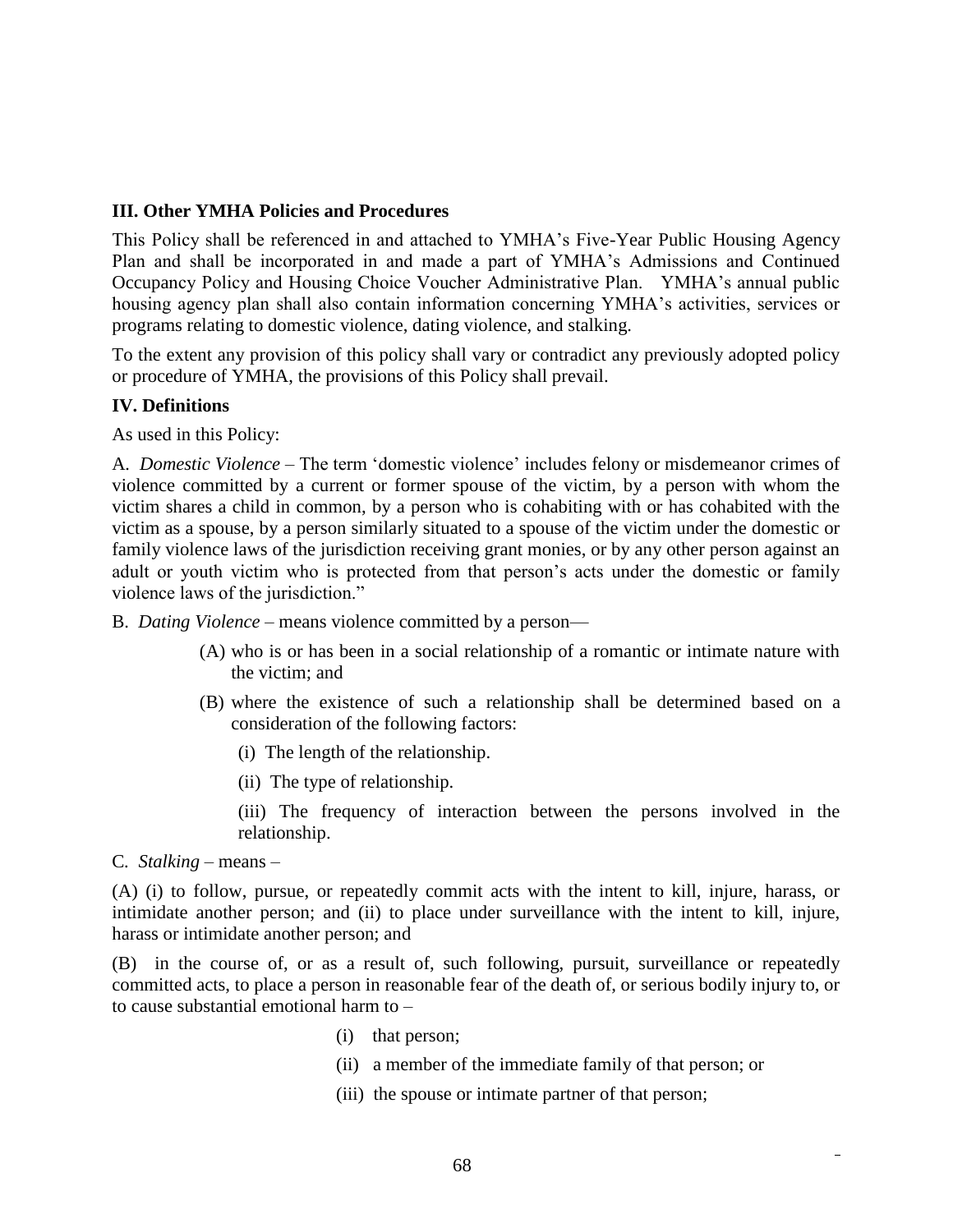D. *Immediate Family Member* - means, with respect to a person –

- (A) a spouse, parent, brother, sister, or child of that person, or an individual to whom that person stands in loco parentis; or
- (B) any other person living in the household of that person and related to that person by blood or marriage.

E*. Perpetrator –* means person who commits an act of domestic violence, dating violence or stalking against a victim.

#### **V. Admissions and Screening**

A. *Non-Denial of Assistance*. YMHA will not deny admission to public housing or to the Housing Choice Voucher rental assistance program to any person because that person is or has been a victim of domestic violence, dating violence, or stalking, provided that such person is otherwise qualified for such admission.

#### **VI. Termination of Tenancy or Assistance**

A. *VAWA Protections.* Under VAWA, public housing residents and persons assisted under the Housing Choice Voucher rental assistance program have the following specific protections, which will be observed by YMHA:

1. An incident or incidents of actual or threatened domestic violence, dating violence, or stalking will not be considered to be a "serious or repeated" violation of the lease by the victim or threatened victim of that violence and will not be good cause for terminating the tenancy or occupancy rights of or assistance to the victim of that violence.

- 2. In addition to the foregoing, tenancy or assistance will not be terminated by YMHA as a result of criminal activity, if that criminal activity is directly related to domestic violence, dating violence or stalking engaged in by a member of the assisted household, a guest or another person under the tenant's control, and the tenant or an immediate family member is the victim or threatened victim of this criminal activity. However, the protection against termination of tenancy or assistance described in this paragraph is subject to the following limitations:
	- (a) Nothing contained in this paragraph shall limit any otherwise available authority of YMHA' or a Housing Choice Voucher owner or manager to terminate tenancy, evict, or to terminate assistance, as the case may be, for any violation of a lease or program requirement not premised on the act or acts of domestic violence, dating violence, or stalking in question against the tenant or a member of the tenant's household. However, in taking any such action, neither YMHA nor a Housing Choice Voucher manager or owner may apply a more demanding standard to the victim of domestic violence dating violence or stalking than that applied to other tenants.
	- (b) Nothing contained in this paragraph shall be construed to limit the authority

of YMHA or a Housing Choice Voucher owner or manager to evict or terminate from assistance any tenant or lawful applicant if the owner, manager or YMHA, as the case may be, can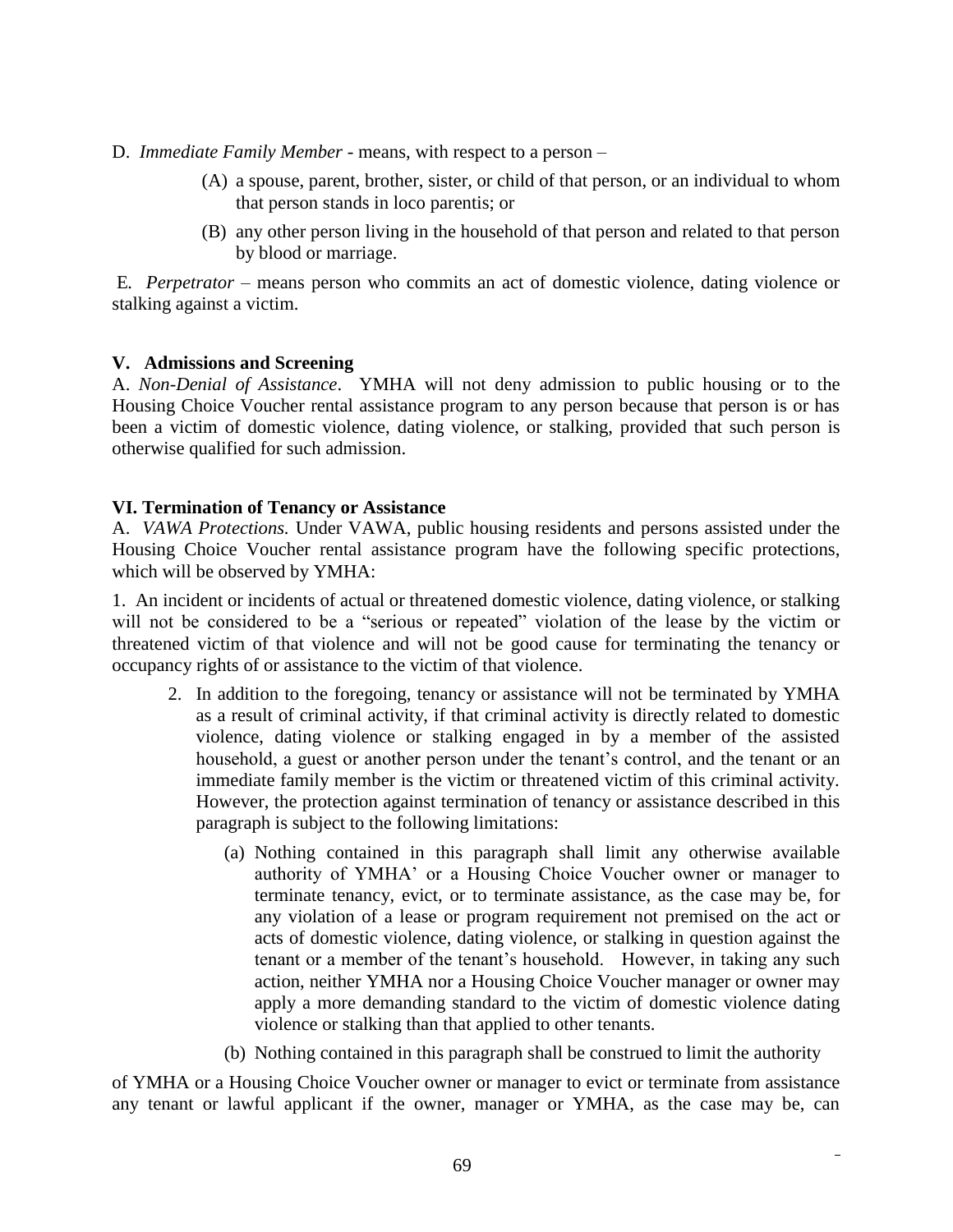demonstrate an actual and imminent threat to other tenants or to those employed at or providing service to the property, if the tenant is not evicted or terminated from assistance.

B. *Removal of Perpetrator.* Further, notwithstanding anything in paragraph VI.A.2. or Federal, State or local law to the contrary, YMHA or a Housing Choice Voucher owner or manager, as the case may be, may bifurcate a lease, or remove a household member from a lease, without regard to whether a household member is a signatory to a lease, in order to evict, remove, terminate occupancy rights, or terminate assistance to any individual who is a tenant or lawful occupant and who engages in acts of physical violence against family members or others. Such action against the perpetrator of such physical violence may be taken without evicting, removing, terminating assistance to, or otherwise penalizing the victim of such violence who is also the tenant or a lawful occupant. Such eviction, removal, termination of occupancy rights, or termination of assistance shall be effected in accordance with the procedures prescribed by law applicable to terminations of tenancy and evictions by YMHA. Leases used for all public housing operated by YMHA and, at the option of Housing Choice Voucher owners or managers, leases for dwelling units occupied by families assisted with Housing Choice Voucher rental assistance administered by YMHA, shall contain provisions setting forth the substance of this paragraph.

### **VII. Verification of Domestic Violence, Dating Violence or Stalking**

A. *Requirement for Verification.* The law allows, but does not require, YMHA or a Housing Choice Voucher owner or manager to verify that an incident or incidents of actual or threatened domestic violence, dating violence, or stalking claimed by a tenant or other lawful occupant is bona fide and meets the requirements of the applicable definitions set forth in this policy. Subject only to waiver as provided in paragraph VII. C., YMHA shall require verification in all cases where an individual claims protection against an action involving such individual proposed to be taken by YMHA. Housing Choice Voucher owners or managers receiving rental assistance administered by YMHA may elect to require verification, or not to require it as permitted under applicable law.

Verification of a claimed incident or incidents of actual or threatened domestic violence, dating violence or stalking may be accomplished in one of the following three ways:

1. *HUD-approved form -* by providing to YMHA or to the requesting Housing Choice Voucher owner or manager a written certification, on a form approved by the U.S. Department of Housing and Urban Development (HUD), that the individual is a victim of domestic violence, dating violence or stalking that the incident or incidents in question are bona fide incidents of actual or threatened abuse meeting the requirements of the applicable definition(s) set forth in this policy. The incident or incidents in question must be described in reasonable detail as required in the HUD-approved form, and the completed certification must include the name of the perpetrator.

2. *Other documentation -* by providing to YMHA or to the requesting Housing Choice Voucher owner or manager documentation signed by an employee, agent, or volunteer of a victim service provider, an attorney, or a medical professional, from whom the victim has sought assistance in addressing the domestic violence, dating violence or stalking, or the effects of the abuse, described in such documentation. The professional providing the documentation must sign and attest under penalty of perjury (28 U.S.C. 1746) to the professional's belief that the incident or incidents in question are bona fide incidents of abuse meeting the requirements of the applicable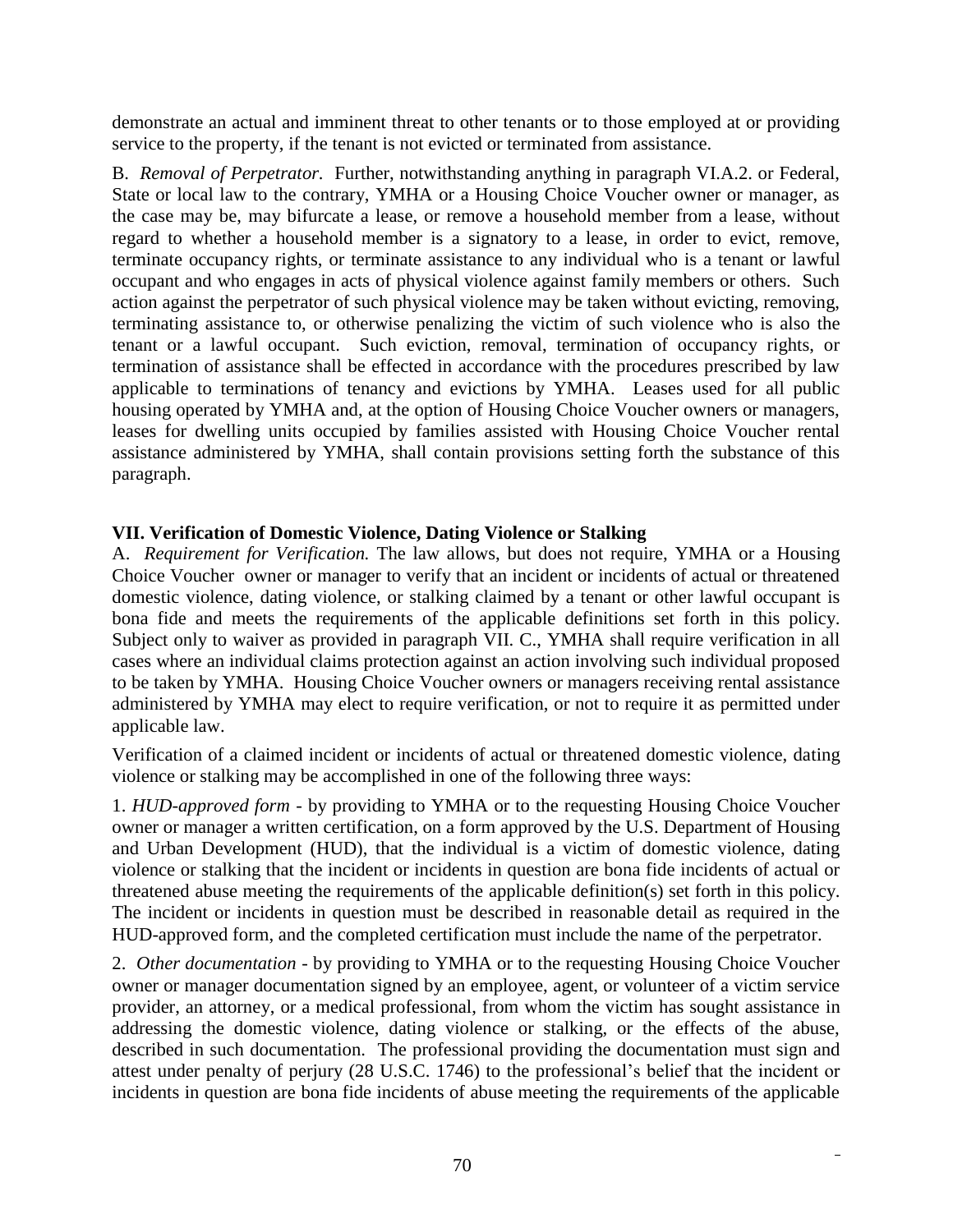definition(s) set forth in this policy. The victim of the incident or incidents of domestic violence, dating violence or stalking described in the documentation must also sign and attest to the documentation under penalty of perjury.

3*. Police or court record* – by providing to YMHA or to the requesting Housing Choice Voucher owner or manager a Federal, State, tribal, territorial, or local police or court record describing the incident or incidents in question.

B. *Time allowed to provide verification/ failure to provide.* An individual who claims protection against adverse action based on an incident or incidents of actual or threatened domestic violence, dating violence or stalking, and who is requested by YMHA, or a Housing Choice Voucher owner or manager to provide verification, must provide such verification within 14 business days (*i.e.,* 14 calendar days, excluding Saturdays, Sundays, and federally-recognized holidays) after receipt of the request for verification. Failure to provide verification, in proper form within such time will result in loss of protection under VAWA and this policy against a proposed adverse action.

C. *Waiver of verification requirement*. The Executive Director of YMHA or his/her designee, or a Section 8owner or manager, may, with respect to any specific case, waive the above-stated requirements for verification and provide the benefits of this policy based on the victim's statement or other corroborating evidence. Such waiver may be granted in the sole discretion of the Executive Director, owner or manager. Any such waiver must be in writing. Waiver in a particular instance or instances shall not operate as precedent for, or create any right to, waiver in any other case or cases, regardless of similarity in circumstances.

# **VIII. Confidentiality**

A. *Right of confidentiality.* All information (including the fact that an individual is a victim of domestic violence, dating violence or stalking) provided to YMHA or to a Housing Choice Voucher owner or manager in connection with a verification required under section VII of this policy or provided in lieu of such verification where a waiver of verification is granted, shall be retained by the receiving party in confidence and shall neither be entered in any shared database nor provided to any related entity, except where disclosure is:

1. requested or consented to by the individual in writing, or

2. required for use in a public housing eviction proceeding or in connection with termination of Section 8 Housing Choice Voucher assistance, as permitted in VAWA, or

- 3. otherwise required by applicable law.
	- B. *Notification of rights.* All tenants of public housing and tenants participating in the Housing Choice Voucher rental assistance program administered by YMHA shall be notified in writing concerning their right to confidentiality and the limits on such rights to confidentiality.

## **VIII. Transfer to New Residence**

A. *Application for transfer.* In situations that involve significant risk of violent harm to an individual as a result of previous incidents or threats of domestic violence, dating violence, or stalking, YMHA will, if an approved unit size is available at a location that may reduce the risk of harm, approve transfer by a public housing or Housing Choice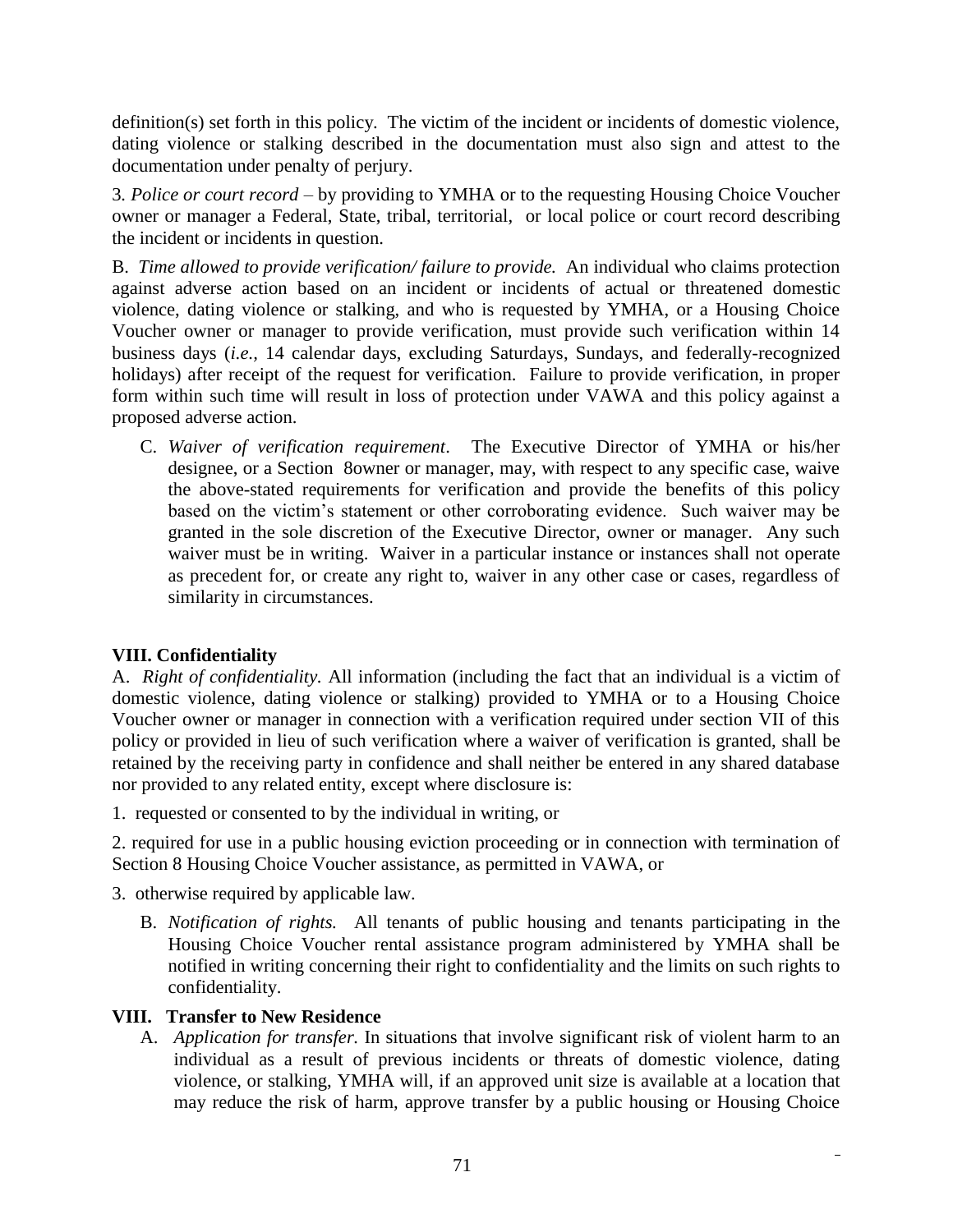Voucher tenant to a different unit in order to reduce the level of risk to the individual. A tenant who requests transfer must attest in such application that the requested transfer is necessary to protect the health or safety of the tenant or another member of the household who is or was the victim of domestic violence dating violence or stalking and who reasonably believes that the tenant or other household member will be imminently threatened by harm from further violence if the individual remains in the present dwelling unit.

- B. *Action on applications.* YMHA will act upon such an application promptly.
- C. *No right to transfer.* YMHA will make every effort to accommodate requests for transfer when suitable alternative vacant units are available and the circumstances warrant such action. However, except with respect to portability of Housing Choice Voucher assistance as provided in paragraph IX. E. below the decision to grant or refuse to grant a transfer shall lie within the sole discretion of YMHA, and this policy does not create any right on the part of any applicant to be granted a transfer.
- D. *Family rent obligations.* If a family occupying YMHA public housing moves before the expiration of the lease term in order to protect the health or safety of a household member, the family will remain liable for the rent during the remainder of the lease term unless released by YMHA. In cases where YMHA determines that the family's decision to move was reasonable under the circumstances, YMHA may wholly or partially waive rent payments and any rent owed shall be reduced by the amount of rent collected for the remaining lease term from a tenant subsequently occupying the unit.
- E. *Portability.* Notwithstanding the foregoing, a HCV-assisted tenant will not be denied portability to a unit located in another jurisdiction (notwithstanding the term of the tenant's existing lease has not expired, or the family has not occupied the unit for 12 months) so long as the tenant has complied with all other requirements of the Housing Choice Voucher Program and has moved from the unit in order to protect a health and safety of an individual member of the household who is or has been the victim of domestic violence, dating violence, or stalking, and who reasonably believes that the tenant or other household member will be imminently threatened by harm from further violence if the individual remains in the present dwelling unit.

#### **X. Court Orders/Family Break-up**

A. *Court orders*. It is YMHA's policy to honor orders entered by courts of competent jurisdiction affecting individuals assisted by YMHA and their property. This includes cooperating with law enforcement authorities to enforce civil protection orders issued for the protection of victims and addressing the distribution of personal property among household members in cases where a family breaks up.

B. *Family break-up*. Other YMHA policies regarding family break-up are contained in YMHA's Public Housing Admissions and Continuing Occupancy Plan (ACOP) and its Housing Choice Voucher Administrative Plan.

#### **XI. Relationships with Service Providers**

It is the policy of YMHA to cooperate with organizations and entities, both private and governmental that provide shelter and/or services to victims of domestic violence. If YMHA staff becomes aware that an individual assisted by YMHA is a victim of domestic violence,